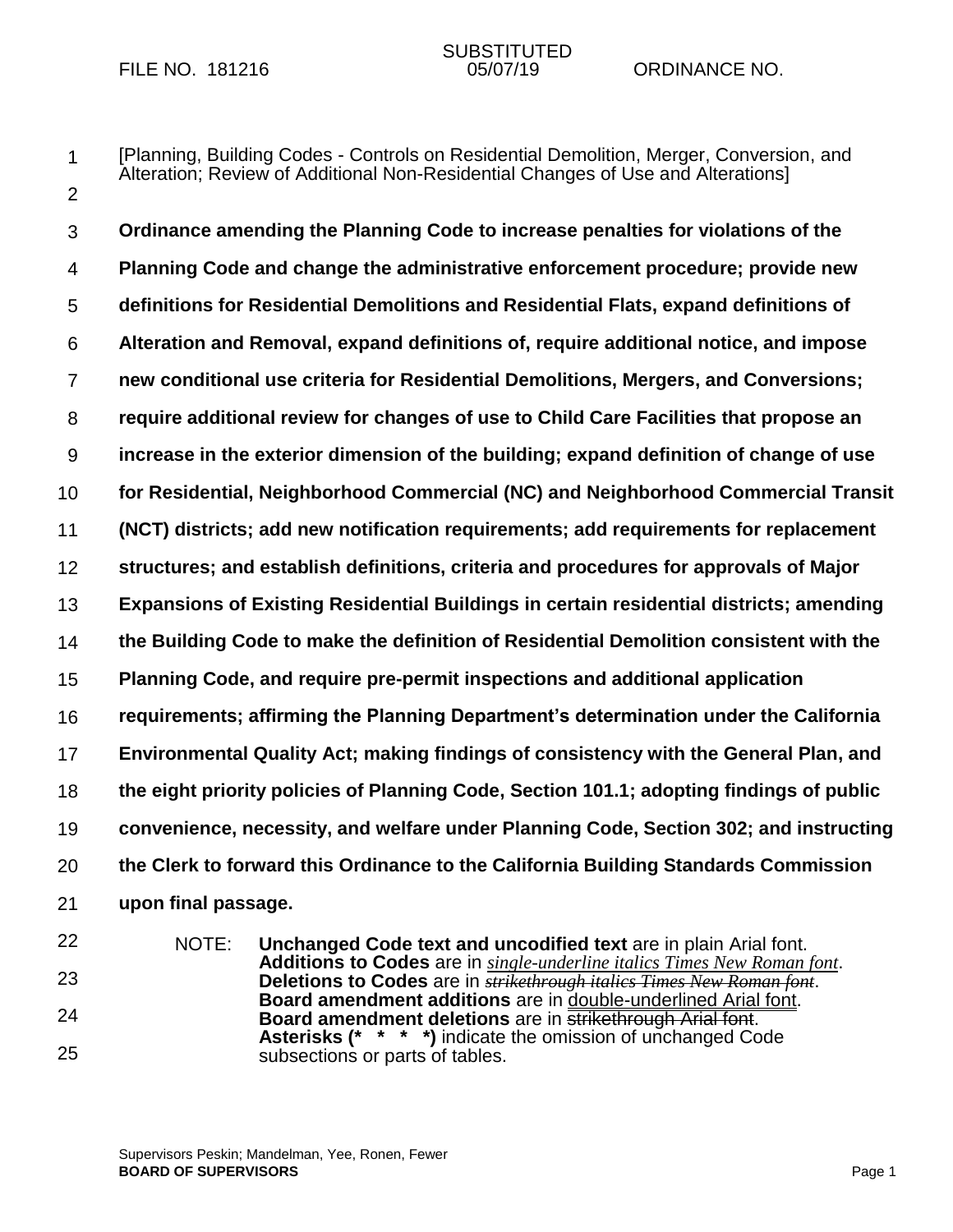1

Be it ordained by the People of the City and County of San Francisco:

 $\mathcal{P}$ 

3

Section 1. Findings.

4 5 6 7 8 (a) The Planning Department has determined that the actions contemplated in this ordinance comply with the California Environmental Quality Act (California Public Resources Code Sections 21000 et seq.). Said determination is on file with the Clerk of the Board of Supervisors in File No. 181216 and is incorporated herein by reference. The Board affirms this determination.

9 10 11 12 13 14 15 16 17 (b) On \_\_\_\_\_\_\_\_\_, the Planning Commission, in Resolution No. \_\_\_\_\_\_\_\_\_\_, adopted findings that the actions contemplated in this ordinance are consistent, on balance, with the City's General Plan and eight priority policies of Planning Code Section 101.1. The Board adopts these findings as its own. A copy of said Resolution is on file with the Clerk of the Board of Supervisors in File No.  $\qquad \qquad$ , and is incorporated herein by reference. (c) Pursuant to Planning Code Section 302, this Board finds that this Planning Code Amendment will serve the public necessity, convenience, and welfare for the reasons set forth in Planning Commission Resolution No. \_\_\_\_\_ and the Board incorporates such reasons herein by reference. A copy of said Resolution is on file with the Board of Supervisors in File

18 No. \_\_\_\_\_.

19 20 (d) On \_\_\_\_\_\_\_\_\_\_\_, the Building Inspection Commission considered this ordinance at a duly noticed public hearing pursuant to Charter Section D3.750-5.

21

22 23 24 25 Section 2. California Health and Safety Code Section 18909(d). No local findings are required under California Health and Safety Code Section 17958.7 because the amendments to the Building Code contained in this ordinance relate in their entirety to civil and administrative procedures and remedies available for enforcing code violations, which are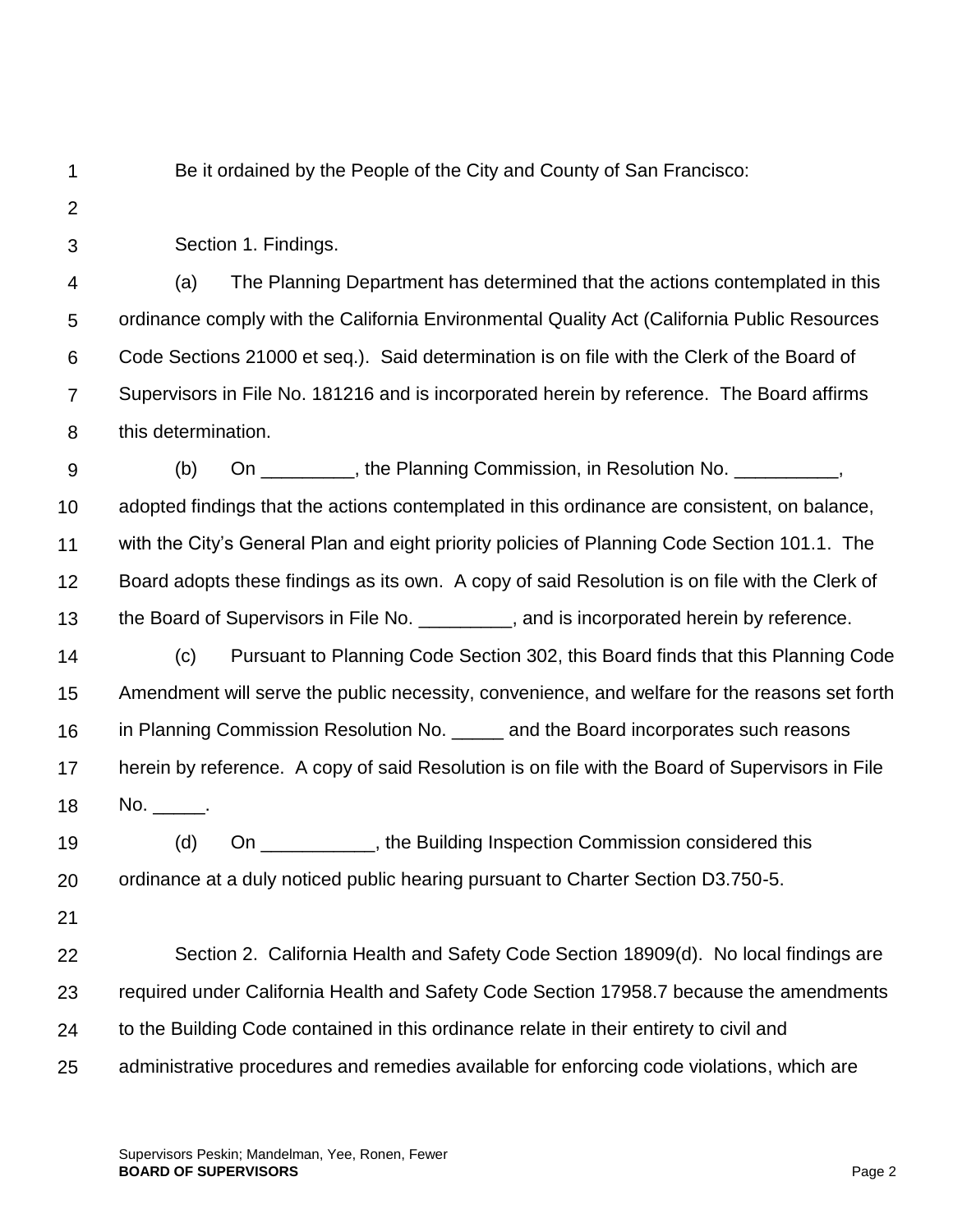| 1              | expressly excluded from the definition of a "building standard" by Section 18909.                         |
|----------------|-----------------------------------------------------------------------------------------------------------|
| $\overline{2}$ |                                                                                                           |
| 3              | Section 3. Article 1.7 of the Planning Code is hereby amended by revising Section 176                     |
| 4              | and deleting Section 176.1, to read as follows:                                                           |
| 5              |                                                                                                           |
| 6              | <b>SEC. 176. ENFORCEMENT AGAINST VIOLATIONS.</b>                                                          |
| $\overline{7}$ | *<br>$\star$<br>*<br>$^\star$                                                                             |
| 8              | (b)<br><b>Methods of Enforcement.</b> The Zoning Administrator shall have authority to                    |
| 9              | enforce this Code against violations thereof by any of the following actions:                             |
| 10             | (1)<br>Serving notice requiring the cessation, removal, or correction of any                              |
| 11             | violation of this Code ("Notice of Violation") upon the owner, agent, or tenant of the property           |
| 12             | that is the subject of the violation, or upon the architect, builder, contractor, or other person         |
| 13             | who commits or assists in such violation;                                                                 |
| 14             |                                                                                                           |
| 15             | Penalties.<br>(c)                                                                                         |
| 16             | (1)<br><b>Administrative Penalties.</b> In the notice requiring the cessation, removal                    |
| 17             | or correction of any violation of this Code, the Zoning Administrator may assess upon the                 |
| 18             | responsible party an administrative penalty for each violation in $\frac{a_n}{b_n}$ amount up to of       |
| 19             | \$250.001000 for each day the violation continues unabated, in addition to any penalties required         |
| 20             | by Sections 317 or 319 of this Code.                                                                      |
| 21             | For purposes of this Section 176, each real property address, each Dwelling Unit within a real            |
| 22             | property address, and each separate violation of the Planning Code is a distinct violation for            |
| 23             | <i>calculation of applicable administrative penalties.</i> The "responsible party" is the owner(s) of the |
| 24             | real property on which the code violation is located, as listed in the records of the San                 |
| 25             | Francisco Assessor, and the current leaseholder if different from the current owner(s) of the             |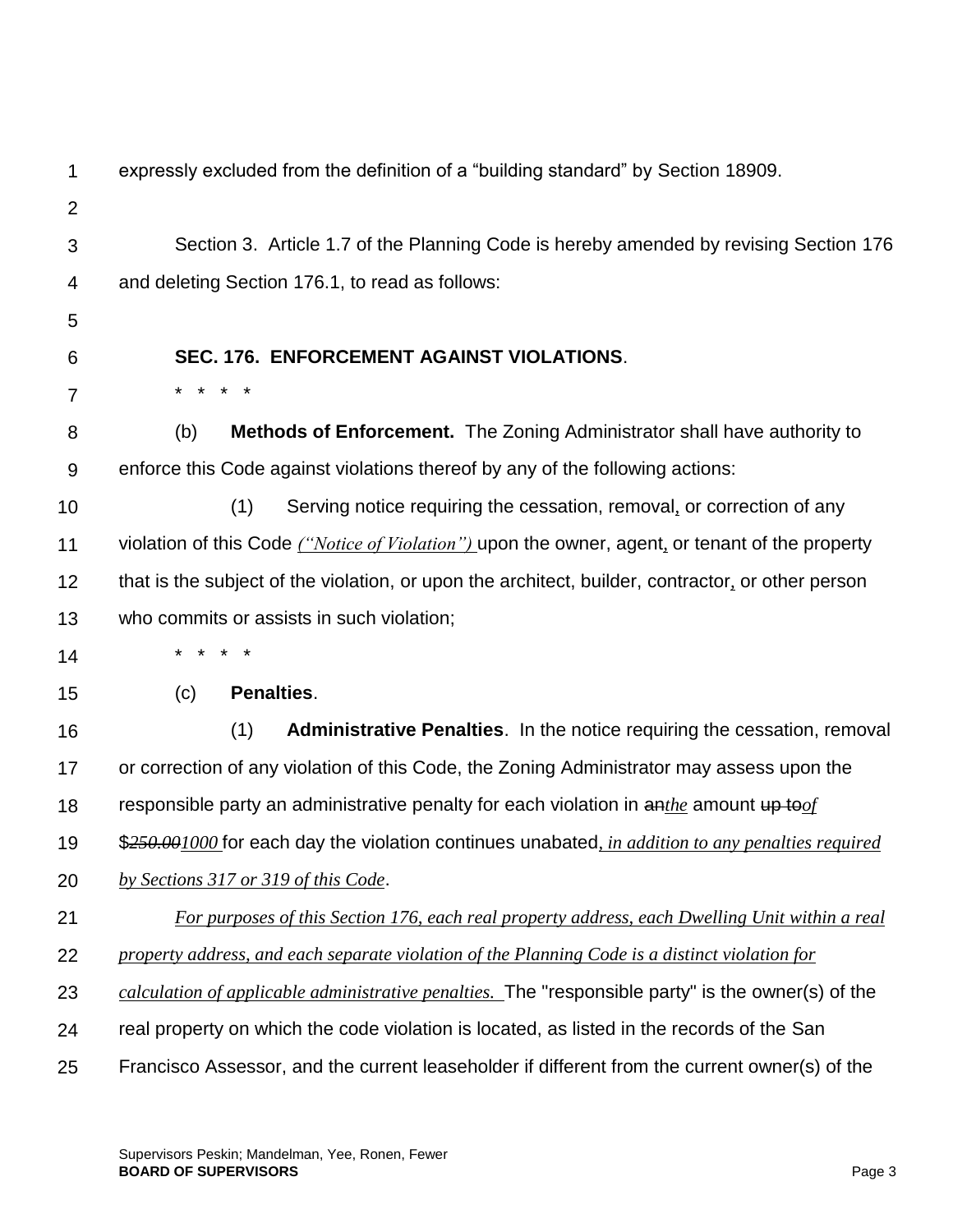1 real property.

 $\mathcal{P}$ 3 4 5 6 7 8 9 10 11 12 13 14 15 16 17 18 19 20 21 22 23 24 25 *(A)* The responsible party may request a Zoning Administrator's hearing in order to show cause why the notice requiring the cessation, removal*,* or correction of the violation and any assessment of administrative penalties is in error and should be rescinded. The Zoning Administrator may designate a member of Department staff to act as the hearing officer in *his or herthe Zoning Administrator's* place. The Department shall send a notice of the date, hour, and place of the hearing to the responsible party at the address specified in the request for hearing and to any member of the public who has expressed an interest in the matter. *The responsible party may also request that the Zoning Administrator terminate abatement proceedings under Section 176 and refer the matter to the Director for enforcement action under the process set forth in Section 176.1 of this Code. If the Zoning Administrator determines that the enforcement case will proceed under Section 176, that determination shall be made as part of the final written decision and is not appealable separately from the decision on the merits. (B)* The responsible party may waive the right to a Zoning Administrator's hearing and proceed directly to an appeal to the Board of Appeals under Section 308.2 of this Code. Administrative penalties shall not accrue during the period of time that the matter is pending before the Zoning Administrator on a request for hearing or before the Board of Appeals on appeal*, except that penalties will continue to accrue during the period of any requests for extensions of time other than where such requests are made by the Zoning Administrator, the Board of Appeals, or other City department*. If the responsible party elects to request a Zoning Administrator's hearing, the request for hearing must be in writing and submitted to the Zoning Administrator prior to the expiration date of the Notice of Violation and Penalty. If a request for a Zoning Administrator's hearing is timely filed, any appeal to the Board of Appeals shall be from the decision of the Zoning Administrator rendered after the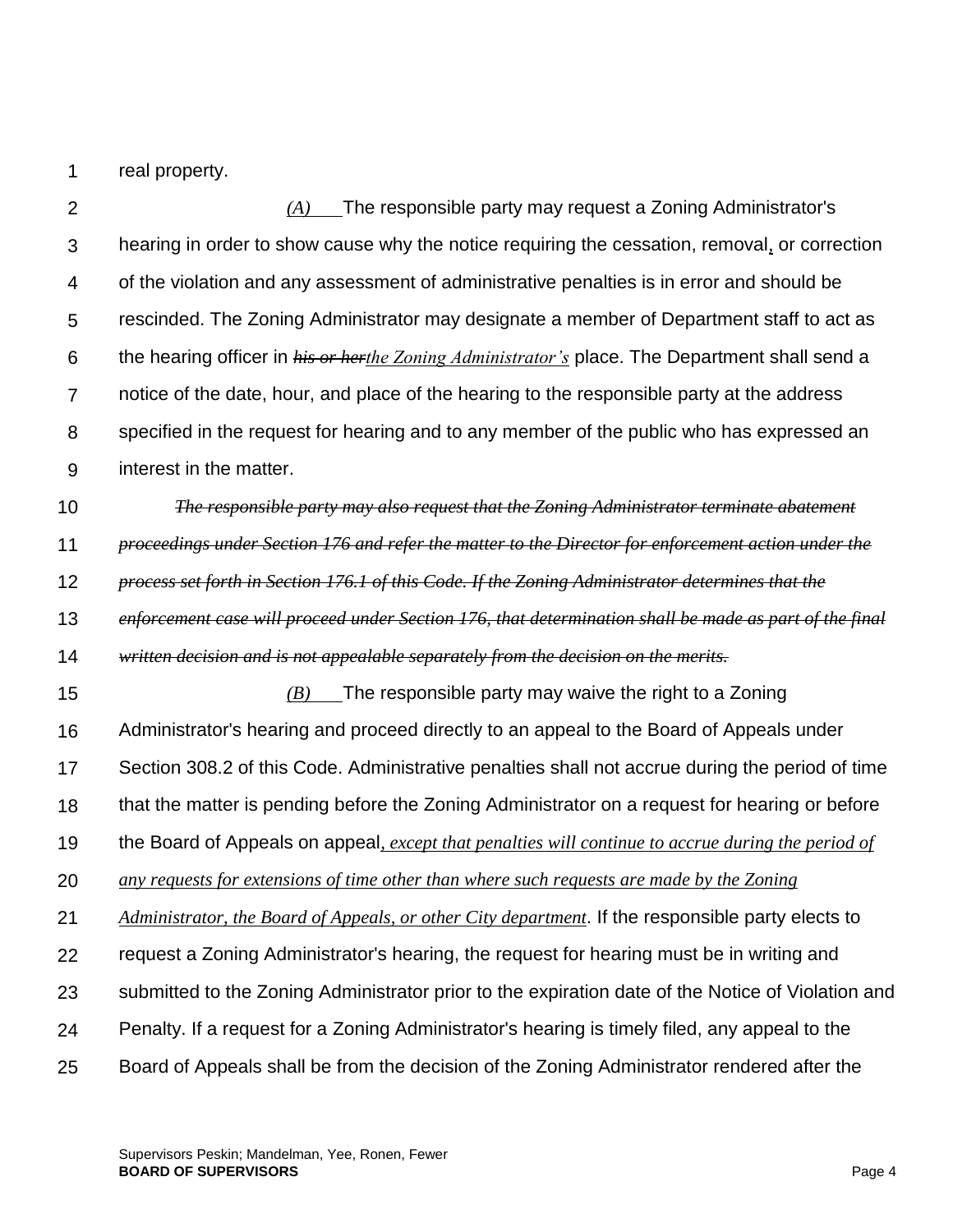1 hearing.

| $\overline{2}$ | The Zoning Administrator or the Zoning Administrator's designee,<br>(C)                                     |
|----------------|-------------------------------------------------------------------------------------------------------------|
| 3              | after a full and fair consideration of the evidence and testimony received at the hearing, shall            |
| 4              | render within $\frac{Hint+30}{$ days following the conclusion of the hearing a written decision that either |
| 5              | rescinds the notice of violation and dismisses the proceedings, upholds the original decision,              |
| 6              | or modifies the original decision. In rendering a decision, <i>including a determination regarding the</i>  |
| $\overline{7}$ | <i>amount of administrative penalties to be assessed, if any</i> , the Zoning Administrator or the Zoning   |
| 8              | Administrator's designee shall consider:                                                                    |
| 9              |                                                                                                             |
| 10             | whether the violation is easy to correct; and<br>(J)                                                        |
| 11             | (K)<br>whether any provision of Section 317 has been violated; if so, the                                   |
| 12             | enforcement provisions of Section $317(i)$ shall apply;                                                     |
| 13             | whether any provision of Section 319 has been violated; if so, the<br>(L)                                   |
| 14             | enforcement provisions of Section $319(d)$ shall apply; and                                                 |
| 15             | $(M)$ such other factors as the Zoning Administrator or <i>the</i>                                          |
| 16             | <i>Administrator's his or her</i> designee may consider relevant.                                           |
| 17             | In hearing any appeal of the Zoning Administrator's determination, the Board of                             |
| 18             | Appeals shall consider the above factors. If the Board upholds the Zoning Administrator's                   |
| 19             | decision in whole or in part but reduces the amount of the penalty, it may not reduce the                   |
| 20             | amount of the penalty below \$ <i>100.00500</i> for each day that the violation exists, excluding the       |
| 21             | period of time that the matter has been pending either before the Zoning Administrator on a                 |
| 22             | request for hearing or before the Board of Appeals on appeal. The Board of Appeals may, by a                |
| 23             | vote of four members (or if a vacancy exists, by a vote of three members), reduce the penalty below the     |
| 24             | amount of any penalty imposed pursuant to Sections 317 or 319 of this Code.                                 |
| 25             | $\frac{1}{1}$                                                                                               |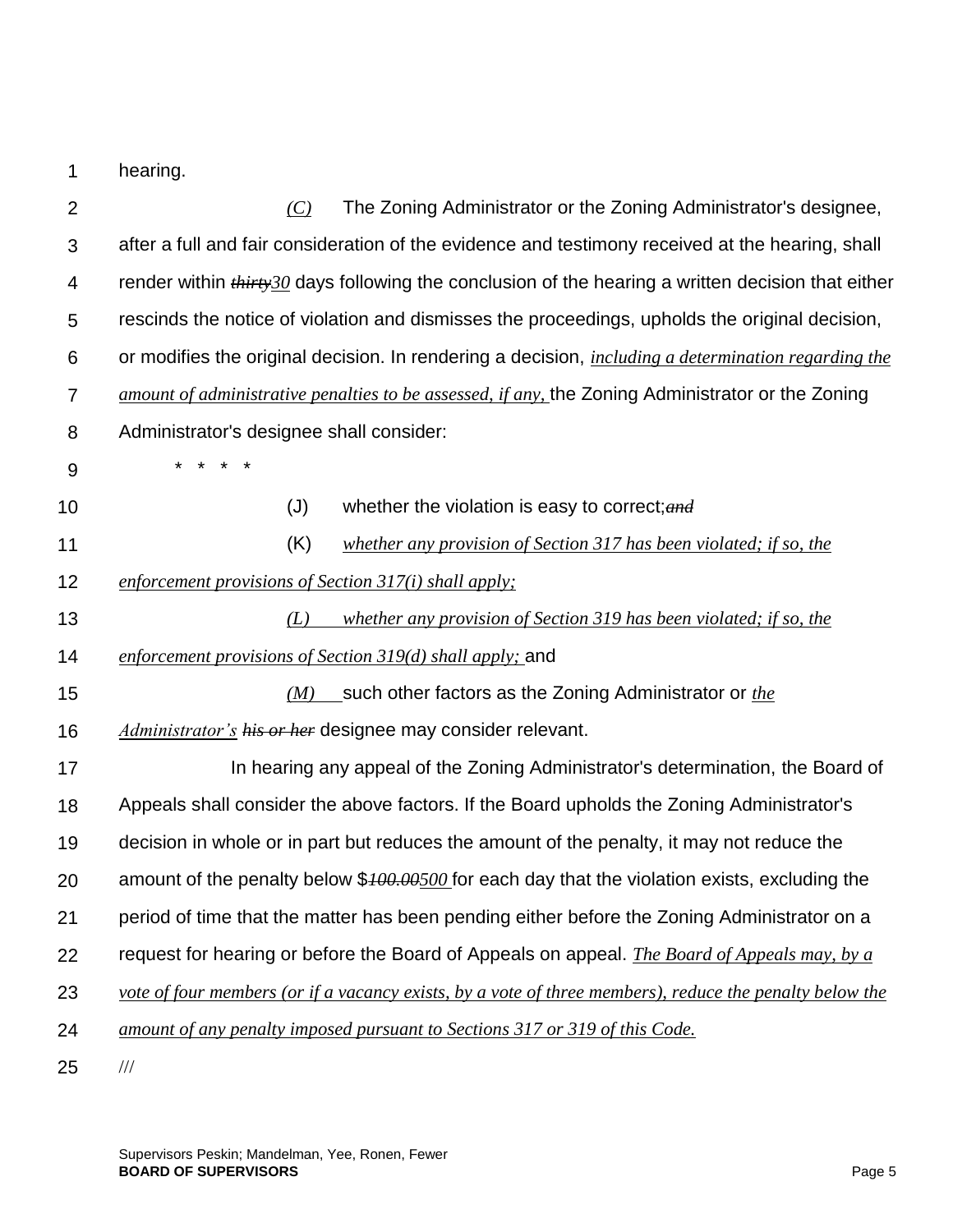1  $\mathcal{P}$ 3 4 5 6 7 8 9 10 11 12 13 14 15 16 17 18 19 20 21 22 23 24 25 In addition to any administrative penalties imposed under this subsection *176*(c)(1) *and any penalties imposed under Section 317 or 319 of this Code*, the Zoning Administrator may recover any attorneys*'* fees and costs, including but not limited to expert witness fees, incurred by the City in pursuing administrative remedies. The provision of administrative penalties is not intended to be punitive in nature but is intended to secure compliance with the Planning Code and to compensate the City for its costs of enforcement. (2) **Civil Penalties**. Any individual, firm, partnership, corporation, company, association, society, group*,* or other person or legal entity that violates any provision of this Code shall be liable for the City's costs of enforcement and a civil penalty*,* of not less than \$*200.001,000* for each day such violation is committed or permitted to continue, which penalty shall be assessed and recovered in a civil action brought in the name of the people of the City and County of San Francisco by the City Attorney in any court of competent jurisdiction. *For purposes of this Section 176, each real property address, each Dwelling Unit within a real property address, and each separate violation of the Planning Code is a distinct violation for calculation of applicable civil penalties. The City Attorney may file a civil action or pursue any other legal remedy to collect such unpaid amount, fine, and interest. In any civil action for collection, the City shall be entitled to obtain a judgment for the unpaid amounts, fine, and interest, and for the costs and attorneys' fees incurred by the City in bringing such civil action. The City Attorney may seek recovery of any attorneys' fees and costs, including but not limited to expert witness fees, incurred by the City in bringing such civil action. In assessing the amount of the civil penalty, the court shall consider any one or more of the relevant circumstances presented by any of the parties to the case, including but not limited to, the following: the nature and seriousness of the misconduct, the number of violations, the persistence of the misconduct, the length of time over which the misconduct occurred, the willfulness of the responsible party's misconduct, and the responsibly party's assets, liabilities and net worth.* For civil actions to enforce Municipal Code provisions related to general advertising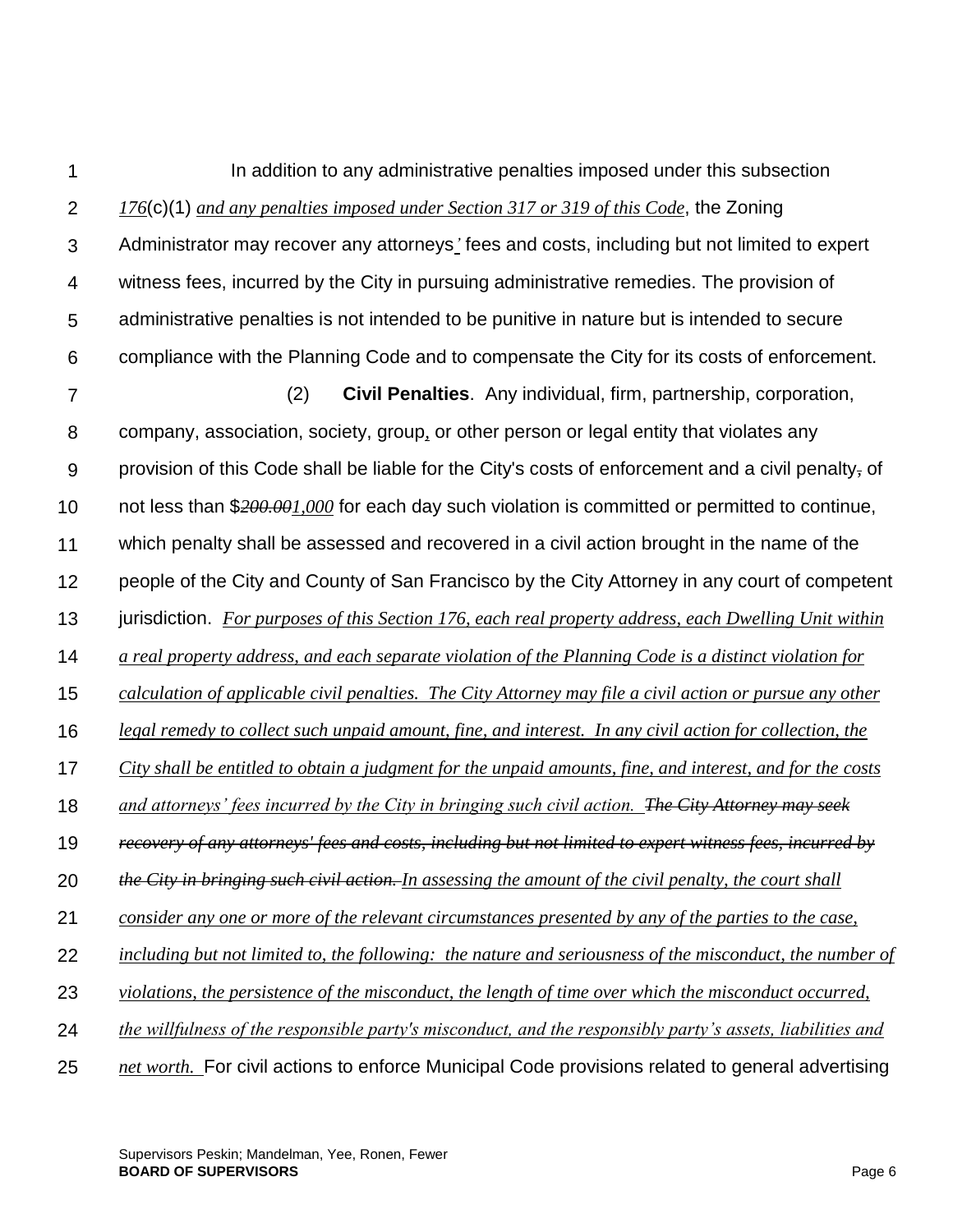1  $\mathcal{P}$ signs, the penalties, attorneys' fees and costs set forth in this Section 176 shall be in addition to those authorized by Section 610 of this Code.

3 4 5 6 7 8 9 (3) **Criminal Penalties**. Any individual, firm, partnership, corporation, company, association, society, group*,* or other person or legal entity that violates any provision of this Code shall be deemed guilty of a misdemeanor and upon conviction thereof shall be fined in an amount not less than \$*200.001,000* or be imprisoned for a period not exceeding six months or be both so fined and imprisoned. Each day such violation is committed or permitted to continue shall constitute a separate offense and shall be punishable as such hereunder.

10 11 12 13 14 15 (4) **Planning Code Enforcement Fund**. Any fees and penalties collected pursuant to this Section 176 shall be deposited in the Planning Code Enforcement Fund established by Administrative Code Section 10.100-166. The Planning Department, through the Planning Code Enforcement Fund, shall reimburse City departments and agencies, including the City Attorney's Office, for all costs and fees incurred in the enforcement of this Section 176.

- 16 17 18 19 (d) **Additional Methods of Enforcement and Penalties for Violation of Sign Regulations.** Violation of the general advertising sign regulations set forth in Article 6 are subject to the administrative penalties and enforcement procedures set forth in Section 610 of this Code, in addition to those set forth in this Section 176.
- 20 21 (e) *Additional Methods of Enforcement and Penalties for Violation of Section 317. Violation of the provisions set forth in Section 317 of this Code shall be subject to the penalties and* 
	- 22 *enforcement procedures set forth in Section 317(j), in addition to those set forth in this Section 176.*
	- 23 *(f) Additional Methods of Enforcement and Penalties for Violation of Section 319.*
	- 24 *Violation of the provisions set forth in Section 319 of this Code shall be subject to the penalties and*
	- 25 *enforcement procedures set forth in Section 319(d), in addition to those set forth in this Section 176.*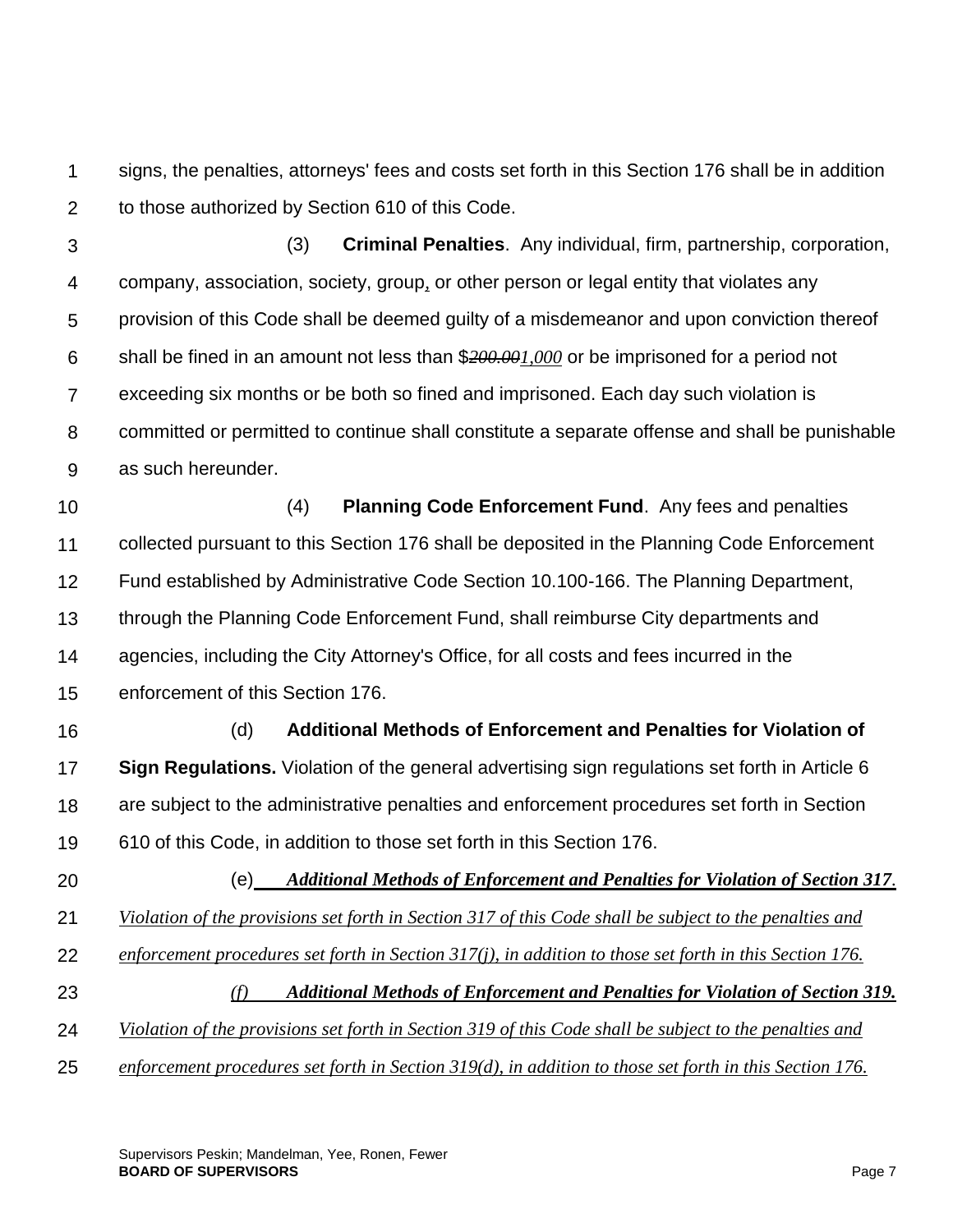| 1              | <b>Payment and Collection of Administrative Penalty and Enforcement Costs.</b><br>(g)                     |
|----------------|-----------------------------------------------------------------------------------------------------------|
| $\overline{2}$ | Any administrative penalty and/or enforcement costs assessed under this Section 176 is a debt to the      |
| 3              | City and County of San Francisco and shall be paid to the Treasurer of the City and County of San         |
| 4              | Francisco. Any amount paid late shall be subject to an additional late fine of 10% on the unpaid          |
| 5              | amount. The sum of the unpaid amount and the 10% late fine shall accrue interest at the rate of 1% per    |
| 6              | month (or fraction thereof) until fully paid; any partial payments made shall first be applied to accrued |
| 7              | <i>interest.</i>                                                                                          |
| 8              | <b>Lien for Administrative Penalty.</b> Where an activity or condition on San<br>(h)                      |
| 9              | Francisco real property has caused, contributed to, or been a substantial factor in causing the           |
| 10             | violation, the Director may initiate proceedings to make any unpaid administrative penalty,               |
| 11             | enforcement costs, fine, and interest, and all additional authorized costs and attorneys' fees, a lien on |
| 12             | the property. Such liens shall be imposed in accordance with Administrative Code Sections 10.230-         |
| 13             | 10.237, or any successor provisions. Before initiating lien proceedings, the Director shall send a        |
| 14             | request for payment under Administrative Code Section 10.230A.                                            |
| 15             | Use of Penalties Collected. All penalties collected under this Section<br>(ei)                            |
| 16             | 176 shall be deposited in the Planning Code Enforcement Fund established in Administrative                |
| 17             | Code Section 10.100.166 and shall be used for the purposes specified in that section. All                 |
| 18             | penalties collected under the provisions of Section 317 and 319 shall be deposited into the funds         |
| 19             | specified in those Sections.                                                                              |
| 20             | Remedies under this Section 176 are non-exclusive, and, notwithstanding<br>$(f_1)$                        |
| 21             | subsection (b)(2), the City Attorney may at any time institute civil proceedings for injunctive           |
| 22             | and monetary relief, including civil penalties, against any person for violations of the Planning         |
| 23             | Code, without regard to whether the Zoning Administrator has issued a notice of violation,                |
| 24             | instituted abatement proceedings, scheduled or held a hearing on a notice of violation, or                |
| 25             | issued a final decision. For proceedings instituted under this subsection $(fi)$ , the City Attorney      |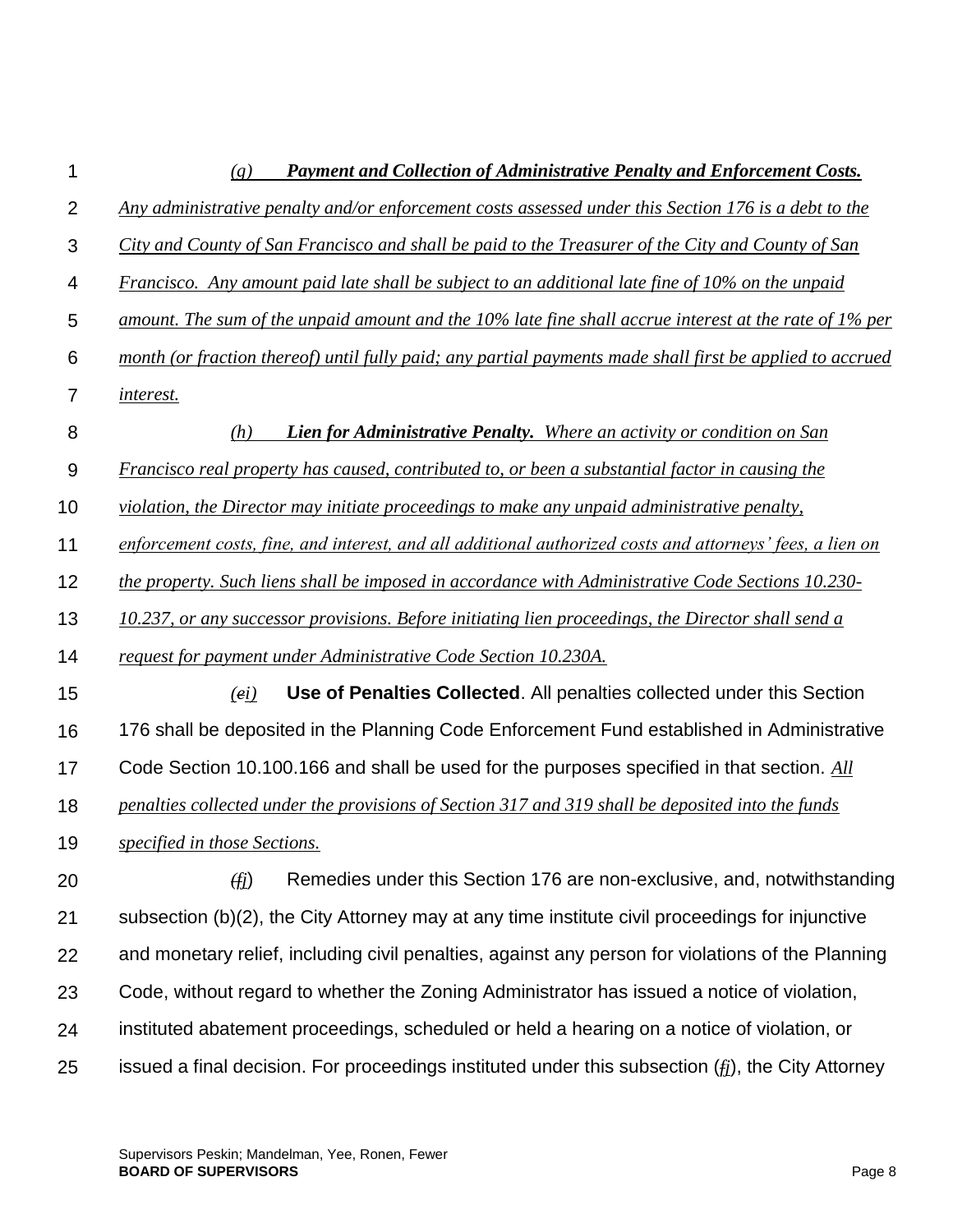$\mathcal{P}$ 3 4 5 6 7 8 9 10 11 12 13 14 15 16 17 18 19 20 21 22 23 24 where mutually desired, on the prosecution of the action. The City Attorney may seek recovery of any attorneys*'* fees and costs, including but not limited to expert witness fees, incurred by the City in bringing a proceeding*s* under this subsection (*fj*). *(k) If any party fails to pay the administrative or enforcement costs imposed by this Section 176 within 30 days of the Zoning Administrator's notice requiring the cessation, removal or correction of any violation of this Code pursuant to Section 176 (c)(1) of this Code, or within 30 days of the date the penalties have been upheld on appeal, the Zoning Administrator may take such action to collect the fees as the Zoning Administrator deems appropriate, including referral of the matter to the Bureau of Delinquent Revenue Collection under Chapter 10, Article V, Section 10.39 of the Administrative Code, initiation of lien proceedings under Chapter 10, Article XX, Sections 10.230 et seq. of the Administrative Code, and/or requesting that the City Attorney pursue collection of the penalties imposed against the responsible party, and all applicable civil penalties, in a civil action. SEC. 176.1. ADMINISTRATIVE ENFORCEMENT PROCEDURES. (a) Purpose and Intent. (1) The Board of Supervisors finds that enforcement of the Planning Code is vital to ensuring the quality of life in San Francisco's neighborhoods and in the City as a whole. A comprehensive code enforcement program using a combination of judicial and administrative remedies is likely to be the most successful approach to secure compliance with Planning Code requirements. Therefore, it is in the best interests of the City and its citizens to provide an alternative method of administrative enforcement that is designed to induce compliance with the Planning Code through action by the Director to issue and record orders of abatement and assess administrative penalties. (2) The alternative methods of administrative enforcement established by this Section do not replace but rather are intended to supplement the enforcement remedies established in Section 176* 

shall notify the Zoning Administrator or the Planning Director, as appropriate, and collaborate,

25 *and other penalties or methods of enforcement, both civil and criminal, that are authorized by law. The* 

1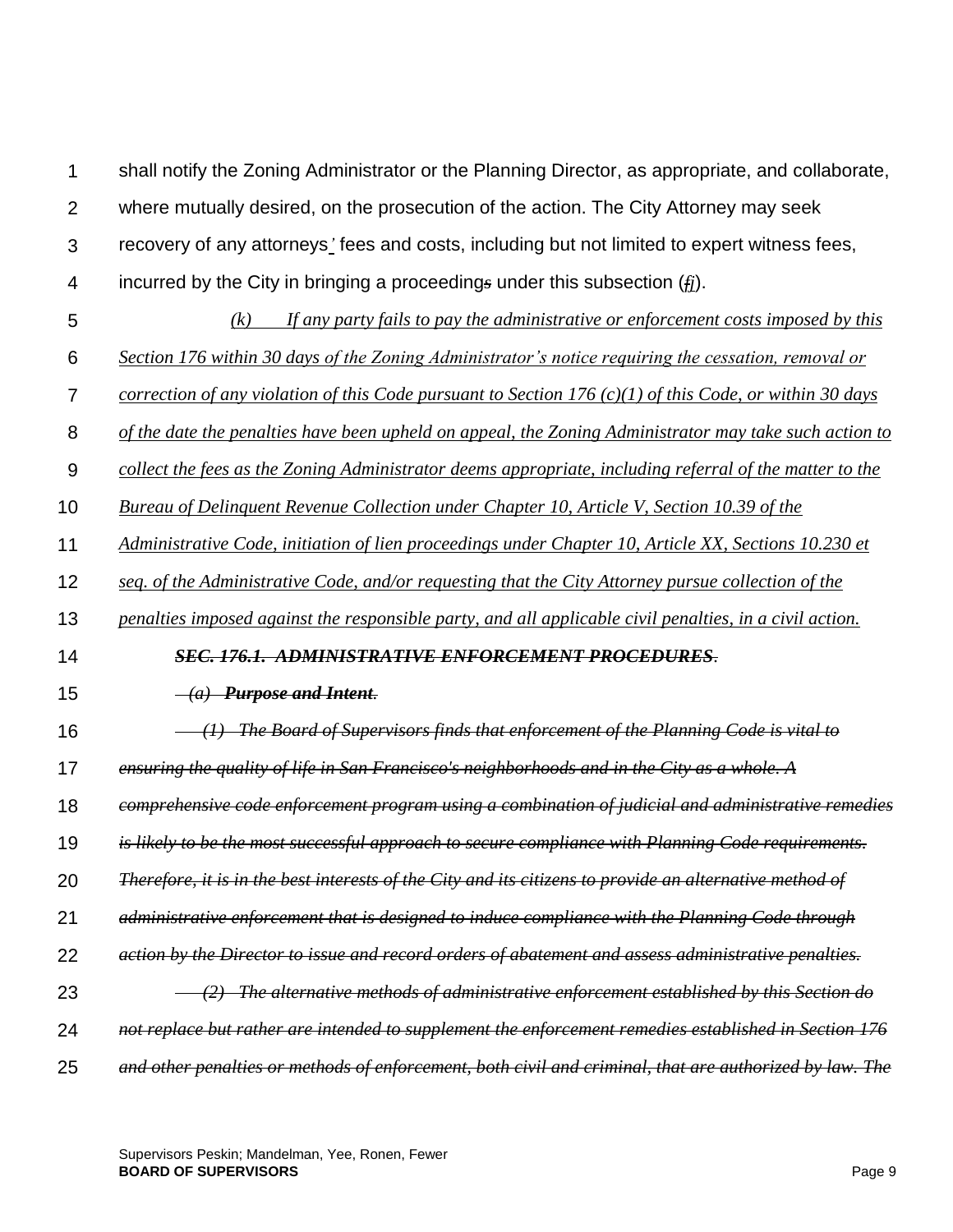1 *provision for administrative penalties is not intended to be punitive in nature but is intended to secure* 

- $\mathfrak{p}$ *compliance with the Planning Code and to compensate the City for its costs of enforcement.*
- 3 4 5 6 7 8  *(3) By establishing multiple enforcement mechanisms, it is intended that the Department will elect to use the mechanism most likely to achieve an expeditious and effective resolution of the violation in a particular case with the best use of the City's resources. In exercising this discretion, the Department should usually elect to use the Director's authority under this Section 176.1 in those cases where the legal or factual issues are not complex and where an interpretation of the Planning Code is not at issue, and reserve the enforcement mechanisms in Section 176for those cases that are more*
- 9 *complex or where interpretations of the Planning Code are at issue.*
- 10 11  *(b) Authority of the Director. The Director may enforce against violations of the Planning Code through the alternative administrative remedies of this Section 176.1. The Director may designate*
- 
- 12 *a member of Department staff to act under his or her authority with respect to any action the Director*
- 13 *is authorized to take in this Section 176.1.*
- 14 15 16 17 18 19 20 21  *If the Department elects to use the administrative remedies of this Section, the Department must use the abatement process set forth in this Section. However, as provided in Section (d)(3) below, the Department is not precluded from pursing the alternative remedies of Section 176 if abatement of the violation has not been achieved under this Section 176.1. In addition, the Department's election of this process shall not affect the City Attorney's Charter authority to pursue a civil action. If the City Attorney filed a civil action against the property prior to the Director's issuance of the notice of violation under this Section 176.1, at the City Attorney's election the process under this Section 176.1 shall be terminated and abatement of the alleged violations shall be pursued by the City Attorney in the*
- 22 *ongoing civil action.*

23

- *(c) Notice of Violation.*
- 24 25  *(1) Issuance. After the Department has determined that a violation of this Code exists, the Director shall give written notice of the violation to the responsible party. For purposes of this Section*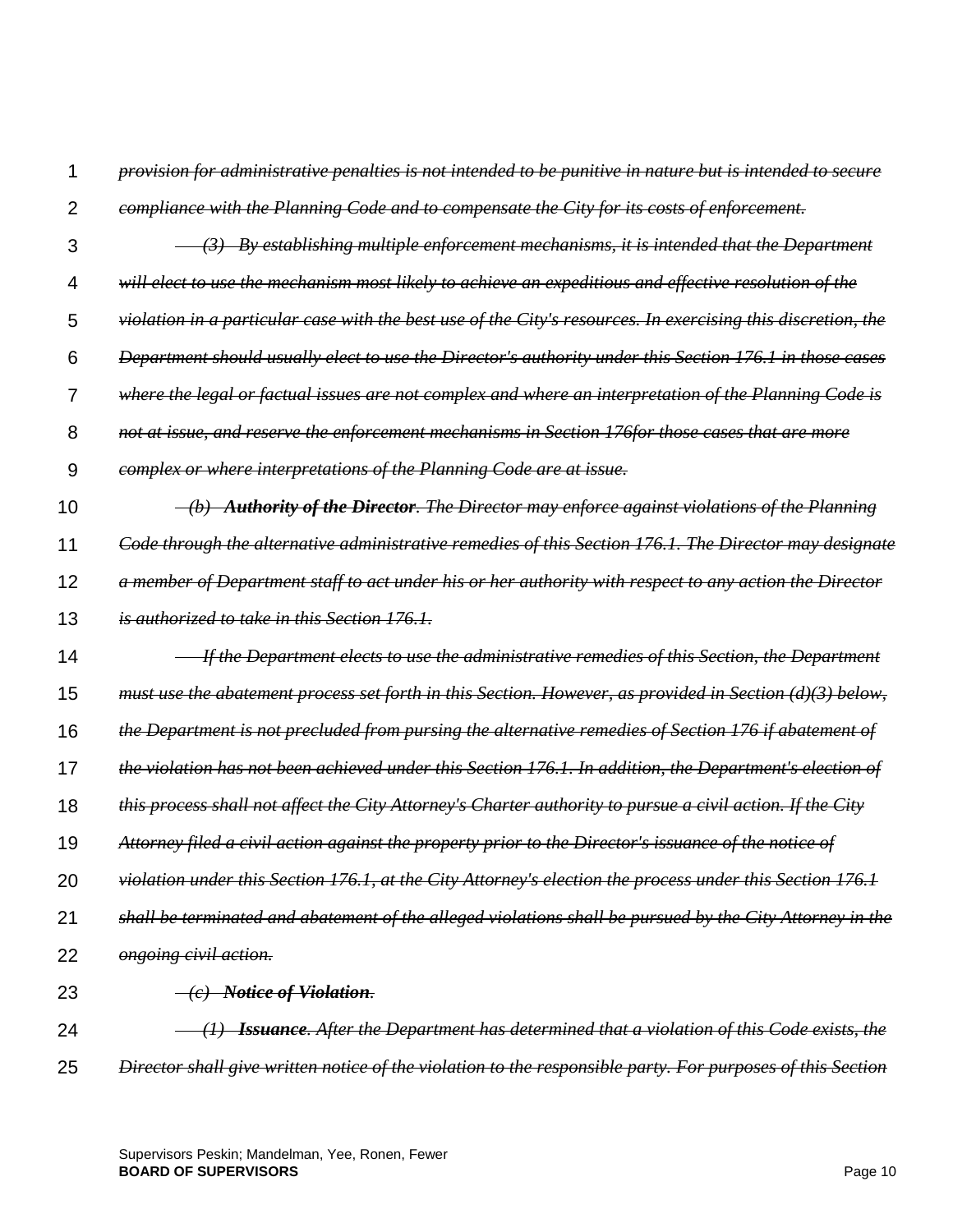1 *176.1, "responsible party" means the owners(s) of the real property on which the code violation is* 

- $\mathfrak{p}$ *located, as listed in the records of the San Francisco Assessor, and the current leaseholder if different*
- 3 *from the current owner(s) of the real property.*
- 4 5 6 7 8 9 10 11  *(2) Contents of Notice. The notice shall cite to this Section 176.1 and describe the violation(s) with specificity, including: the date and location of the violations and the approximate time the violations were observed; citation to applicable Code sections; and a description of how what was observed violated the Code sections. The notice of violation shall state that the responsible party has thirty days from the date of service to (i) correct all violations or (ii) file an application for a building permit or other authorization necessary to abate the violations and proceed diligently to obtain all approvals and complete the work, as specified by the Director's order and within the time periods required.*
- 12 13 14 15 16 17 18  *The notice of violation shall inform the responsible party that if the action required in the notice of violation is not taken by the stipulated deadline, the Director will (i) will issue an order of abatement, (ii) cause the order of abatement to be recorded against the property's records in the Office of the Recorder of the City and County of San Francisco, and (iii) assess administrative penalties under Section 176.1(e). The notice of violation shall also inform the responsible party of the right to request a Director's hearing under Subsection (d)(3) below prior to issuance of an order of abatement and assessment of administrative penalties. Service of the notice of violation shall be as specified in Section*
- 19 *(g) below.*
- 20  *(d) Order of Abatement.*
- 21 22 23 24 25  *(1) Issuance; Administrative Penalties; Request for Hearing. If a property remains in violation after the deadlines established in the notice of violation, the Director shall issue an order of abatement and assess administrative penalties against the responsible party by following the procedure set forth in Section 176.1(e). The order of abatement shall state the amount of penalty imposed, explain how and when the penalty shall be paid, and describe the consequences of failure to pay the penalty.*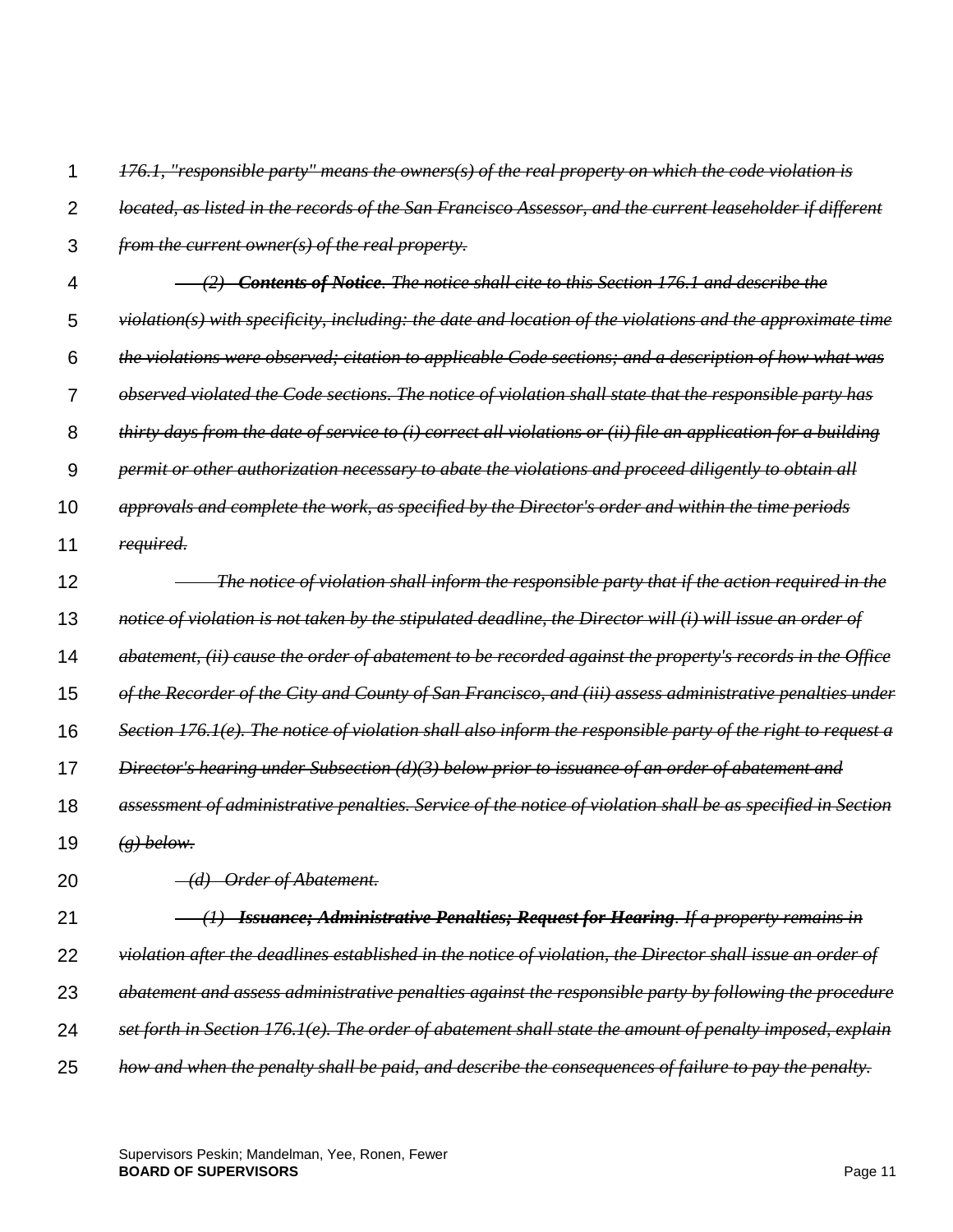1  $\mathfrak{p}$ 3 4 5 6 7 8 9 10 11 12 13 14 15 16 17 18 19 20 21 22 23 24 25 *The order of abatement shall inform the responsible party of the right to appeal the order of abatement and assessment of administrative penalties to an administrative law judge under Subsection (f) below. The Department shall not proceed to enforce the order of abatement or collect the administrative penalties until the time for appeal has passed or the order and penalties have been upheld on appeal. (2) Recording. The Director shall record the order of abatement against the property's records in the Office of the Recorder of the City and County of San Francisco. The Department shall not record the order of abatement until the time for appeal has passed or the Director's decision has been upheld on appeal. Within fourteen business days after the violation has been finally abated and all fees and penalties have been paid, the Director shall record a notice of compliance that cancels the order of abatement. (3) Request for Hearing. Prior to expiration of the compliance deadlines set forth in the notice of violation, the responsible party may request a Director's hearing in order to show cause why the order of abatement should not issue and administrative penalties should not be assessed. The responsible party may also request that the Department not proceed with abatement proceedings under this Section 176.1 but instead proceed under Section 176. The Director's decision to continue proceeding under Section 176.1 is final and not appealable. The Director may designate a member of Department staff to may act in his or her place as the hearing officer. The hearing officer shall have the same authority as the Director to hear and decide the case and to make any order provided for in this section. The responsible party may waive the right to a Director's hearing and proceed directly to an appeal under Subsection (f) below after the order of abatement is issued and administrative penalties have been assessed. If the responsible party requests a Director's hearing, the following procedure shall apply: (A) Request for hearing; notice. The responsible party shall submit a written request for a Director's hearing prior to expiration of the compliance deadlines set forth in the notice of violation on a form or in the manner required by the Director. The Director shall send a notice of the date, hour,*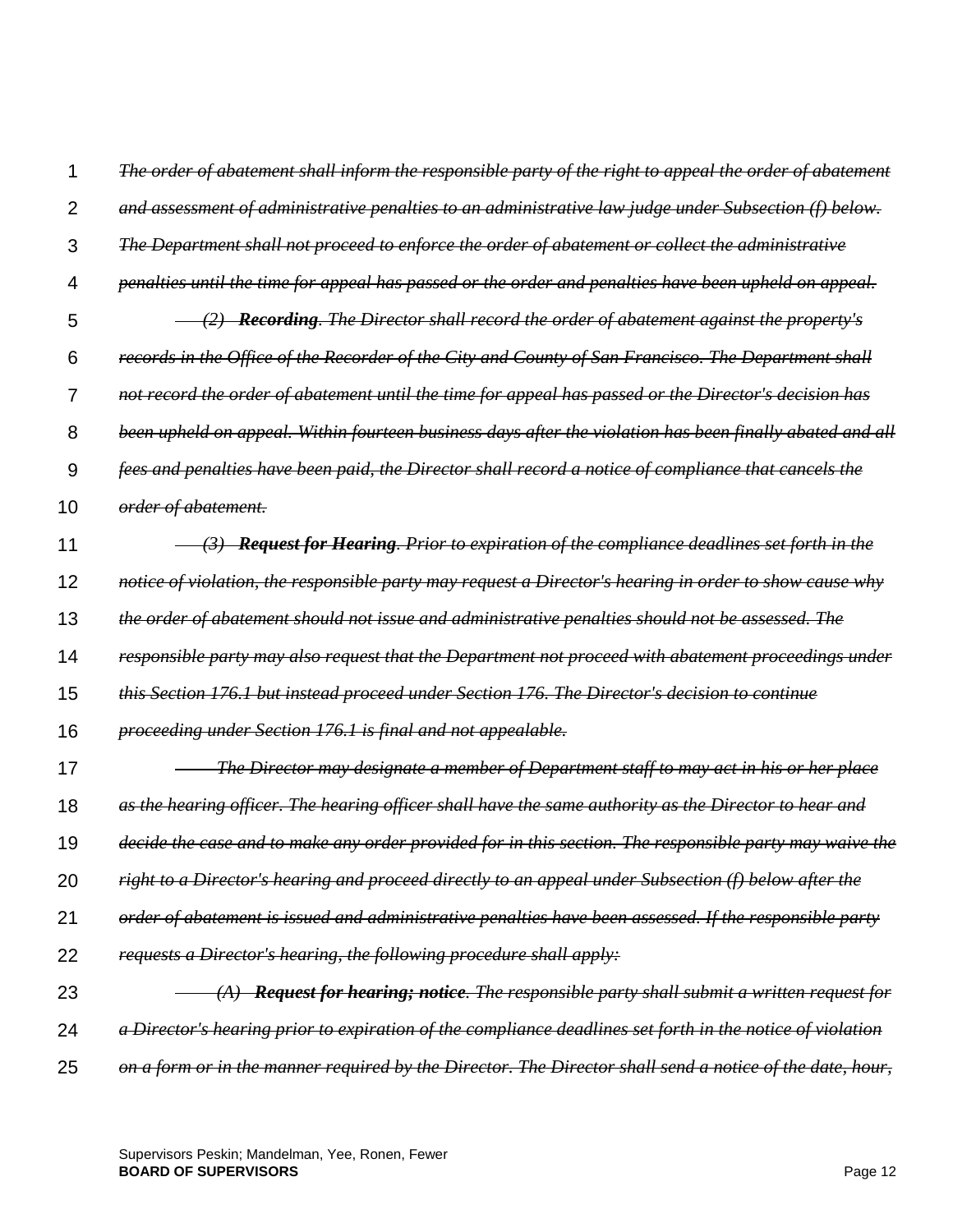$\mathfrak{p}$ 3 4 5 6 7 8 9 10 11 12 13 14 15 16 17 18 19 20 21 22 23 24 25 *to any member of the public who has expressed an interest in the matter. (B) Decision. The Director or the Director's designee, after a full and fair consideration of the evidence and testimony received at the hearing, shall render within thirty days following the conclusion of the hearing a written decision which either dismisses the proceedings or orders issuance of the order of abatement and assessment of the administrative penalties. In rendering a decision, the Director or the Director's designee shall consider the following: (i) whether the responsible party was properly identified; (ii) whether the accrual dates for the administrative penalties are accurate; (iii) the amount of documented staff time spent in order to secure abatement of the violation; (iv) the nature of the violation; (v) the duration of the violation; (vi) efforts made by the responsible party to correct the violation; (vii) the impact of the violation upon the community; (viii) any instance in which the responsible party has been in violation of the same or similar laws at the same or other locations in the City and County of San Francisco; (ix) the responsible party's good faith efforts to comply; (x) whether the violation is easy to correct; and (xi) such other factors as the Director or the Director's designee may consider relevant. (e) Administrative Penalties. (1) Assessment. In an order of abatement issued under Subsection (d) above, the Director shall assess administrative penalties for violation of the Planning Code. A penalty shall be assessed for each violation observed. Payment of the penalty shall not excuse failure to correct the violations nor* 

*and place of the hearing to the responsible party at the address specified in the request for hearing and* 

1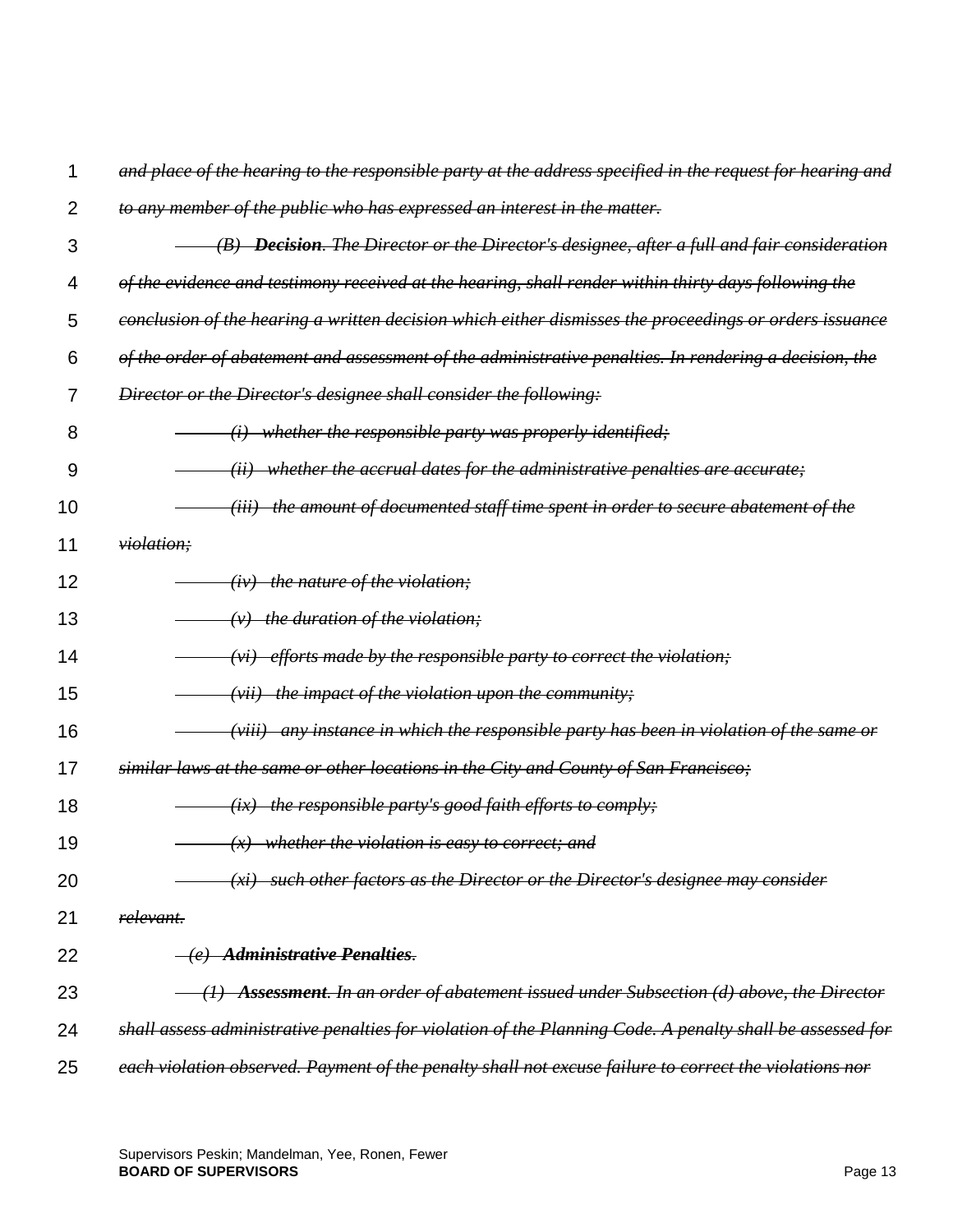1 *shall it bar further enforcement action by the City.*

| $\overline{2}$ | (2) Amount of Penalty. The penalty assessed for each violation shall be \$100.00 if the                      |
|----------------|--------------------------------------------------------------------------------------------------------------|
| 3              | violation has not been corrected within thirty days from the date of service of the notice of violation,     |
| 4              | \$250.00 if the violation has not been corrected within sixty days from the date of service of the notice of |
| 5              | violation, and \$500.00 if the violation has not been corrected within ninety days from the date of          |
| 6              | service of the notice of violation. If at the end of the 90-day period the violation has not been corrected  |
| 7              | and the matter has not been appealed, the Zoning Administrator may exercise his or her discretion to         |
| 8              | initiate abatement proceedings under Section 176 of this Code or to refer the matter to the City             |
| 9              | <b>Attorney or District Attorney for prosecution.</b>                                                        |
| 10             | (3) Failure to Pay the Administrative Penalties. If the responsible party fails to pay the                   |
| 11             | administrative penalties to the Department within thirty days of service of the order of abatement, or       |
| 12             | within thirty days of the date the penalties have been upheld on appeal, the Director may take such          |
| 13             | action to collect the fees as he or she deems appropriate, including (i) referral of the matter to the       |
| 14             | <b>Bureau of Delinguent Revenue Collection under Article V, Section 10.39 of the San Francisco</b>           |
| 15             | Administrative Code, initiation of lien proceedings under Article XX, Section 10.230 et seq. of the San      |
| 16             | Francisco Administrative Code, and/or a requesting that the City Attorney pursue collection of the           |
| 17             | penalties imposed against the Responsible Party in a civil action. The City Attorney may request its         |
| 18             | attorneys' fees in any action that he or she pursues to collect the administrative penalties or to enforce   |
| 19             | <i>collection of the penalties.</i>                                                                          |
| 20             | -(f) Appeal of Order of Abatement and Administrative Penalties.                                              |
| 21             | (1) Method of Appeal; Fee. The responsible party may appeal the issuance of an order of                      |
| 22             | abatement and any the administrative penalties assessed in the order by filing a written request in the      |
| 23             | form required by the Department within fifteen days of the service of the order. The appeal shall            |
| 24             | describe in detail why the appellant believes that the order of abatement was issued in error or why the     |
| 25             | administrative penalty was assessed in error or should be modified.                                          |

Supervisors Peskin; Mandelman, Yee, Ronen, Fewer **BOARD OF SUPERVISORS** Page 14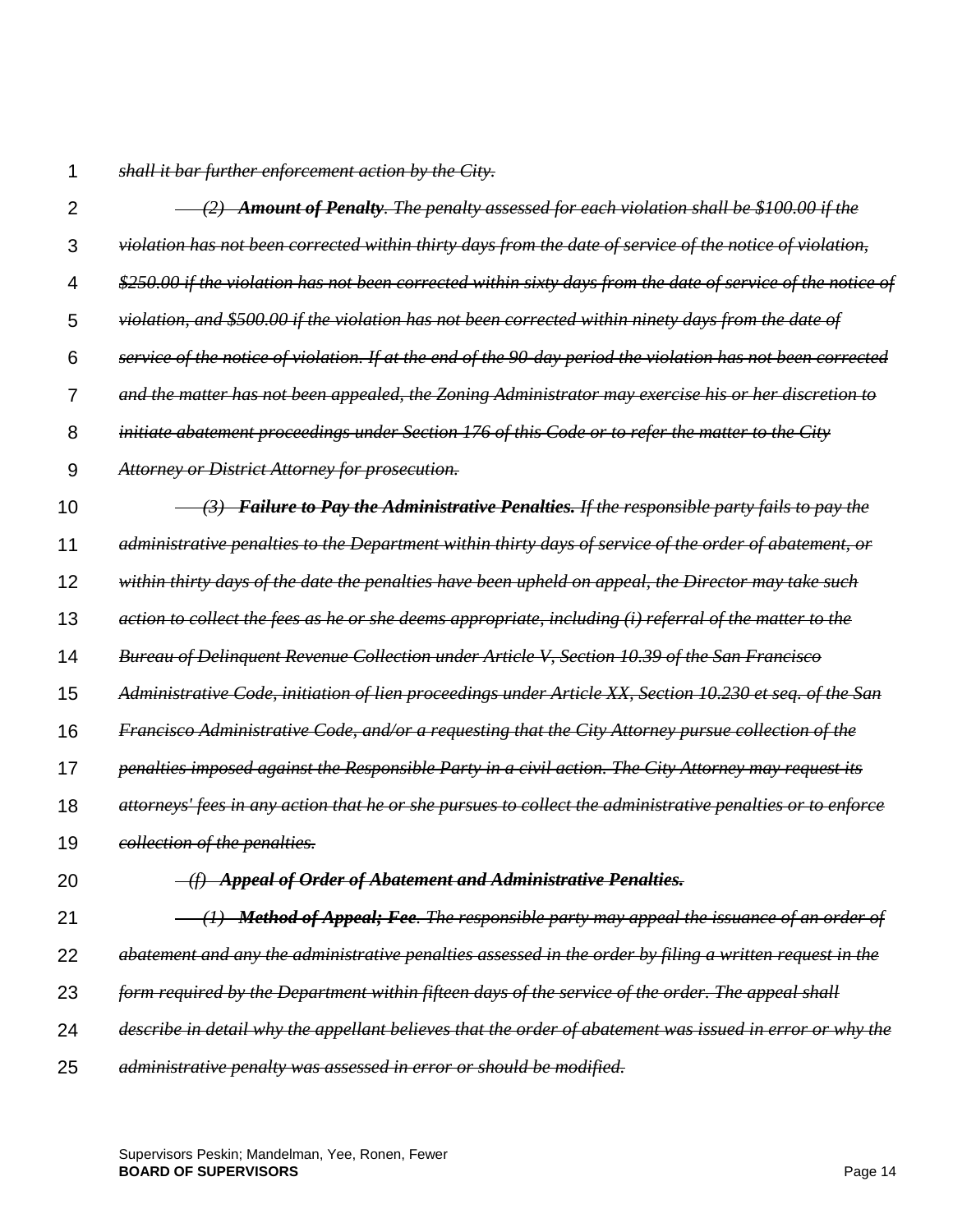| 1              | The appeal shall be filed on a form or in the manner required by the Director and be                        |
|----------------|-------------------------------------------------------------------------------------------------------------|
| $\overline{2}$ | accompanied by the payment of a fee of \$400.00. The Department shall increase this fee on an annual        |
| 3              | basis at a rate equal to that of the Consumer Price Index (CPI). In addition to the appeal fee and          |
| 4              | administrative penalties assessed in the order of abatement, the Director shall assess upon the             |
| 5              | responsible party the Department's cost of preparation for and appearance at the hearing and all prior      |
| 6              | and subsequent attendant costs of the enforcement action. These fees shall be waived if the responsible     |
| 7              | party would qualify for a waiver of court fees and costs under California Government Code Section           |
| 8              | <del>68511.3.</del>                                                                                         |
| 9              | $(2)$ <b>Scheduling of Hearing</b> . Upon timely filing of the appeal and payment of the appeal fee,        |
| 10             | the Director shall schedule a hearing before an administrative law judge, who shall serve as the            |
| 11             | hearing officer. The hearing shall be scheduled for a date no later than thirty days after the request.     |
| 12             | The Director shall notify the responsible party and the appellant, if different from the responsible party, |
| 13             | of the hearing date, hour, and place of the hearing as soon as the hearing is scheduled and in no event     |
| 14             | later than ten days prior to the hearing. Notice of the hearing shall also be given to any member of the    |
| 15             | public who has expressed interest in the matter. Notice shall be given in the manner specified in           |
| 16             | Subsection(g) below.                                                                                        |
| 17             | (3) Documentation to be Provided to the Administrative Law Judge. The Director shall                        |
| 18             | provide to the administrative law judge no later than ten days prior to the hearing a copy of the           |
| 19             | Department's case file, which shall include at a minimum the notice of violation, the order of              |
| 20             | abatement, other written communications between the Department and the responsible party, and               |
| 21             | communications submitted by interested members of the public concerning the case. The Director may          |
| 22             | also submit, but is not required to do so, written arguments on why the Director's order should be          |
| 23             | upheld. Anything submitted to the administrative law judge by either party to the appeal shall be served    |
| 24             | upon the other party at the same time and in the same manner as it is submitted to the administrative       |
| 25             | law judge.                                                                                                  |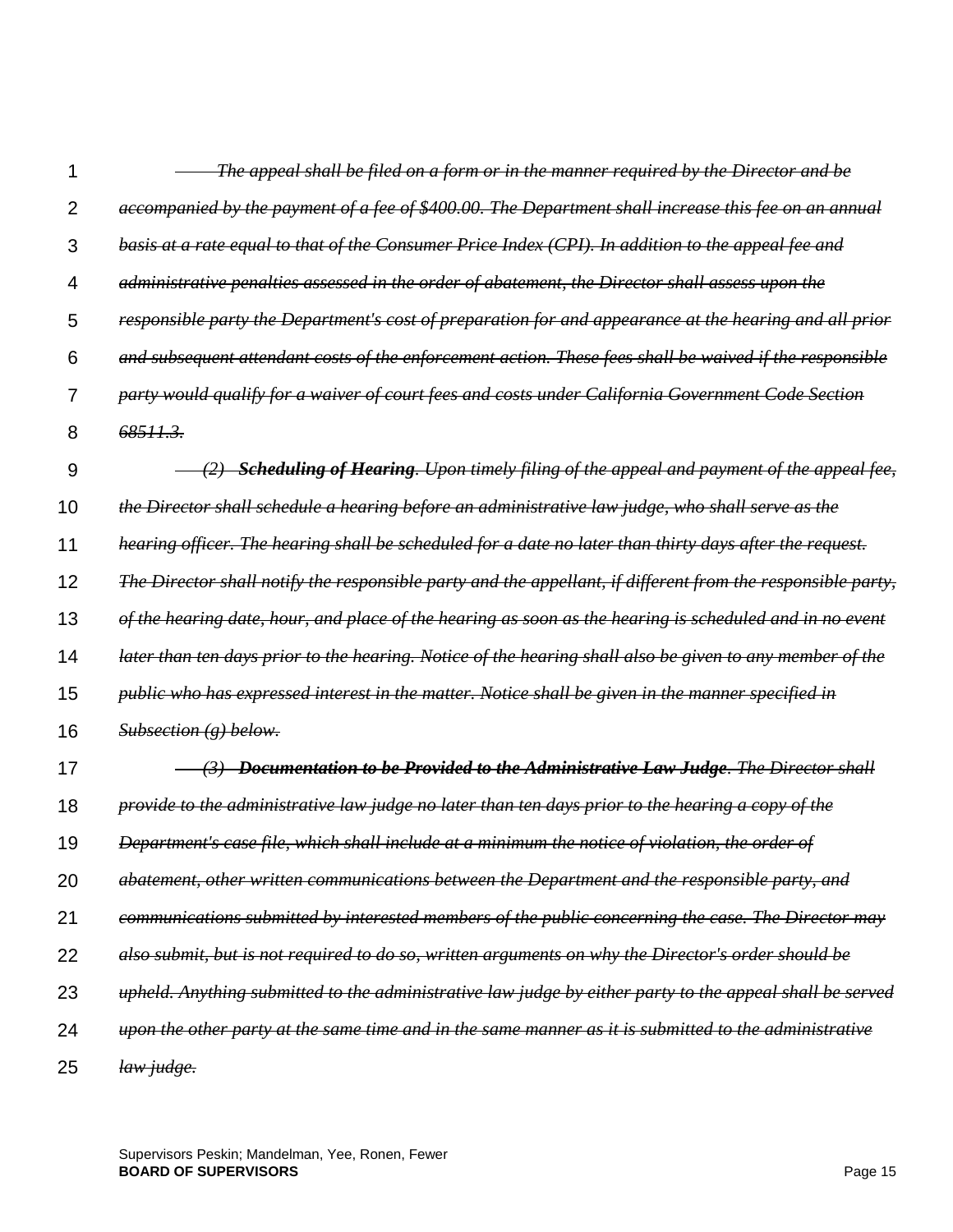| 1  | <b>Hearing and Decision</b> . The administrative law judge shall hold a public hearing to<br>(4)          |
|----|-----------------------------------------------------------------------------------------------------------|
| 2  | hear the appeal of the Director's order of abatement and/or assessment of administrative penalties. In    |
| 3  | considering the appeal, the administrative law judge shall consider the following:                        |
| 4  | $(A)$ whether the responsible party was properly identified;                                              |
| 5  | whether the accrual dates for the administrative penalties are accurate;<br>$\langle B \rangle$           |
| 6  | the amount of documented staff time spent in order to secure abatement of the<br>$\left(\text{C}\right)$  |
| 7  | <i>violation</i> ;                                                                                        |
| 8  | $(D)$ the nature of the violation;                                                                        |
| 9  | the duration of the violation;<br>(E)                                                                     |
| 10 | efforts made by the responsible party to correct the violation;<br>$\langle F \rangle$                    |
| 11 | the impact of the violation upon the community;<br>$\left( G\right)$                                      |
| 12 | any instance in which the responsible party has been in violation of the same or<br>$\left(\bm{H}\right)$ |
| 13 | similar laws at the same or other locations in the City and County of San Francisco;                      |
| 14 | $(H)$ the responsible party's good faith efforts to comply; and                                           |
| 15 | (J) whether the violation is easy to correct; and                                                         |
| 16 | such other factors as the administrative law judge may consider relevant.<br>(K)                          |
| 17 | The decision of the administrative law judge shall be based upon, but not limited to,                     |
| 18 | provisions of the San Francisco Planning Code, any final Zoning Administrator interpretations, the San    |
| 19 | Francisco Building Code, building permits issued by the City, and any final decisions of the San          |
| 20 | Francisco Board of Appeals concerning the subject building or property.                                   |
| 21 | The administrative law judge shall issue a written decision on the appeal within thirty                   |
| 22 | days of the conclusion of the hearing. The decision shall be served on the responsible party by certified |
| 23 | mail by deposit in the United States mail in a sealed envelope, postage prepaid, addressed to the         |
| 24 | responsible party at the address provided to the administrative law judge by the responsible party.       |
| 25 | Service shall be considered to have been completed at the time of deposit in the United States mail. A    |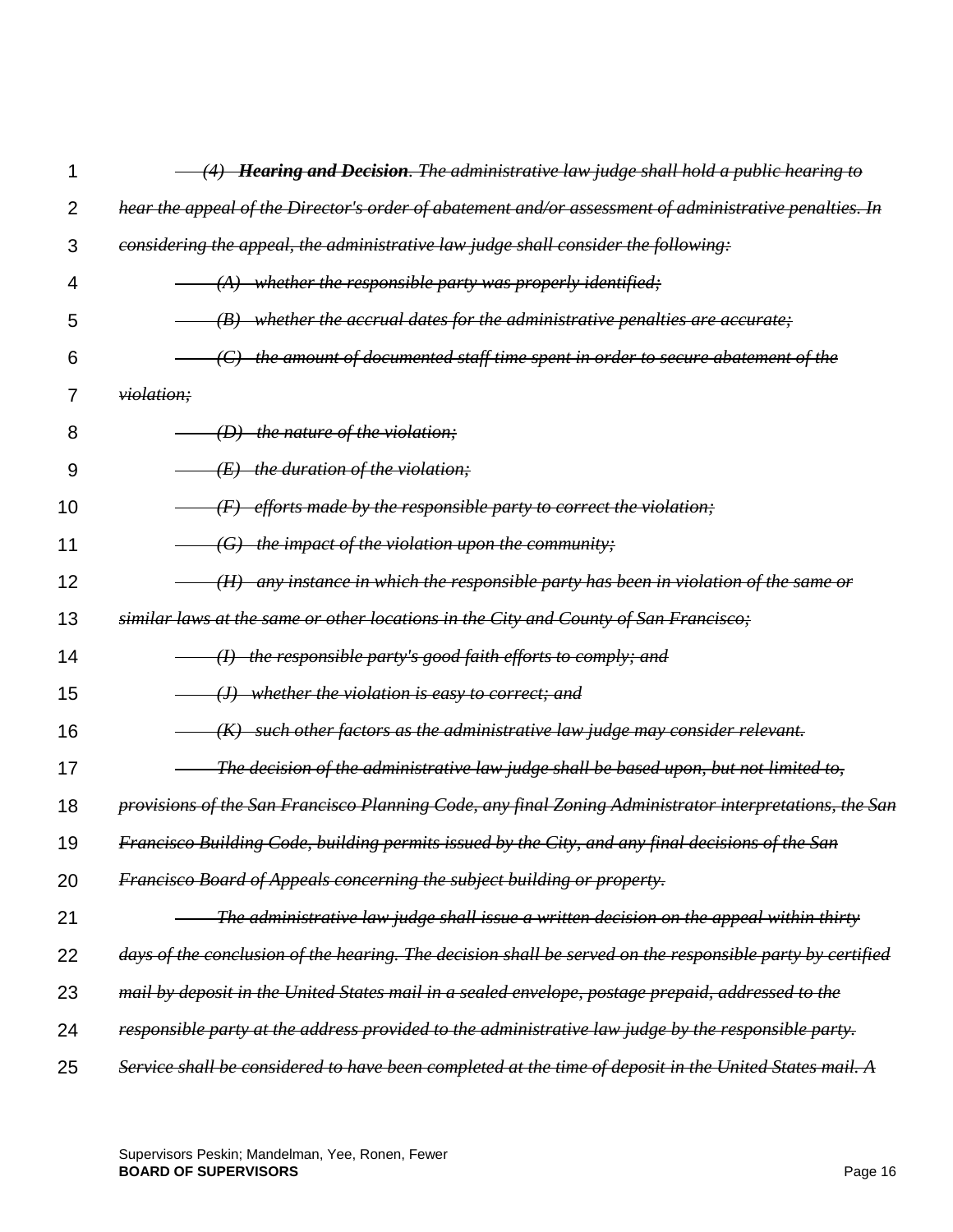1 2 *copy of the decision shall also be mailed to the Director of Planning at the offices of the Planning Department.*

| 3  | $(5)$ Continuance of Hearing. The parties may by mutual agreement continue the hearing                  |
|----|---------------------------------------------------------------------------------------------------------|
| 4  | date. If the parties do not mutually agree on another hearing date, the party wanting a continuance     |
| 5  | may request the administrative law judge to grant the continuance by submitting a written request for a |
| 6  | continuance and demonstrating good cause with supporting documentation. A written request for a         |
| 7  | continuance shall be made at the earliest possible date but in no event less than five days before the  |
| 8  | hearing unless unforeseen circumstances prevent such notification. The party requesting the             |
| 9  | continuance shall notify any other parties of the request in the most expeditious manner and provide    |
| 10 | them with copies of the complete request and the supporting documentation. A request for continuance    |
| 11 | made at the time of the hearing may be granted only in those exceptional cases where the requesting     |
| 12 | party demonstrates both good cause and that the party was unable through no fault of their own to       |
| 13 | make the request at an earlier time. The administrative law judge may grant more than one               |
| 14 | continuance, but the combination of all continuances granted shall be for no longer than forty-five     |
| 15 | $\frac{days.}{$                                                                                         |
| 16 | For purposes of this section, "good cause" may include:                                                 |
| 17 | $(A)$ the illness of a party, an attorney or other authorized representative of a party, or a           |
| 18 | <i>material witness of a party;</i>                                                                     |
| 19 | (B) verified travel of a party, attorney, or material witness outside of San Francisco                  |
| 20 | scheduled before receipt of the notice of hearing;                                                      |
| 21 | $\langle C \rangle$ failure to receive timely notice of the hearing date; or                            |
| 22 | (D) any other reason which makes it impossible or infeasible to appear on the scheduled                 |
| 23 | date due to unforeseen circumstances or verified pre-arranged plans that cannot be changed. Mere        |
| 24 | inconvenience in appearing shall not be considered sufficient good cause.                               |
| 25 | $/\!/ \!/$                                                                                              |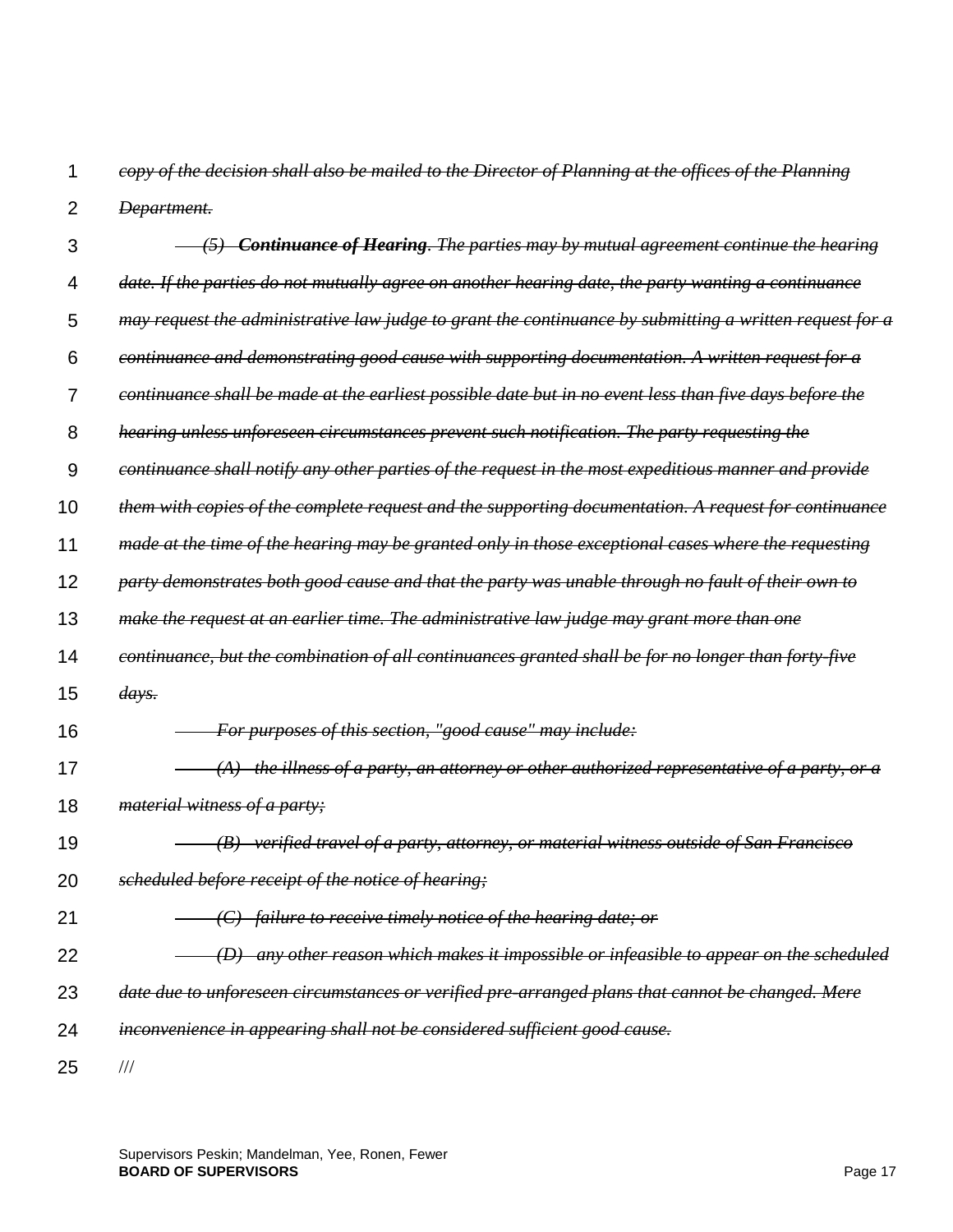1  $\mathfrak{p}$ 3 4 5 6 7 8 9 10 11 12 13 14 15 16 17 18 19 20 21 22 23  *In deciding whether to grant the request for continuance, the administrative law judge shall also take into consideration the nature of the alleged violation and its impact on neighboring properties and the general public if the alleged violations are allowed to continue for an additional period of time. (6) Finality and Effect of the Decision. The decision of the administrative law judge shall be the City's final administrative action on the matter and there shall be no further administrative appeals. (7) Compliance with Decision. If the administrative law judge upholds the Director's order of abatement in whole or in part, the responsible party shall comply with the decision and pay to the Department any administrative penalties that were upheld within thirty days of the date the decision was served. If the responsible party is proceeding diligently to obtain required permits and to complete the abatement work, the Director may grant additional time to comply with the decision. If the responsible party fails to comply with the decision and/or to pay the administrative penalties within the time period required, the Director may take such action to collect the fees and enforce the decision as he or she deems appropriate, including (i) referral of the matter to the Bureau of Delinquent Revenue Collection under Article V, Section 10.39 of the San Francisco Administrative Code, initiation of lien proceedings under Article XX, Section 10.230 et seq. of the San Francisco Administrative Code, and/or a requesting that the City Attorney pursue enforcement of the decision and collection of the penalties imposed against the responsible party in a civil action. If the administrative law judge overrules the Director and determines that the order of abatement was issued in error, the Department shall consider the case abated and all administrative penalties rescinded. (8) Rescission of Order of Abatement or Withdrawal of Appeal Prior to the Hearing. If* 

- 24 *the Director rescinds the order of abatement in its entirety prior to the hearing, the case shall be*
- 25 *considered abated and the appeal withdrawn, and any assessed administrative penalties shall be*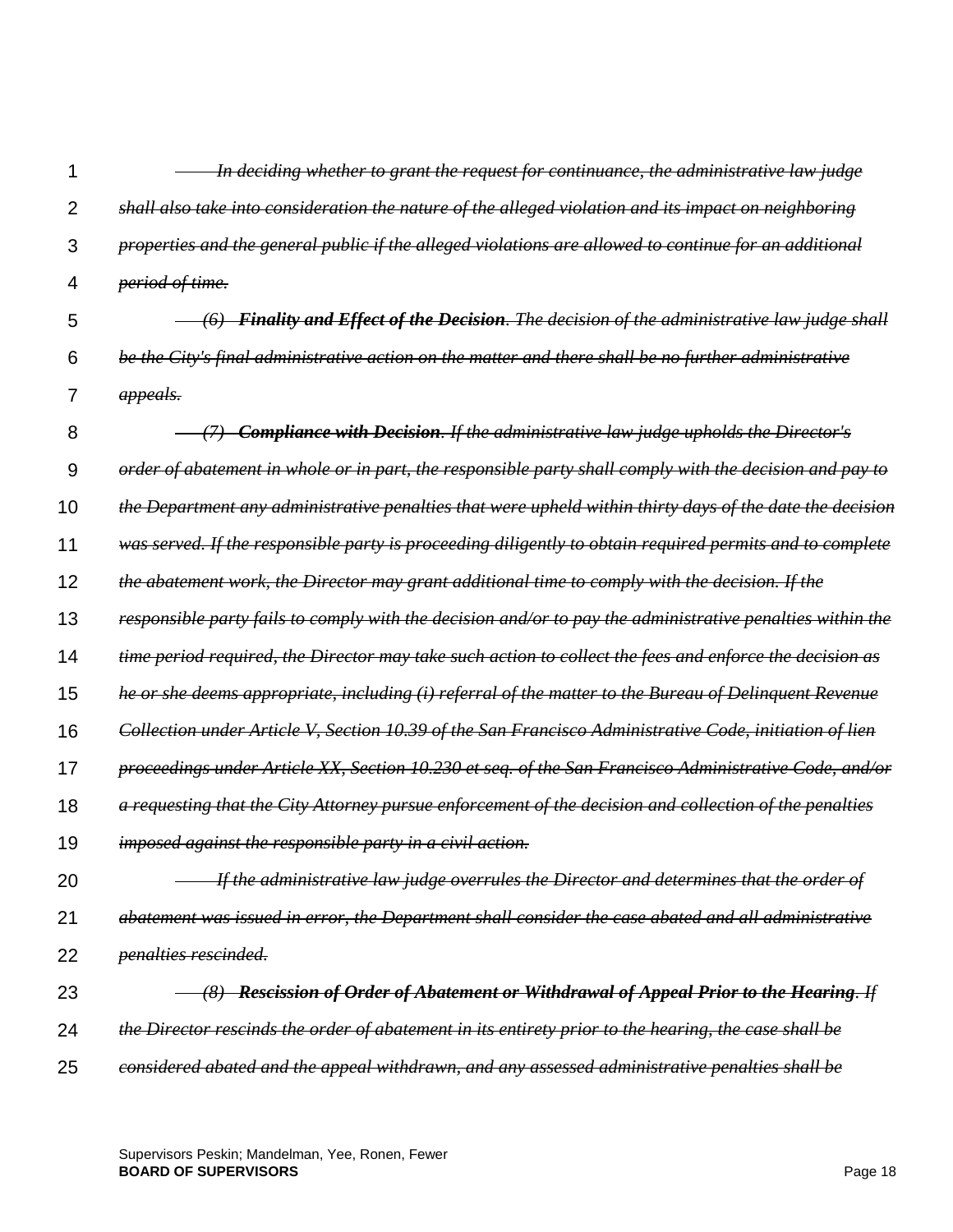1

*considered rescinded. The Department shall refund to the responsible party in a timely manner any* 

- $\mathfrak{p}$ *appeal fees that he or she has paid.*
- 3 4 5 6 7 8 9 10 11 12  *If the responsible party elects to withdraw the appeal and comply with the order of abatement, the Department shall refund in a timely manner any appeal fees that he or she has paid. Any administrative penalties already assessed must be paid in full before the Department will consider the case abated. If the responsible party withdraws the appeal within ten days of the date the appeal was filed, he or she may apply to the Director in writing for a reduction in the amount of any assessed administrative penalties based upon the number of days between the filing of the appeal and its withdrawal. Any decision by the Director to grant or deny the request shall be at the Director's sole discretion and is not appealable. (g) Service of Notices and Orders; Proof of Service. Service of a notice of violation, order of abatement, or other notice or order required by this Section 176.1 shall be given to the owner of the*
- 13 *property or other person to be notified by depositing the notice or order in the United States mail in a*
- 14 *sealed envelope, postage prepaid, addressed to the person to be notified at that person's last known*
- 15 *business or residence address as shown in the Assessor's records. Service by mail shall be considered*
- 16 *to have been completed at the time of deposit in the United States mail.*
- 17 18 19 20 21 22 23  *If the identity of the person or business entity owning the property in question is unknown, the notice of violation shall be posted in a conspicuous location on, or if access to the property is not available in a conspicuous location as close as practicable to, the building or property. The notice shall also be hand delivered to the person, if any, in real or apparent charge and control of the subject premises or property. Once the identity of the person or business entity is known, the notice of violation shall be mailed to such person or business entity without the delay affecting the time limits, fees, or administrative penalties imposed by this Section 176.1.*
- 24 25  *Proof of giving any notice may be made by the certificate of any officer or employee of the City and County of San Francisco or by affidavit of any person over the age of 18 years, which shows*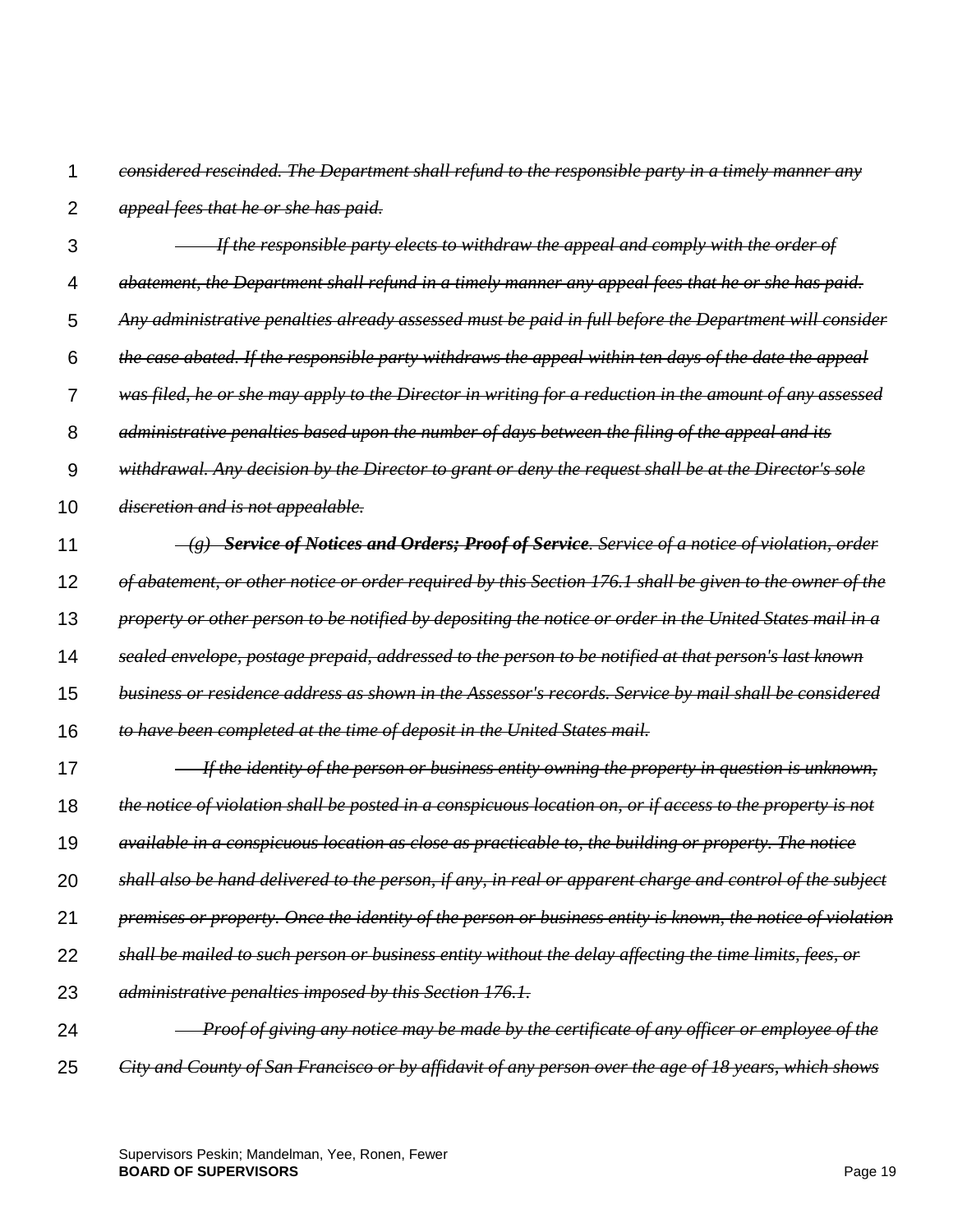| 1  | service in conformity with the San Francisco Municipal Code or any other applicable provisions of           |
|----|-------------------------------------------------------------------------------------------------------------|
| 2  | taw.                                                                                                        |
| 3  | $-(h)$ Failure of the City to Comply with Timelines. The failure of the Director, the                       |
| 4  | Department, or the administrative law judge to comply with any of the timelines set forth in this Section   |
| 5  | 176.1 shall not render the code violations unenforceable.                                                   |
| 6  | <i>(i) Use of Fees and Penalties Collected. All fees and penalties collected under this Section</i>         |
| 7  | 176.1 shall be deposited in the Planning Code Enforcement Fund established in Administrative Code           |
| 8  | Section 10.100.166 and shall be used for the purposes specified in that section.                            |
| 9  | $\frac{1}{1}$ Remedies under this Section 176.1 are non-exclusive, and the City Attorney may at any         |
| 10 | time institute civil proceedings for injunctive and monetary relief, including civil penalties, against any |
| 11 | person for violations of the Planning Code, without regard to whether the Planning Director has issued      |
| 12 | a notice of violation, scheduled or held a hearing on a notice of violation, issued an order of abatement   |
| 13 | and/or an assessment of administrative penalties, or whether an appeal has been filed or decided.           |
| 14 |                                                                                                             |
| 15 | Section 4. Article 3 of the Planning Code is hereby amended by revising Sections 311                        |
| 16 | and 317, and adding a new Section 319, to read as follows:                                                  |
| 17 |                                                                                                             |
| 18 | SEC. 311. PERMIT REVIEW PROCEDURES.                                                                         |
| 19 | <b>Purpose.</b> The purpose of this Section 311 is to establish procedures for<br>(a)                       |
| 20 | reviewing building permit applications to determine compatibility of the proposal with the                  |
| 21 | neighborhood and for providing notice to property owners and residents on the site and                      |
| 22 | neighboring the site of the proposed project and to interested neighborhood organizations, so               |
| 23 | that concerns about a project may be identified and resolved during the review of the permit                |
| 24 | and prior to any approval action.                                                                           |
| 25 | ///                                                                                                         |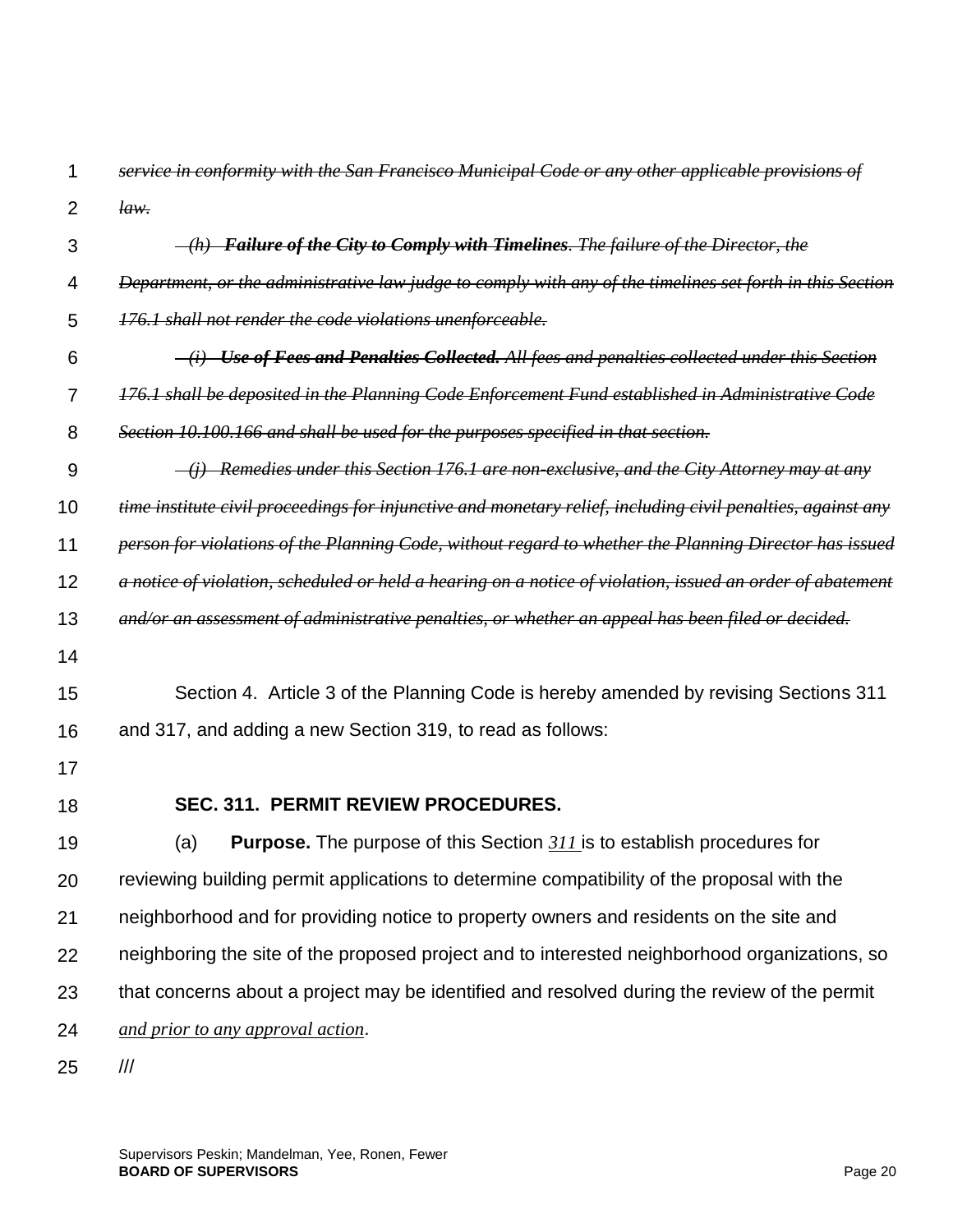1  $\mathcal{P}$ 3 4 5 6 7 8 9 10 11 12 13 14 15 16 17 18 19 20 21 22 23 24 25 (b) **Applicability.** Except as indicated herein, all building permit applications in Residential, NC, NCT, and Eastern Neighborhoods Districts for a change of use; establishment of a Micro Wireless Telecommunications Services Facility; establishment of a Formula Retail Use; demolition, new construction, or alteration of buildings, and the removal of *an authorized a Residential Unit* or *an Uu*nauthorized *residential unitUnit* shall be subject to the notification and review procedures required by this Section 311. In addition, all building permit applications that would establish Cannabis Retail or Medical Cannabis Dispensary Uses, regardless of zoning district, shall be subject to the review procedures required by this Section 311. Notwithstanding the foregoing or any other requirement of this Section 311, a change of use to a Child Care Facility, as defined in Section 102, shall not be subject to the review requirements of this Section 311*, provided there is no increase in the exterior dimensions of the building*. *Notwithstanding the foregoing or any other requirement of this Section 311, building permit applications to construct an Accessory Dwelling Unit pursuant to Section 207(c)(6) shall not be subject to the notification or review requirements of this Section 311.* (1) **Change of Use**. For the purposes of this Section 311, a change of use is defined as follows: (A) **Residential, NC***,* **and NCT Districts**. For all Residential, NC, and NCT Districts, a change of use is defined as a change to, or the addition of any of the following land uses as defined in Section 102 of this Code: Adult Business, Bar, Cannabis Retail, General Entertainment, Group Housing, *Health Service,* Limited Restaurant, Liquor Store, Massage Establishment, Medical Cannabis Dispensary, Nighttime Entertainment, Outdoor Activity Area, Post-Secondary Educational Institution, Private Community Facility, Public Community Facility, Religious Institution, Residential Care Facility, Restaurant, School, Tobacco Paraphernalia Establishment, Trade School, and Wireless Telecommunications Facility. A change of use from a Restaurant to a Limited-Restaurant shall not be subject to the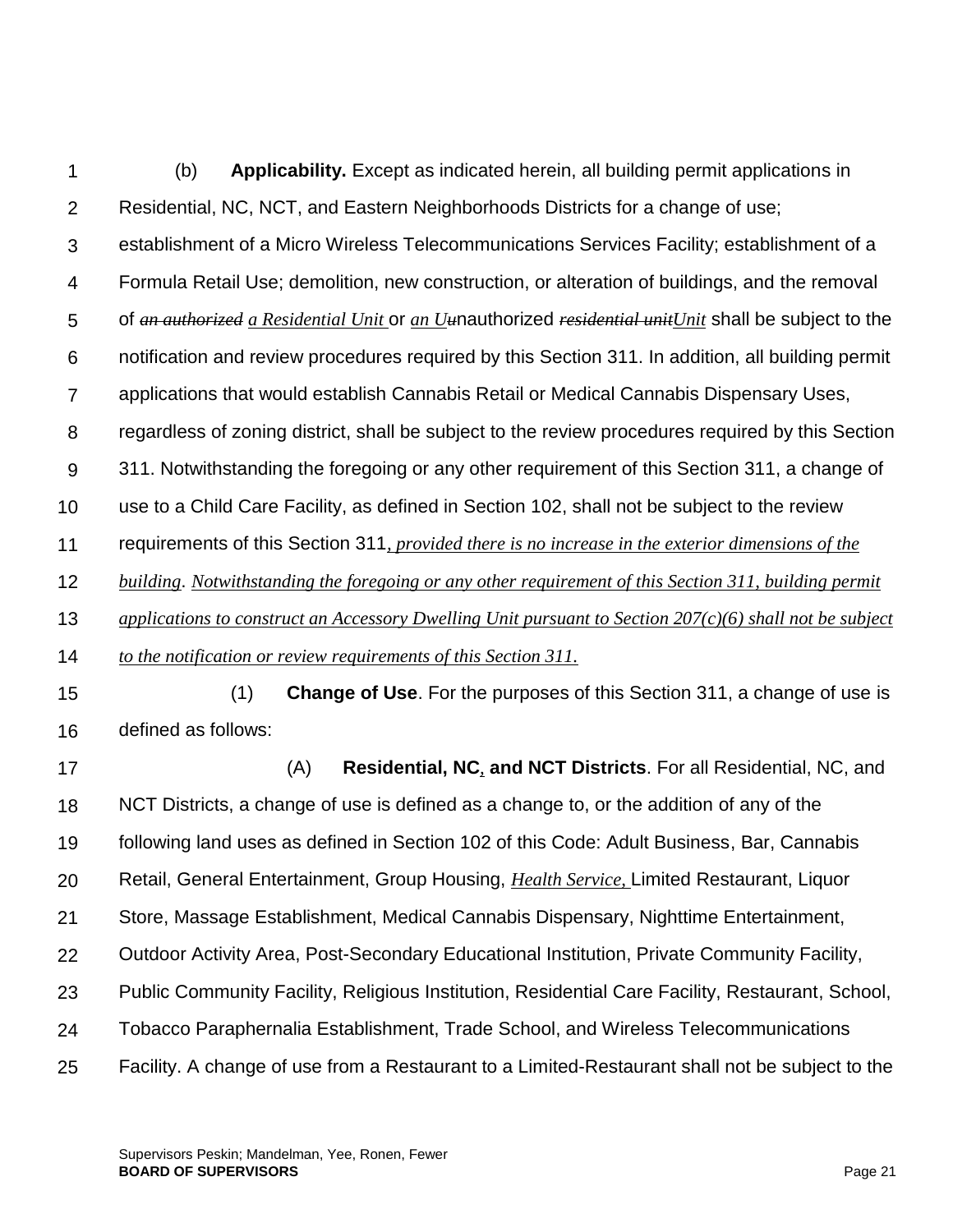1 provisions of this Section 311. Any accessory massage use in .the Ocean Avenue

 $\mathcal{P}$ Neighborhood Commercial Transit District shall be subject to the provisions of this Section

3 311. *For all Residential Uses, a change of use shall also be defined as a change of occupancy, as* 

4 *defined and regulated by the Building Code, or any change in use, as defined and regulated by the* 

5 *Planning Code, of any Residential Unit(s) or Unauthorized Unit(s) to a Non-Residential or Student* 

6 *Housing use, even if cooking facilities are not removed.*

\* \* \* \*

7

8 9 10 11 12 13 14 15 16 17 (2) **Alterations.** For the purposes of this Section *311*, an alteration shall be defined as *any an* increase to the exterior dimensions of a building except those features listed in Section*s* 136(c)(1) through *Section* 136(c)(24) *and 136(c)(26)*. In addition, an alteration in RH, RM, and RTO Districts shall also include the removal of more than 75% of a residential building's existing interior wall framing or the removal of more than 75% of the area of the existing framing*., the addition of a garage, roof deck, or penthouse, or the infilling of a lightwell that blocks the windows on an adjacent building.* (3) *Demolition, Removal of Residential Unit. For the purposes of this Section 311, Demolition and Removal shall be defined as set forth in Section 317 and 319 of this Code and Building Code Section 103A.3.3.*

18 19 20 21 22 23 24 *(4)* **Micro Wireless Telecommunications Services Facilities.** Building permit applications for the establishment of a Micro Wireless Telecommunications Services Facility, other than a Temporary Wireless Telecommunications Services Facility, shall be subject to the review procedures required by this Section. Pursuant to Section 205.2, applications for Temporary Wireless Telecommunications Facilities to be operated for commercial purposes for more than 90 days shall also be subject to the review procedures required by this Section.

25 ///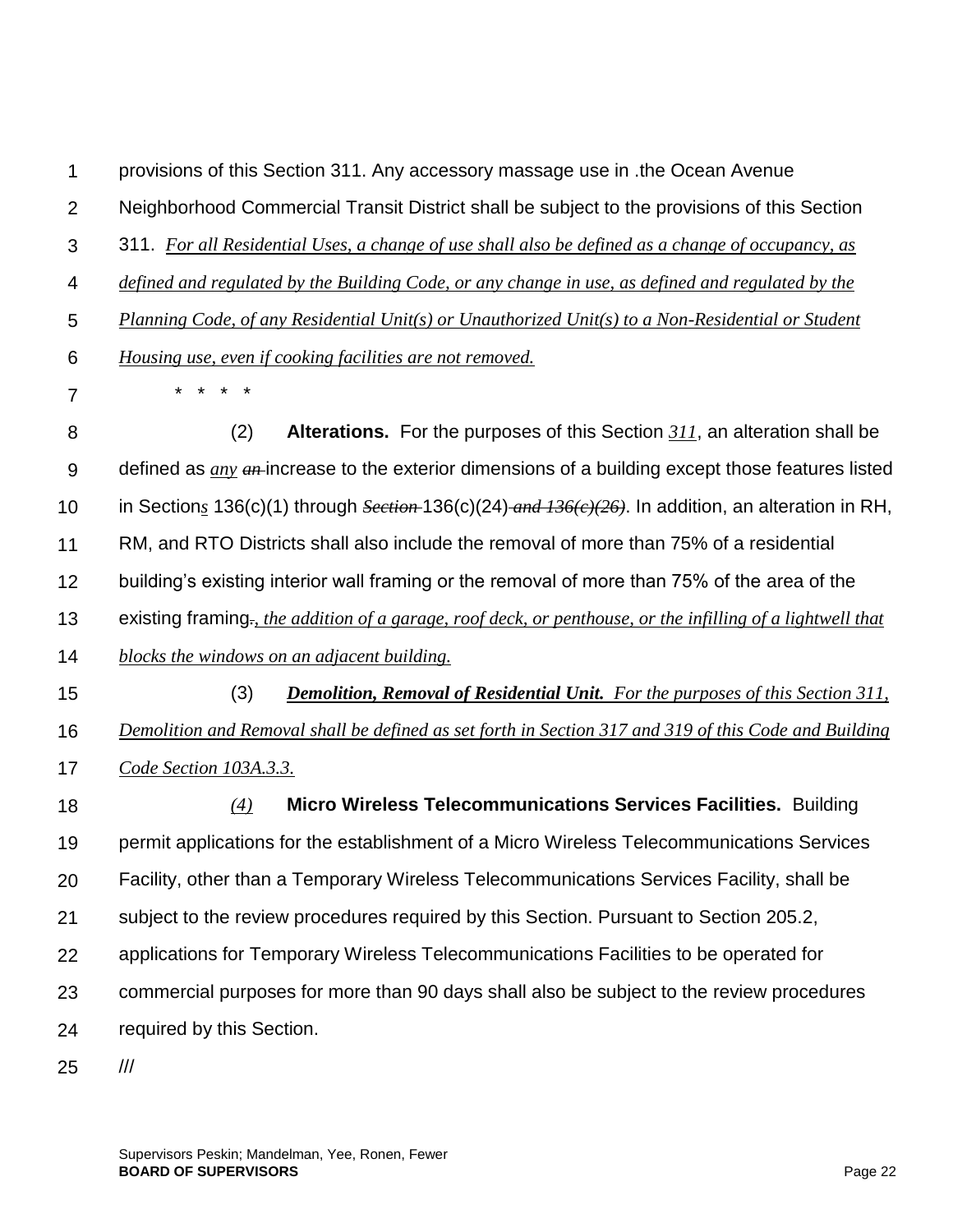1  $\mathcal{P}$ 3 4 5 6 7 8 9 10 11 12 13 14 15 16 (c) **Building Permit Application Review for Compliance.** Upon acceptance of any application subject to this Section *311*, the Planning Department shall review the proposed project for compliance with the Planning Code and *anyall* applicable design guidelines *including, without limitation, the design policies and guidelines of the General Plan and any Area Plan adopted by the Planning Commission, the design guidelines set forth in Articles 10 and 11 of the Planning Code and Appendices thereto, and the Residential Design Guidelines in effect as of the effective date of the ordinance in Board file No. 181216approved by the Planning Commission*. Applications determined not to be in compliance with the standards of [Articles](http://library.amlegal.com/nxt/gateway.dll?f=jumplink$jumplink_x=Advanced$jumplink_vpc=first$jumplink_xsl=querylink.xsl$jumplink_sel=title;path;content-type;home-title;item-bookmark$jumplink_d=california(planning)$jumplink_q=%5bfield%20folio-destination-name:%27Article%201.2%27%5d$jumplink_md=target-id=JD_Article1.2)  [1.2,](http://library.amlegal.com/nxt/gateway.dll?f=jumplink$jumplink_x=Advanced$jumplink_vpc=first$jumplink_xsl=querylink.xsl$jumplink_sel=title;path;content-type;home-title;item-bookmark$jumplink_d=california(planning)$jumplink_q=%5bfield%20folio-destination-name:%27Article%201.2%27%5d$jumplink_md=target-id=JD_Article1.2) [1.5,](http://library.amlegal.com/nxt/gateway.dll?f=jumplink$jumplink_x=Advanced$jumplink_vpc=first$jumplink_xsl=querylink.xsl$jumplink_sel=title;path;content-type;home-title;item-bookmark$jumplink_d=california(planning)$jumplink_q=%5bfield%20folio-destination-name:%27Article%201.5%27%5d$jumplink_md=target-id=JD_Article1.5) [2](http://library.amlegal.com/nxt/gateway.dll?f=jumplink$jumplink_x=Advanced$jumplink_vpc=first$jumplink_xsl=querylink.xsl$jumplink_sel=title;path;content-type;home-title;item-bookmark$jumplink_d=california(planning)$jumplink_q=%5bfield%20folio-destination-name:%27Article%202%27%5d$jumplink_md=target-id=JD_Article2)*, and* [2.5](http://library.amlegal.com/nxt/gateway.dll?f=jumplink$jumplink_x=Advanced$jumplink_vpc=first$jumplink_xsl=querylink.xsl$jumplink_sel=title;path;content-type;home-title;item-bookmark$jumplink_d=california(planning)$jumplink_q=%5bfield%20folio-destination-name:%27Article%202.5%27%5d$jumplink_md=target-id=JD_Article2.5)*, 7, and 8* of the Planning Code, *the* Residential Design Guidelines, *including and all applicable* design guidelines *for specific areas adopted by the Planning Commission*, or with any applicable conditions of previous approvals regarding the project, shall be held until either the application is determined to be in compliance, is disapproved or a recommendation for cancellation is sent to the Department of Building Inspection. (1) **Design Guidelines.** *"Residential Design Guidelines" shall mean those design policies and guidelines in effect as of the effective date of the ordinance in Board file No. 181216.* The construction of new buildings and alteration of existing buildings shall be consistent with the

17 design policies and guidelines of the General Plan and with the "Residential Design

18 Guidelines" and all other applicable design guidelines as adopted and periodically amended

19 for specific areas or conditions by the Planning Commission. The design for new buildings

20 with residential uses in RTO Districts shall also be consistent with the design standards and

21 guidelines of the "Ground Floor Residential Units Design Guidelines" as adopted and

22 periodically amended by the Planning Commission. The Planning Director *mayshall* require

23 modifications to the exterior of a proposed new building or proposed alteration of an existing

24 building in order to bring it into conformity with the applicable design guidelines. These

25 modifications may include, but are not limited to, changes in *sitingsite design*, building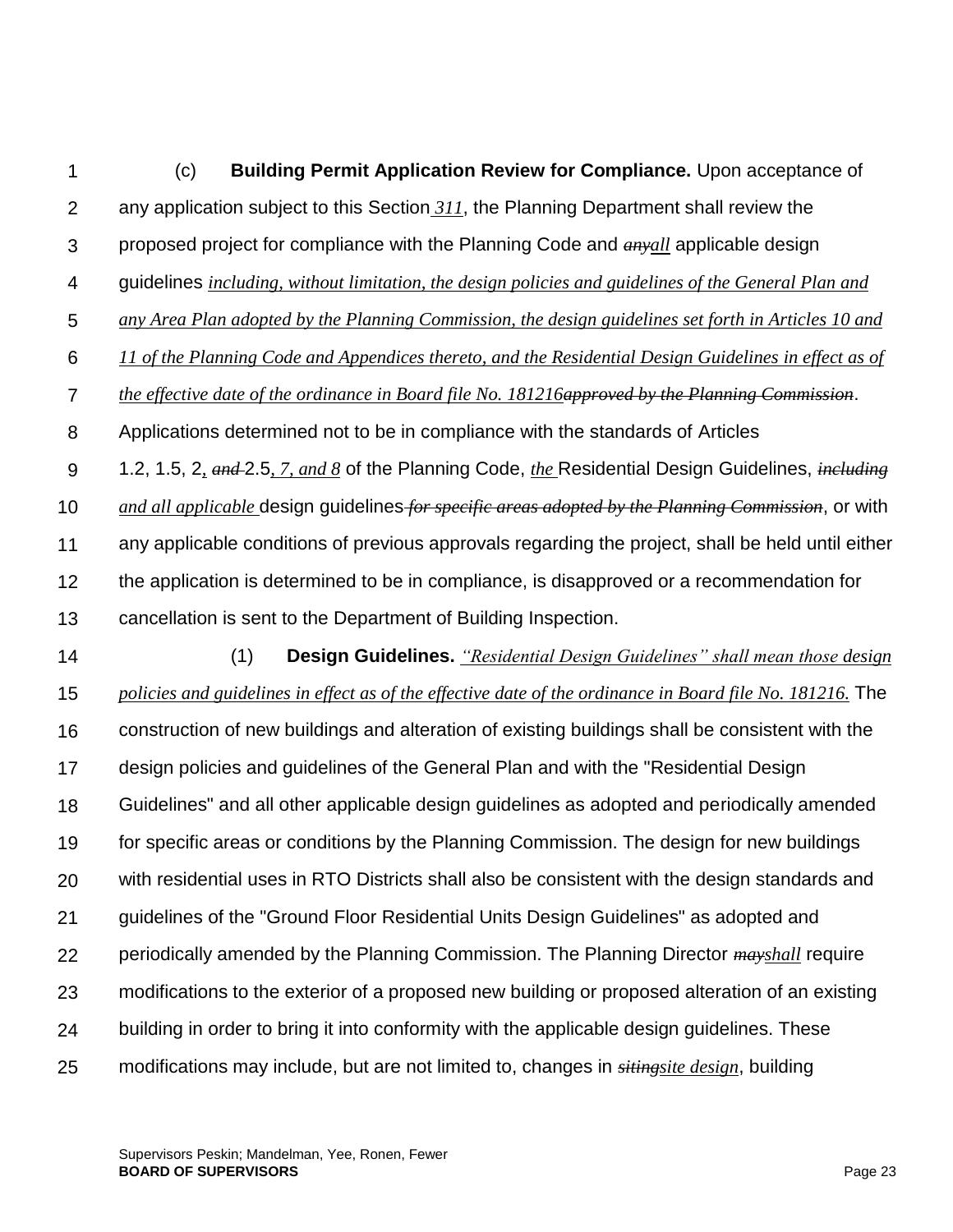1  $\mathcal{P}$ envelope, scale*, height, form, materials, roofline, architectural features, windows,* texture and detailing, openings, and landscaping.

3 4 5 6 7 8 9 10 11 12 13 14 15 16 17 18 19 20 (2) **Removal of Residential Units.** When *Rr*emoval or elimination of *a Residential Unit or* an *authorized or Uu*nauthorized *residential Unit* is proposed, *in addition to complying with the requirements of Section 317 of this Code,* the Applicant shall provide notice as required in this Section 311, and shall include contact information for the appropriate City agency or resource for assistance in securing tenant counseling or legal services, as applicable. The *Applicant shall provide a list of all existing Residential or Unauthorized Units in the subject property to the Zoning Administrator. Within five days of filing a permit application to remove any Residential or Unauthorized Unit, the* Applicant shall post a notice of the application at least 30 inches by 30 inches in a conspicuous common area of the subject property, and such sign shall be posted no later than the start date of the notification period required by this Section 311 and shall remain posted until the conclusion of any hearings on the permit before the Planning Commission, the Zoning Administrator, the Board of Supervisors or the Board of Appeals. The Zoning Administrator shall determine any additional notification procedures to be applied in such a case. (3) **Replacement Structure Required.** *Unless the building is determined to pose a serious and imminent hazard as defined in the Building Code, an application authorizing demolition of an historic or architecturally important building or of a dwelling shall not be approved and issued until the City has granted final approval ofNo permit authorizing demolition of a residential building* 

21 *shall be issued until a Conditional Use authorization for the demolition and the replacement structure* 

- 22 *has been finally approved pursuant to Section 317 of this Code and* a building permit for
- 23 construction of the replacement building*, consistent with the Conditional Use authorization, has*

24 *been finally approved*. A *building permit Conditional Use authorization* is finally approved if the

25 Board of *AppealsSupervisors* has taken final action for approval on an appeal of the *issuance or*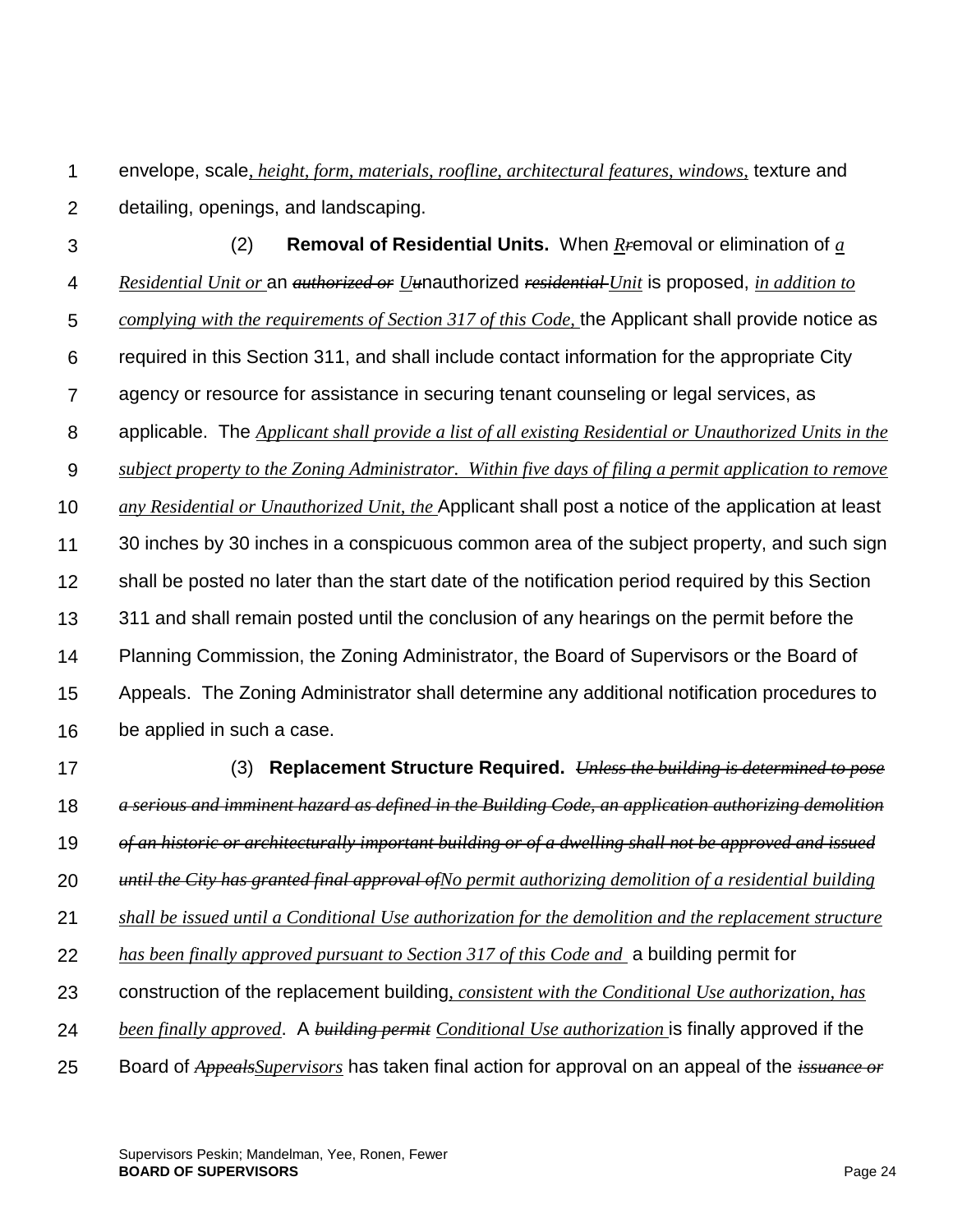| 1              | denial of the permit or if the permit has been issued and Conditional Use authorization or if the time              |
|----------------|---------------------------------------------------------------------------------------------------------------------|
| $\overline{2}$ | for filing an appeal with the Board has lapsed with no appeal filed. $\frac{1}{(A)}$ The                            |
| 3              | demolition <i>or alteration</i> of any building, including but not limited to historically and                      |
| $\overline{4}$ | architecturally important buildings, may be approved administratively when the Director of the                      |
| 5              | Department of Building Inspection, the Chief of the Bureau of Fire Prevention and                                   |
| 6              | Investigation, or the Director of Public Works <i>determinesissues a written determination</i> , after              |
| 7              | consultation with the Zoning Administrator, that an imminent safety hazard exists, and the                          |
| 8              | Director of the Department of Building Inspection determines that <i>the proposed</i> demolition or                 |
| 9              | extensive alteration of the structure, <i>feature, or part thereof</i> is the only feasible means to <i>correct</i> |
| 10             | the condition and secure the public safety; provided, however, that only such work as is necessary to               |
| 11             | correct the unsafe or dangerous condition may be performed.                                                         |
| 12             | <b>Completeness of Plans, and Accuracy of Demolition Calculations.</b><br>All<br>(4)                                |
| 13             | proposed plans submitted by the project applicant shall be prepared by a California licensed architect              |
| 14             | who shall attest, under penalty of perjury, to their accuracy and completeness. Such plans shall depict             |
| 15             | the existing and proposed conditions of the subject building and site, including any alterations to floor           |
| 16             | plans and exterior facades. The plans shall show all existing above grade elements, external walls, and             |
| 17             | internal structural framework to be demolished, destroyed, or removed, even temporarily, and shall                  |
| 18             | include demolition calculations for each. All dimensions shall be clearly shown on the plans. Each                  |
| 19             | permit application shall include the following information, attesting under oath to its accuracy:                   |
| 20             | whether and how many existing tenants reside in any Residential or<br>(A)                                           |
| 21             | Unauthorized Unit at the subject property;                                                                          |
| 22             | whether the proposed project will result in the loss or Removal of any<br>(B)                                       |
| 23             | $affordable$ housing unit, as defined in Section 401 of this Code, or any unit(s) subject to the Residential        |
| 24             | Rent Stabilization and Arbitration Ordinance; and                                                                   |
| 25             | $\frac{1}{1}$                                                                                                       |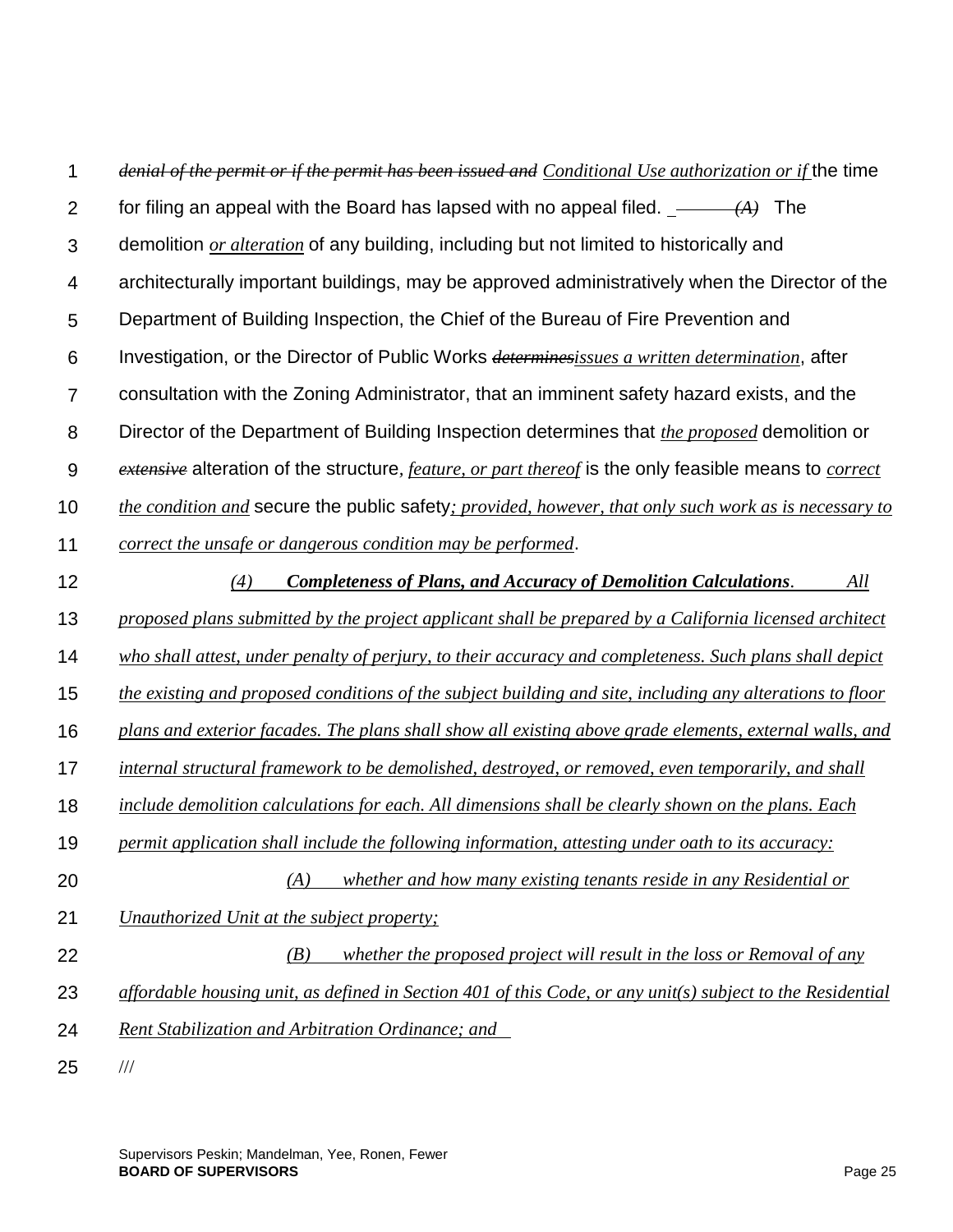| 1              | (C)<br>whether the proposed project will result in the loss or Removal of any                              |
|----------------|------------------------------------------------------------------------------------------------------------|
| $\overline{2}$ | housing unit(s) currently occupied by a tenant or tenants or that was occupied by a tenant or tenants at   |
| 3              | any time within seven years prior to the filing of the permit application, and if so, whether all          |
| 4              | Residential Units have been withdrawn from residential rental pursuant to Administrative Code Section      |
| 5              | $\frac{37.9(a)(13)}{2}$                                                                                    |
| 6              | (5)<br><b>Project Review.</b><br>As a part of the project review and prior to the notification             |
| 7              | required by this Section 311, the project planner assigned to review the permit application shall          |
| 8              | confirm the accuracy and completeness of the proposed plans submitted with the building permit             |
| 9              | application, including the existing and proposed conditions of the subject building and site, including    |
| 10             | all required demolition calculation(s) and verification of such calculations by the project applicant      |
| 11             | under oath reflecting the percentage of the interior and exterior elements of the existing structure to be |
| 12             | demolished, destroyed, or removed, even temporarily. Modifications to the proposed plans shall be          |
| 13             | required as necessary to insure their accuracy and completeness. The permit application shall either be    |
| 14             | held until complete plans have been submitted or disapproved with a recommendation for cancellation        |
| 15             | sent to the Department of Building Inspection. If necessary to confirm the existing conditions and         |
| 16             | demolition calculations, the project planner shall conduct a site visit and consult with the Department    |
| 17             | of Building Inspection.                                                                                    |
| 18             | <b>Requirement for Conditional Use Authorization.</b> The Planning Department<br>(6)                       |
| 19             | shall determine whether the proposed project would result in the Demolition of a Residential Building      |
| 20             | or in the Removal of a Residential Unit or an Unauthorized Unit through Demolition, Merger or              |
| 21             | Conversion pursuant to the requirements of Section 317 of this Code, or whether the proposed project       |
| 22             | is a Major Expansion of a Residential Building pursuant to Section 319 of this Code. Upon such a           |
| 23             | determination by the Planning Department, the project sponsor shall be required to apply for a             |
| 24             | Conditional Use authorization pursuant to the applicable provisions of this Code, unless exempt from       |
| 25             | Conditional Use authorization pursuant to subsections $317(c)(2)$ or $319(h)(2)$ of this Code. For all     |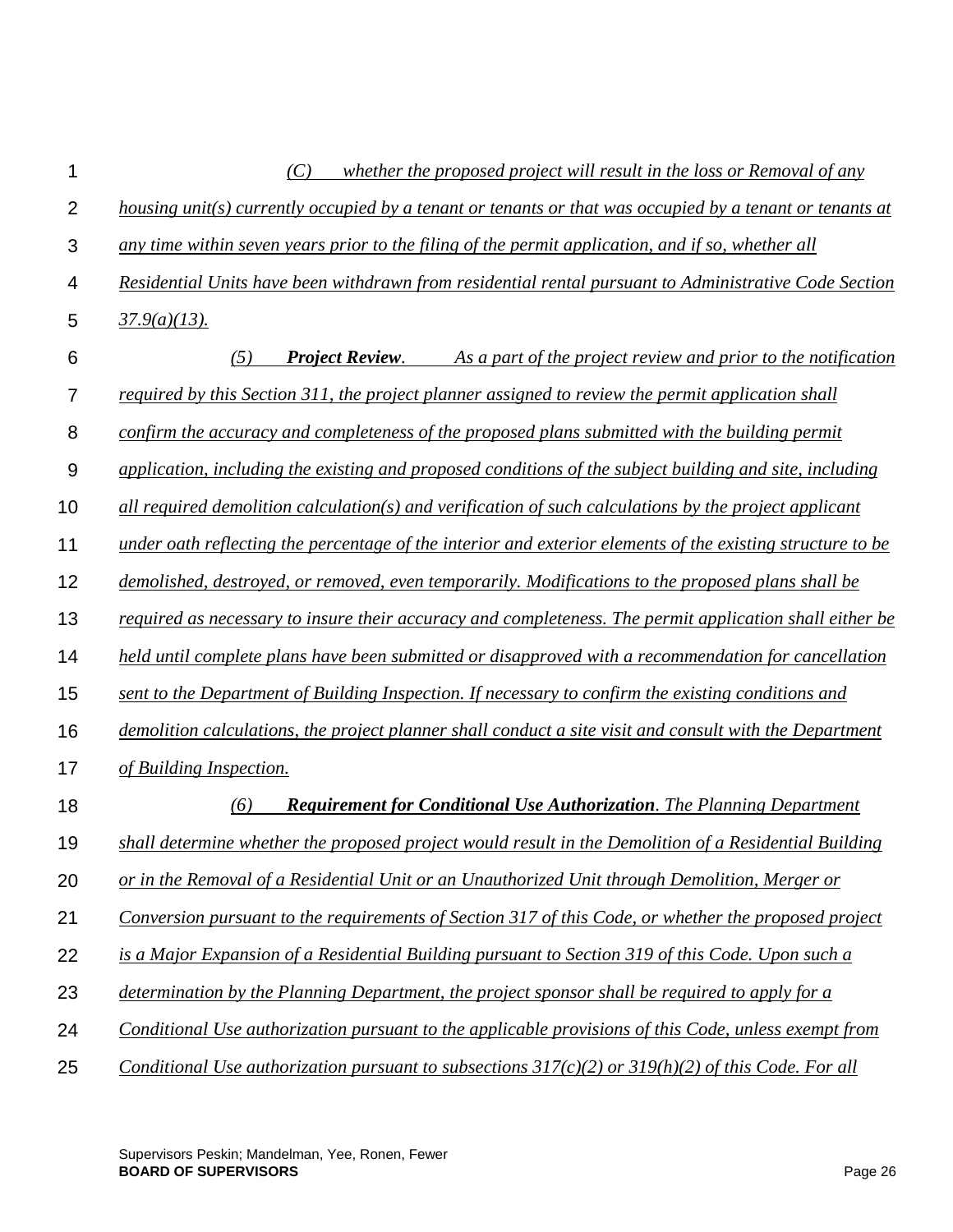1 *projects subject to the Conditional Use requirements of Sections 317 or 319 of this Code, the* 

 $\mathcal{P}$ *Department shall notify the Department of Building Inspection that the building permit application* 

3 *shall be held pending action by the Planning Commission to approve or disapprove all Conditional Use* 

4 *authorizations for the proposed project.*

5 6 7 8 9 10 11 12 13 14 15 16 17 18 (d) **Notification.** Upon determination that an application is *complete and* in compliance with the *requirements and* development standards of the Planning Code *and all applicable design guidelines*, the Planning Department shall cause a notice to be posted on the site pursuant to rules established by the Zoning Administrator and shall cause a written notice describing the proposed project to be sent in the manner described below. This notice shall be in addition to any notices required by the Building Code and shall have a format and content determined by the Zoning Administrator. It shall include a description of the proposal compared to any existing improvements on the site with *accurate* dimensions of the basic features, elevations*,* and site plan of the proposed project including the position of any adjacent buildings, exterior dimensions and finishes, and a graphic reference scale, existing and proposed uses or commercial or institutional business name, if known. The notice shall describe the project review process and shall set forth the mailing date of the notice and the expiration date of the notification period. *The required contents of the notification package shall be as set forth in subsection 311(d)(7), below.*

19 20 21 22 23 24 25 (1) *Notification Group and Area.* Written notice shall be mailed to the notification group which shall include the project sponsor, tenants of the subject property, relevant neighborhood organizations as described in subsection [311\(](http://library.amlegal.com/nxt/gateway.dll?f=jumplink$jumplink_x=Advanced$jumplink_vpc=first$jumplink_xsl=querylink.xsl$jumplink_sel=title;path;content-type;home-title;item-bookmark$jumplink_d=california(planning)$jumplink_q=%5bfield%20folio-destination-name:%27311%27%5d$jumplink_md=target-id=JD_311)d)(4), all individuals having made a written request for notification for a specific parcel or parcels and all owners and, to the extent practical, occupants, of properties in the notification area. For the purposes of Section [311\(](http://library.amlegal.com/nxt/gateway.dll?f=jumplink$jumplink_x=Advanced$jumplink_vpc=first$jumplink_xsl=querylink.xsl$jumplink_sel=title;path;content-type;home-title;item-bookmark$jumplink_d=california(planning)$jumplink_q=%5bfield%20folio-destination-name:%27311%27%5d$jumplink_md=target-id=JD_311)c)(2), written notice shall also be mailed to tenants of the subject property in *U<sub>tt</sub>*nauthorized *residential* U<sub>tt</sub>nits.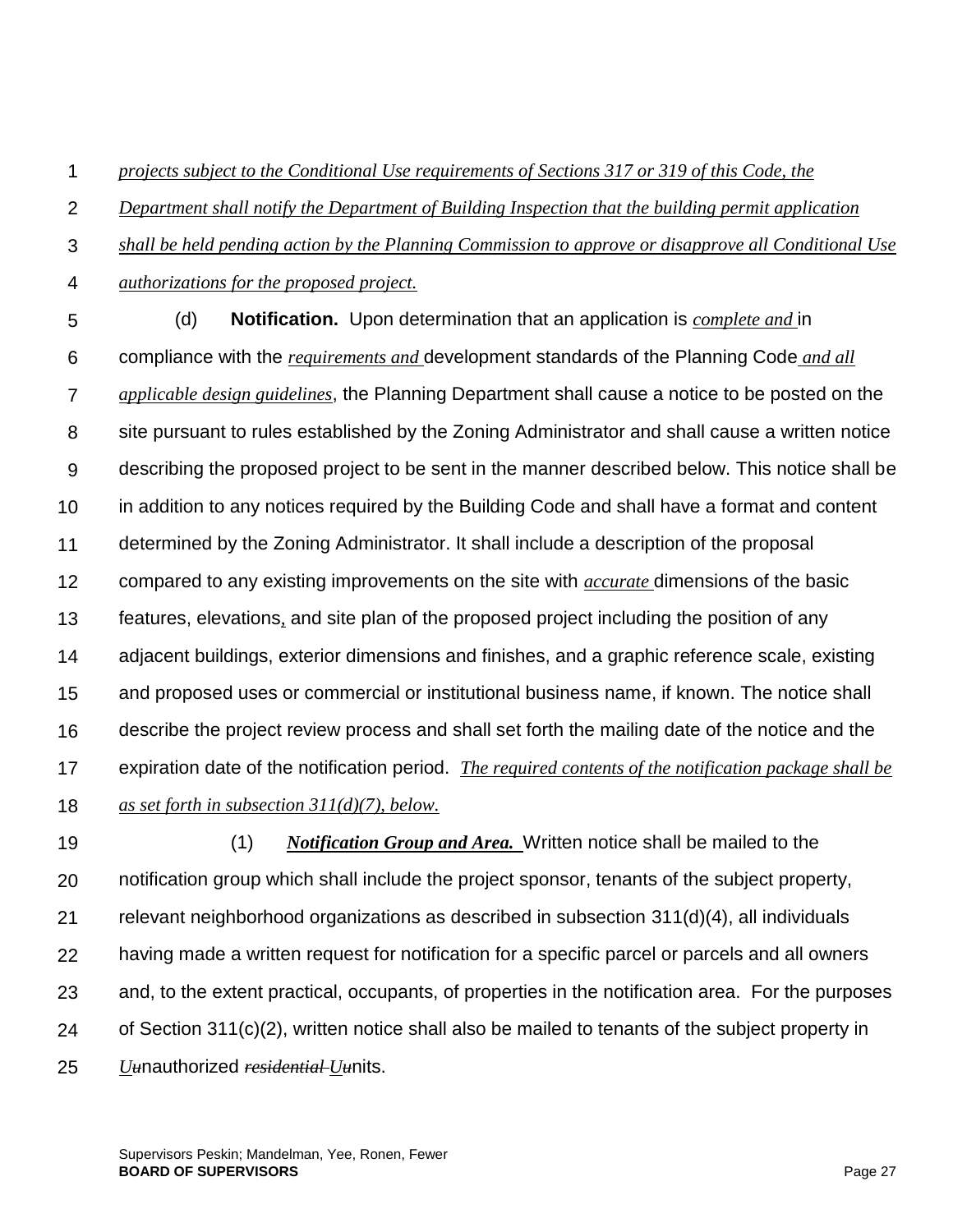1

\* \* \* \*

| $\overline{2}$   | (6)<br><b>Elimination of Duplicate Notice.</b> The notice provisions of this Section                  |
|------------------|-------------------------------------------------------------------------------------------------------|
| $\sqrt{3}$       | 311 may be waived by the Zoning Administrator for building permit applications for projects           |
| 4                | that have been, or before approval will be, the subject of a duly noticed public hearing before       |
| 5                | the Planning Commission or Zoning Administrator, provided that the <i>notice of such public</i>       |
| 6                | hearing complies with all of the other notification requirements set forth in this subsection 311(d), |
| $\overline{7}$   | including the notification group and area, notification period, and contents of the notification      |
| $\bf 8$          | packagenature of work for which the building permit application is required is both substantially     |
| $\boldsymbol{9}$ | included in the hearing notice and is the subject of the hearing.                                     |
| 10               | Notification Package. The notification package for a project subject to<br>(7)                        |
| 11               | notice under this Section 311 shall include a written notice and reduced-size drawings of the         |
| 12               | project, and shall include the names of the property owner or owners (if different from the project   |
| 13               | sponsor), the contractor, and the design professional as well as the name and contact information for |
| 14               | any primary contact persons for the project.                                                          |
| 15               | (A)<br>The written notice shall compare the proposed project to the                                   |
| 16               | existing conditions at the development lot. Changes to basic features of the project that are         |
| 17               | quantifiable shall be disclosed on the written notice. The basic features of existing and             |
| 18               | proposed conditions shall include, where applicable, front setback, building depth, rear yard         |
| 19               | depth side, setbacks, building height, number of stories, dwelling unit count, building square        |
| 20               | footage, and use of the building, and number of parking spaces.                                       |
| 21               | (B)<br>The written notice shall describe whether the project is a                                     |
| 22               | demolition, new construction, or alteration project. If the project is an alteration, the type of     |
| 23               | alteration shall be described: horizontal, vertical, or both horizontal and vertical additions and    |
| 24               | where the alteration is located. The project description shall also include, as applicable,           |
| 25               | descriptions of (i) an addition or expansion of a garage, roof deck, parapet, penthouse; (ii) an      |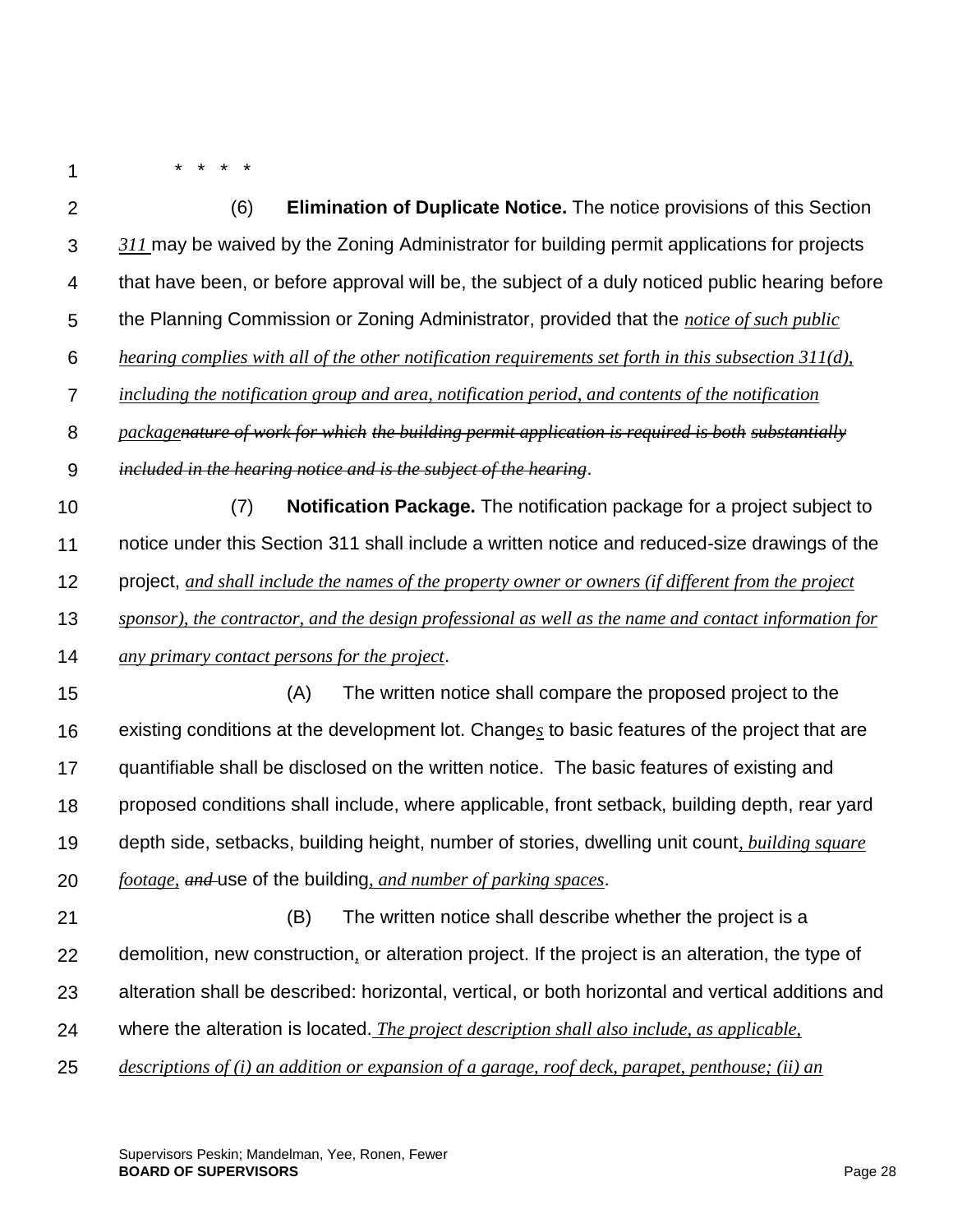1 *alteration of a ground floor storefront; (iii) alterations to existing fenestration pattern, material,* 

 $\mathcal{P}$ *dimension, or configuration; (iv) whether the structure is historic or over 50 years old as of the date of* 

3 *the project application; (v) whether the project would partially or completely infill a light well or* 

4 *obstruct windows on adjacent buildings; and (vi) demolition calculations as confirmed by the Planning* 

5 *Department.*

6 7 8 9 10 11 12 13 14 15 16 17 18 19 20 21 (C) Written project description shall be part of the notice. In addition, the notice shall describe the project review process, *including whether the project will require a Variance, Conditional Use authorization, or amendment to the Planning Code or General Plan,* information on how to obtain additional information*,* and the *name, telephone number, and email address of the project planner at the Planning Department assigned to review the application-contact information of the Planning Department*. (D) The building permit application number(s) shall be disclosed in the written notice. The start and expiration dates of the notice shall be stated. *The written notice shall also provide aA* description about the recipient's rights to request additional information, to request Discretionary Review by the Planning Commission and to appeal to other boards or commissions *shall be provided, and how to request receipt of notices of public hearings on the project*. (E) 11x17 sized *or equivalent* drawings to scale shall be included with the *Section 311* written notice. The drawings shall *clearly* illustrate the existing and proposed conditions in relationship to the adjacent properties. All dimensions and text throughout the drawings shall be legible. The drawings shall include a site plan, floor plans and elevations

22 23 documenting dimensional changes that correspond to the basic features included in the written notice.

24 25 (F) The existing and proposed site plan shall illustrate the project including the full lots and structures of the directly adjacent properties *and, if a horizontal*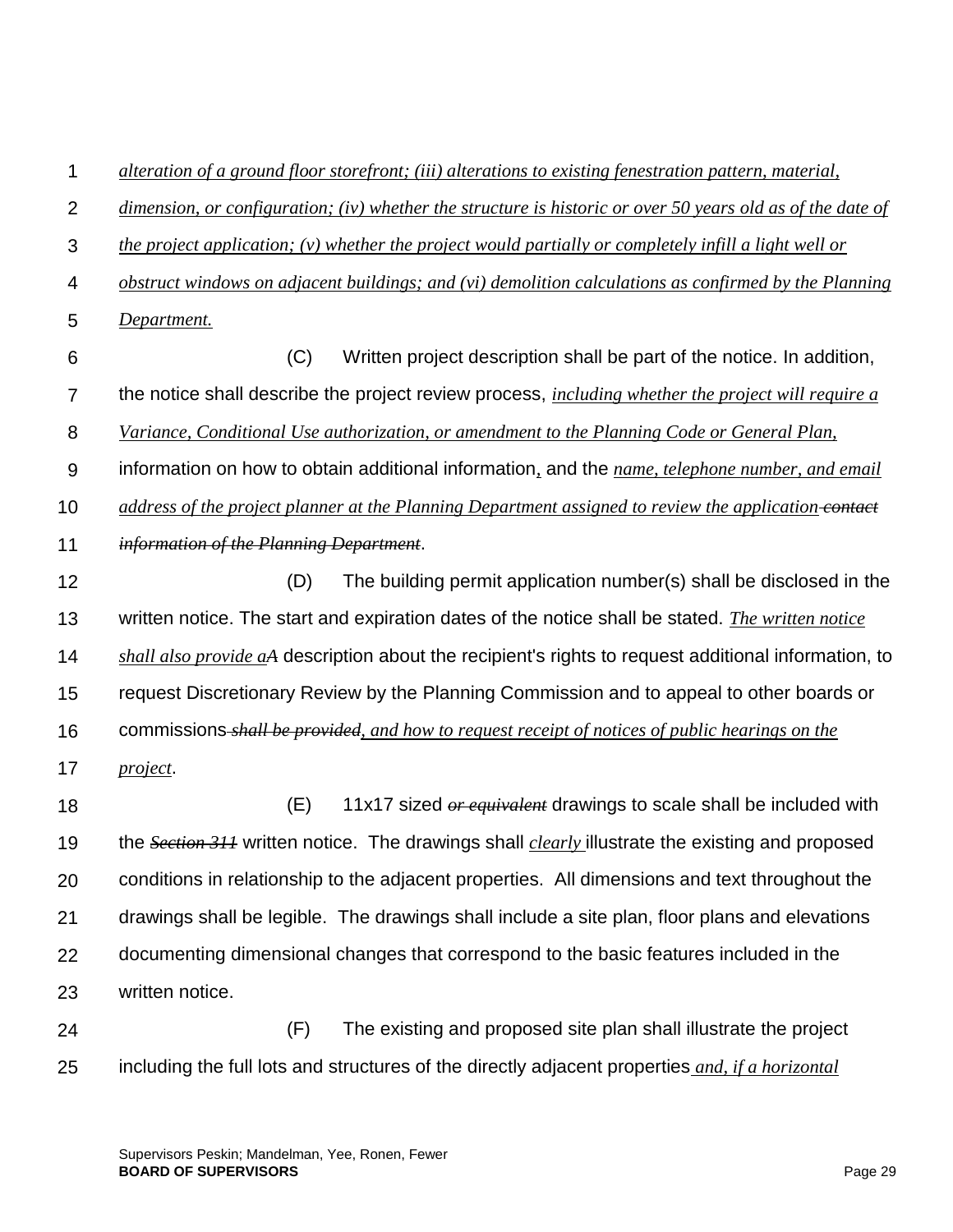1  $\mathcal{P}$ *addition is proposed, the site plan shall include the properties on the block within which the project is located showing rear and front setbacks*.

3 4 5 6 7 8 9 10 11 12 13 14 15 16 17 18 19 20 21 22 23 24 (G) The existing and proposed floor plans shall *illustrateaccurately show* the location and removal of *all* interior and exterior *wallselements of the existing structure to be demolished, destroyed, or removed, even temporarily, and include the existing and proposed square footage as well as the amount and location of existing square footage proposed to be demolished. The project applicant shall verify, under oath, the accuracy of all required demolition calculations*. The *existing and proposed dimensions, square footage, and* use*s* of each room shall be labeled. Significant dimensions shall be provided to document the change*s* proposed by the project. (H) The existing and proposed elevations shall document the change in building volume: height and depth. Dimensional changes shall be documented, including overall building height and also parapets, penthouses*, roof decks, garage additions,* and other proposed vertical and horizontal building extensions. The front and rear elevations shall include the full profiles of the adjacent structures including the adjacent structures' doors, windows*,* and general massing. Each side elevation shall include the full profile of the adjacent building in the foreground of the project, and the adjacent windows, lightwells*,* and general massing shall be illustrated. *(I) An architectural rendering, or architectural illustration, shall be submitted depicting the relationship of the proposed project to adjacent properties. (J) The declaration of compliance with the San Francisco Residential Rent Stabilization and Arbitration Ordinance, as required by Building Code Section 106A.3.1(11), shall be included in the notice package. (K) The notification package shall include a list of all work done under any and all previous permit applications, including revisions to permits, over the five years prior to filing of* 

25 *the application.*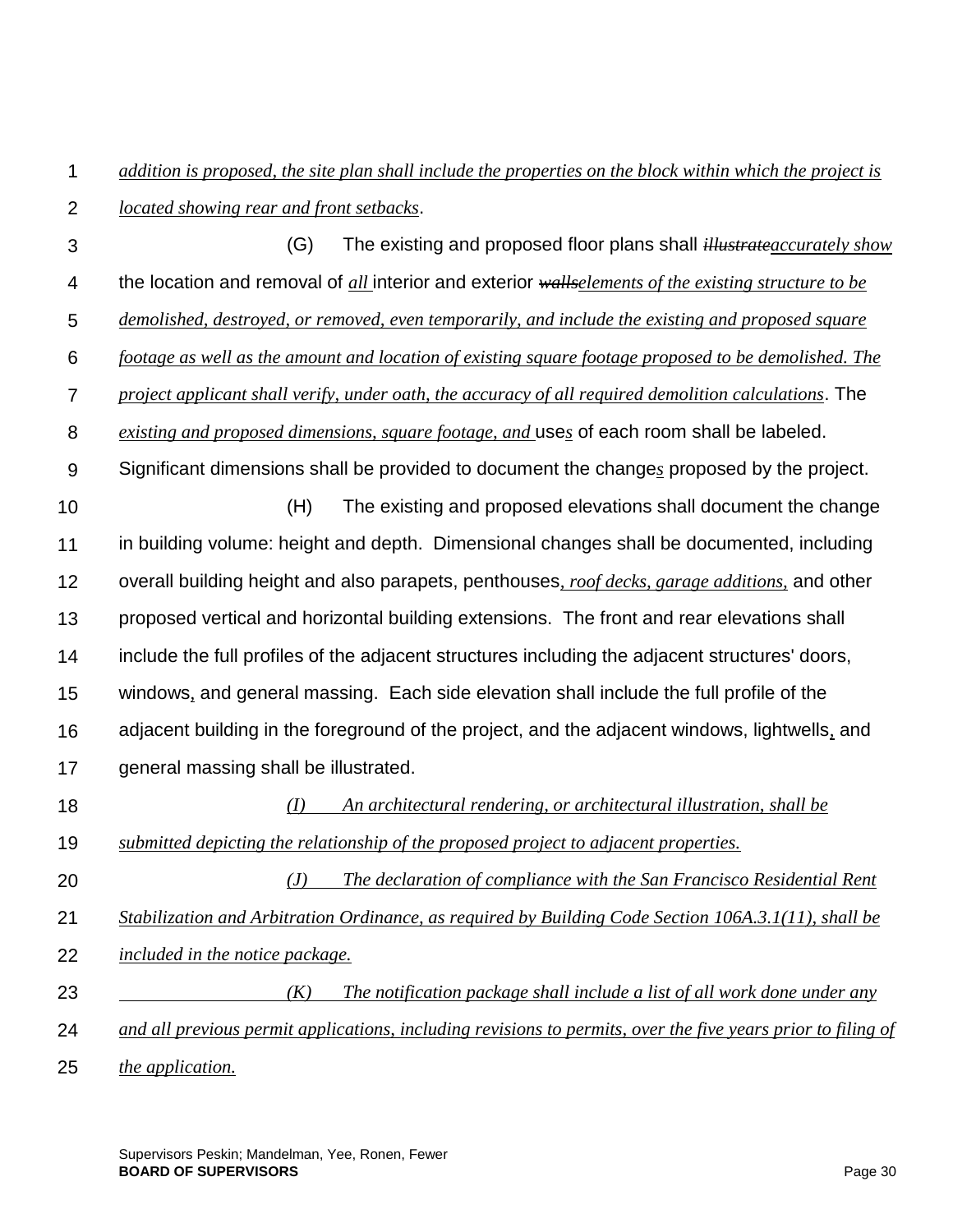1

\* \* \* \*

| $\overline{2}$ | (e) Requests for Planning Commission Review. A request for the Planning                                |
|----------------|--------------------------------------------------------------------------------------------------------|
| $\mathfrak{S}$ | Commission to exercise its discretionary review powers over a specific building permit                 |
| 4              | application shall be considered by the Planning Commission if received by the Planning                 |
| 5              | Department no later than 5:00 p.m. of the last day of the notification period as described in          |
| 6              | this Section 311, subject to guidelines adopted by the Planning Commission. The project                |
| 7              | sponsor of a building permit application may request discretionary review by the Planning              |
| 8              | Commission to resolve conflicts between the Director of Planning and the project sponsor               |
| 9              | concerning requested modifications to comply with the Residential Design Guidelines, or other          |
| 10             | applicable design guidelines.                                                                          |
| 11             | (1)<br><b>Scheduling of Hearing.</b> The Zoning Administrator shall set a time for                     |
| 12             | hearing requests for discretionary review by the Planning Commission within a reasonable               |
| 13             | period.                                                                                                |
|                |                                                                                                        |
| 14             | (2)<br><b>Notice.</b> Mailed notice of the discretionary review hearing by the Planning                |
| 15             | Commission shall be given pursuant to the requirements of Section 333 of this Code.                    |
| 16             | The Department shall retain in its files until completion of the project and final<br>(f)              |
|                | inspection by the Department of Building Inspection of the scale drawings, site plans, floor plans and |
| 17<br>18       | <i>elevations for each project.</i>                                                                    |
| 19             |                                                                                                        |
| 20             | SEC. 317. LOSS OF RESIDENTIAL AND UNAUTHORIZED UNITS THROUGH                                           |
| 21             | DEMOLITION, MERGER, AND OR CONVERSION.                                                                 |
| 22             | (a)<br>Findings. The Board of Supervisors finds that this Section 317 will serve the public            |
| 23             | necessity, convenience and welfare for the following reasons:                                          |
| 24             | San Francisco faces a continuing shortage of affordable housing. There<br>(I)                          |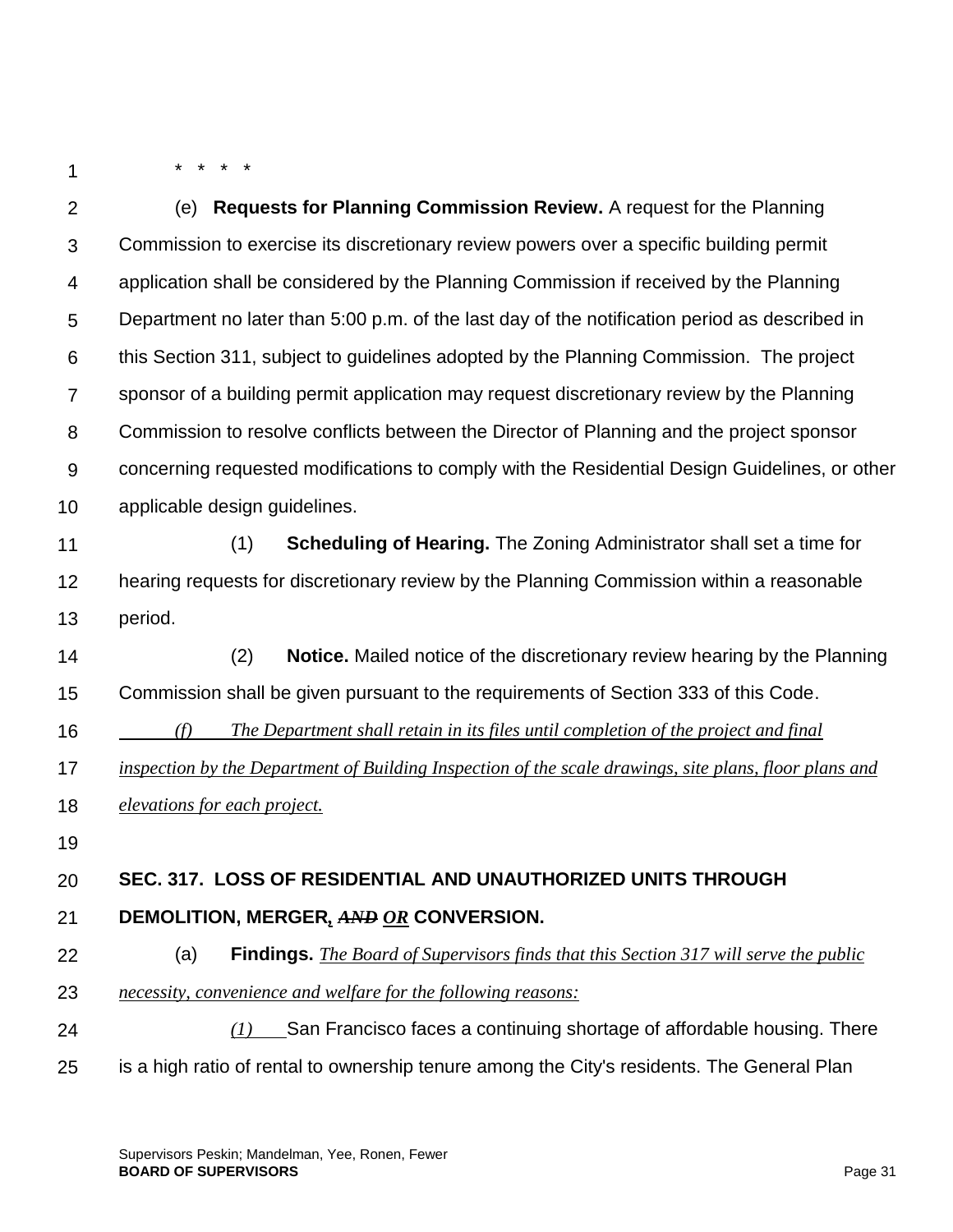| 1              | recognizes that existing housing is the greatest stock of rental and financially accessible                    |
|----------------|----------------------------------------------------------------------------------------------------------------|
| $\overline{2}$ | $r$ Residential $*U$ nits, and is a resource in need of protection. <i>The General Plan further provides</i> , |
| 3              | among other things, that existing housing and neighborhood character be conserved and                          |
| $\overline{4}$ | protected. Therefore, a public hearing will be held prior to approval of any permit that would remove          |
| 5              | existing housing, with certain exceptions, as described below. The Planning Commission shall develop           |
| 6              | a Code Implementation Document setting forth procedures and regulations for the implementation of              |
| $\overline{7}$ | this Section 317 as provided further below. The Zoning Administrator shall modify economic criteria            |
| 8              | related to property values and construction costs in the Implementation Document as warranted by               |
| $9$            | changing economic conditions to meet the intent of this Section. Given the cost of new construction and        |
| 10             | the insufficiency of public funds available to support housing construction, priority should be given to       |
| 11             | the retention of existing units as a primary means to provide affordable housing and protect existing          |
| 12             | tenants. Even if the existing housing is replaced, the new units are generally more costly and                 |
| 13             | demolition often results in displacement of residents, causing personal hardship, relocation problems,         |
| 14             | and an increased risk of homelessness.                                                                         |
| 15             | (2)<br>According to data contained in the Planning Department's biannual Housing                               |
| 16             | Balance Report No 7 covering the ten-year period from July 1, 2008 through June 30, 2018, San                  |
| 17             | Francisco lost more than one existing affordable housing unit for every two it created. Data provided          |
| 18             | in the report shows that on average, more than 400 rent-controlled units disappeared from San                  |
| 19             | Francisco each year between 2008 and 2018 (a total of 4,263), due primarily to evictions, owner move-          |
| 20             | ins, condominium conversions, and demolitions. In contrast, an average of just 650 new affordable              |
| 21             | units were built each year during that time period (a total of 6,577). The number of rent-controlled           |
| 22             | units continues to decline, particularly in smaller two- and three-unit buildings.                             |
| 23             | (3)<br>In addition to the production of affordable housing through San Francisco's                             |
| 24             | inclusionary housing ordinance, which requires that new development include a certain number of                |
| 25             | units affordable to households with incomes that do not exceed the limits for moderate-income, lower           |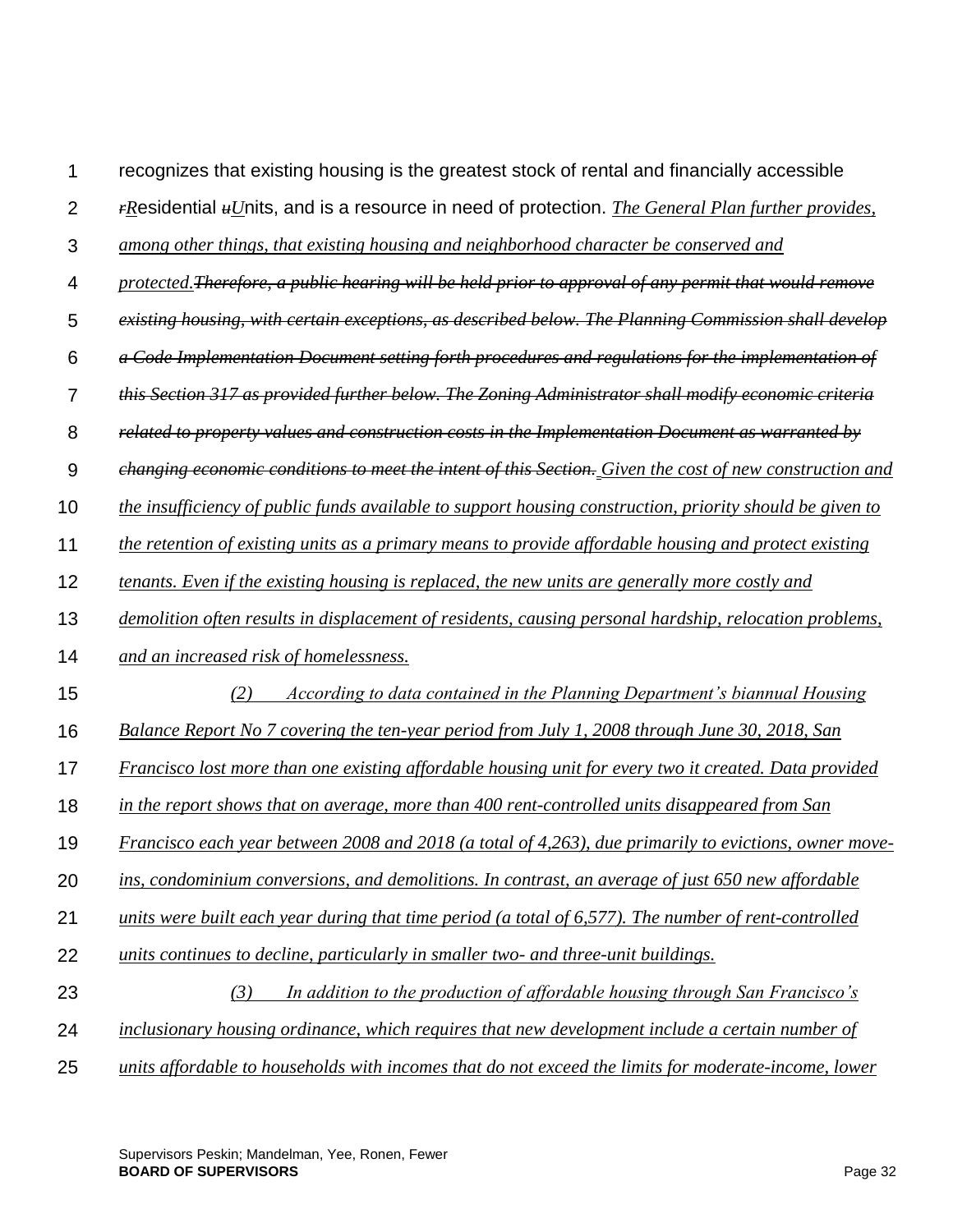### 1 *income, very low income or extremely low income, the city's existing supply of housing must be*

- $\mathcal{P}$ *preserved and protected as an important part of the City's overall housing strategy.*
- 3 4 5 6 7 8 9 10 11 12 13 14 15 16 17 18 19 20 21 22 23 24 25 (4) The original intent of Section 317 of the Planning Code was to provide a process for preserving and protecting the City's existing housing stock by requiring a public hearing to be held prior to the approval of any permit that would remove existing housing. However, the absence of clear definitions and standards for the review of residential demolitions, mergers, conversions, and major expansions, and the absence of well-defined enforcement mechanisms and penalties for violations has fueled a speculative real estate market that has accelerated tenant evictions and caused the loss of existing financially accessible residential units and residential buildings that cannot be replaced by new construction. *(5) The protection of the City's existing housing stock from such further loss is an emergency that must be immediately addressed through amendments to the City's Planning Code and Building Code to protect rental housing, conserve existing housing, preserve affordable housing, and discourage speculation in the City's existing housing stock. (6) The following problems have furthered the loss of the City's existing financially accessible housing stock: (A) Conflicting definitions and requirements between the Planning and Building Codes; (B) Lack of clarity for the applicant, neighbors and staff in the proper interpretation of the Planning Code and the approval process; (C) Intentional avoidance by developers of public notice and other requirements for housing demolitions by filing an application for an alteration permit and modifying it through serial permitting; and* ///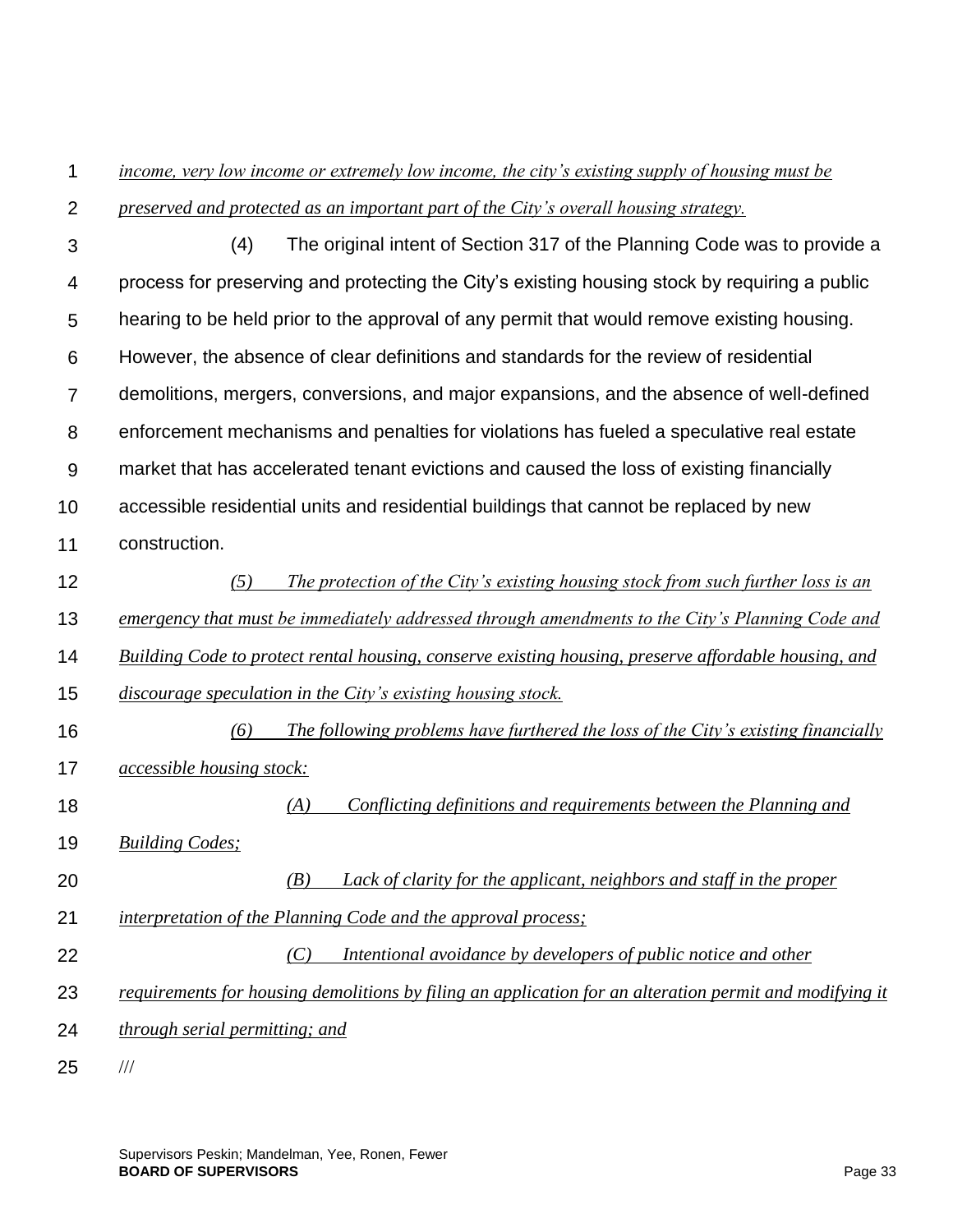| 1              |                                         | (D) | Inadequate notice to neighbors and other concerned parties about a                                     |
|----------------|-----------------------------------------|-----|--------------------------------------------------------------------------------------------------------|
| $\overline{2}$ |                                         |     | proposed project's existing conditions and the scope of proposed demolition and alteration work.       |
| 3              | (7)                                     |     | This Section 317 addresses these concerns by:                                                          |
| 4              |                                         | (A) | Providing a single definition for demolition of residential buildings,                                 |
| 5              |                                         |     | based on percentage removals set forth in the Building Code and verified for accuracy by the Planning  |
| 6              | Department;                             |     |                                                                                                        |
| 7              |                                         | (B) | Providing clear and enforceable definitions for removal of residential                                 |
| 8              |                                         |     | units by demolition, conversion, or merger through amendments to Section 317 of the Planning Code;     |
| 9              |                                         | (C) | Adding a new definition for major expansions of existing residential                                   |
| 10             |                                         |     | buildings, through a new Section 319 of the Planning Code, to regulate the extraordinary expansions of |
| 11             |                                         |     | single-family homes without any accompanying increase in residential density;                          |
| 12             |                                         | (D) | Preventing circumvention of the intent of the Code by restrictions on                                  |
| 13             | serial permitting;                      |     |                                                                                                        |
| 14             |                                         | (E) | <i>Providing clear permit application and notice requirements to project</i>                           |
| 15             |                                         |     | sponsors so that it is easy to determine whether a project would be considered a demolition;           |
| 16             |                                         | (F) | Providing clear permit application and review procedures so that project                               |
| 17             |                                         |     | applicants, City staff, neighbors, and other interested parties can proceed with assurance following   |
| 18             | <i>permit application and issuance;</i> |     |                                                                                                        |
| 19             |                                         | (G) | Providing permit application procedures for ongoing projects where the                                 |
| 20             |                                         |     | scope of work changes or is increased from previously approved permit applications;                    |
| 21             |                                         | (H) | Ensuring robust and enforceable tenant protections by prohibiting the                                  |
| 22             |                                         |     | demolition or removal of any housing that is or has been over the past seven years occupied by a       |
| 23             |                                         |     | residential tenant, and requiring the project sponsor to submit verification of compliance with        |
| 24             |                                         |     | applicable sections of the San Francisco Residential Rent Stabilization and Arbitration Ordinance; and |
| 25             | $/ \! / \! /$                           |     |                                                                                                        |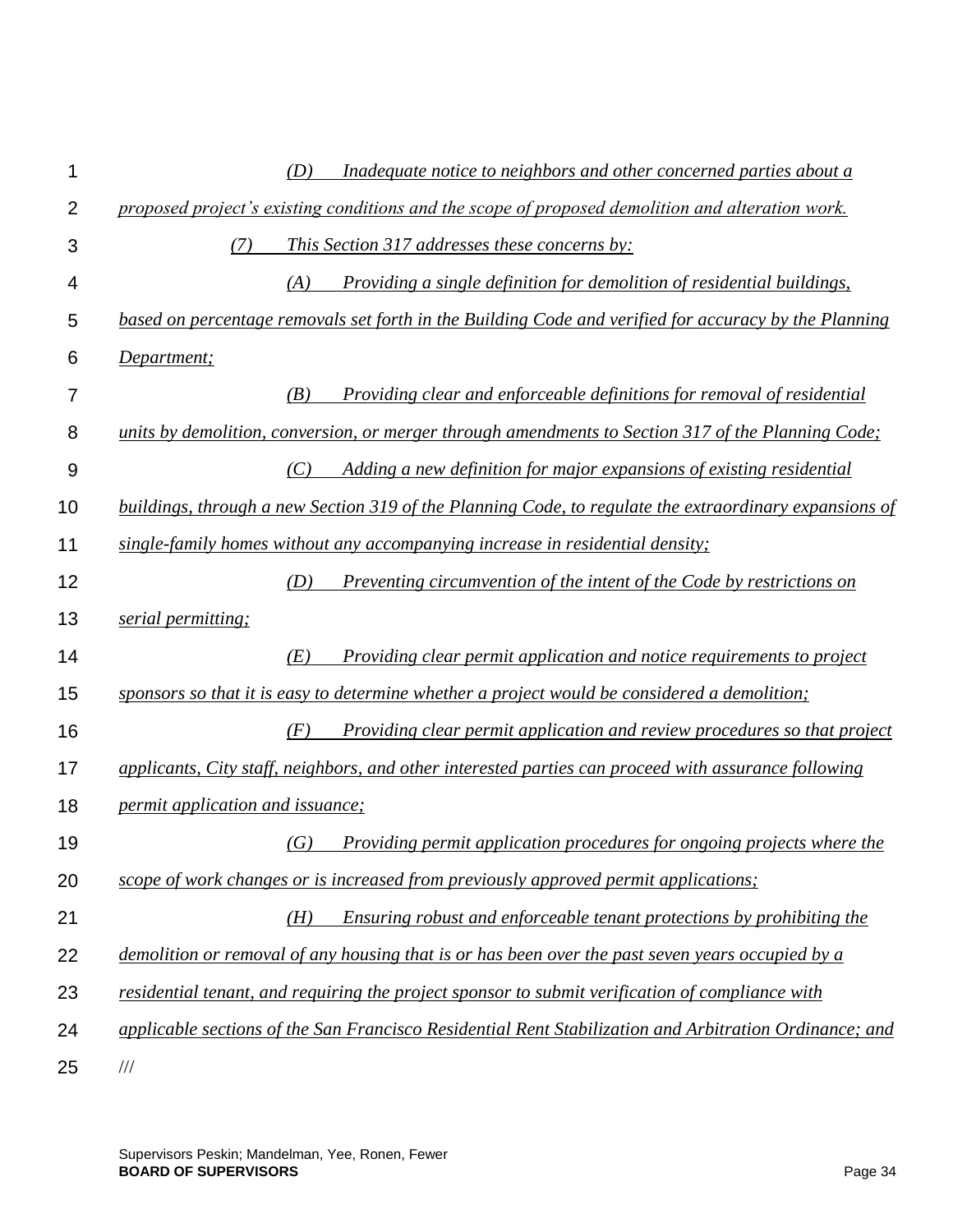1

## *(I) Ensuring strict and consistent enforcement and penalties for violations*

- $\mathfrak{p}$ *and noncompliance.*
- 3 4 5 6 7 8 9 10 11 12 13 14 15 16 17 18 19 20 21 22 23 24 25 (b) **Definitions.** For the purposes of this Section 317, the terms below shall be as defined below. Capitalized terms not defined below are defined in Section 102 of this Code. (1) "Residential Conversion" *or "Conversion"* shall mean *the removal of cooking facilities,* change of occupancy (as defined and regulated by the Building Code), or change of use (as defined and regulated by the Planning Code), of any Residential Unit or Unauthorized Unit to a Non-Residential or Student Housing use*, even if cooking facilities are not removed*. (2) "Residential Demolition" *or "Demolition of a Residential Unit"* shall mean any *of the followingloss of residential housing, including any one or more of the following*: (A) *The total tearing down of an existing Residential Building; Any work on a Residential Building for which the Department of Building Inspection determines that an application for a demolition permit is required,* or (B) *Removal of one or more Residential Units or Unauthorized Units*; *A major alteration of a Residential Building that proposes the Removal of more than 50% of the sum of the Front Facade and Rear Facade and also proposes the Removal of more than 65% of the sum of all exterior walls, measured in lineal feet at the foundation level,* or (C) *Removal of existing above grade elements, external walls, or internal structural framework in amounts equal to or greater than the percentages set forth in Building Code Section 103A.3.3; A major alteration of a Residential Building that proposes the Removal of more than 50% of the Vertical Envelope Elements and more than 50% of the Horizontal Elements of the existing building, as measured in square feet of actual surface area*. *(D) The Planning Commission may reduce the above numerical elements of the criteria in Subsections (b)(2)(B) and (b)(2)(C), by up to 20% of their values should it deem that*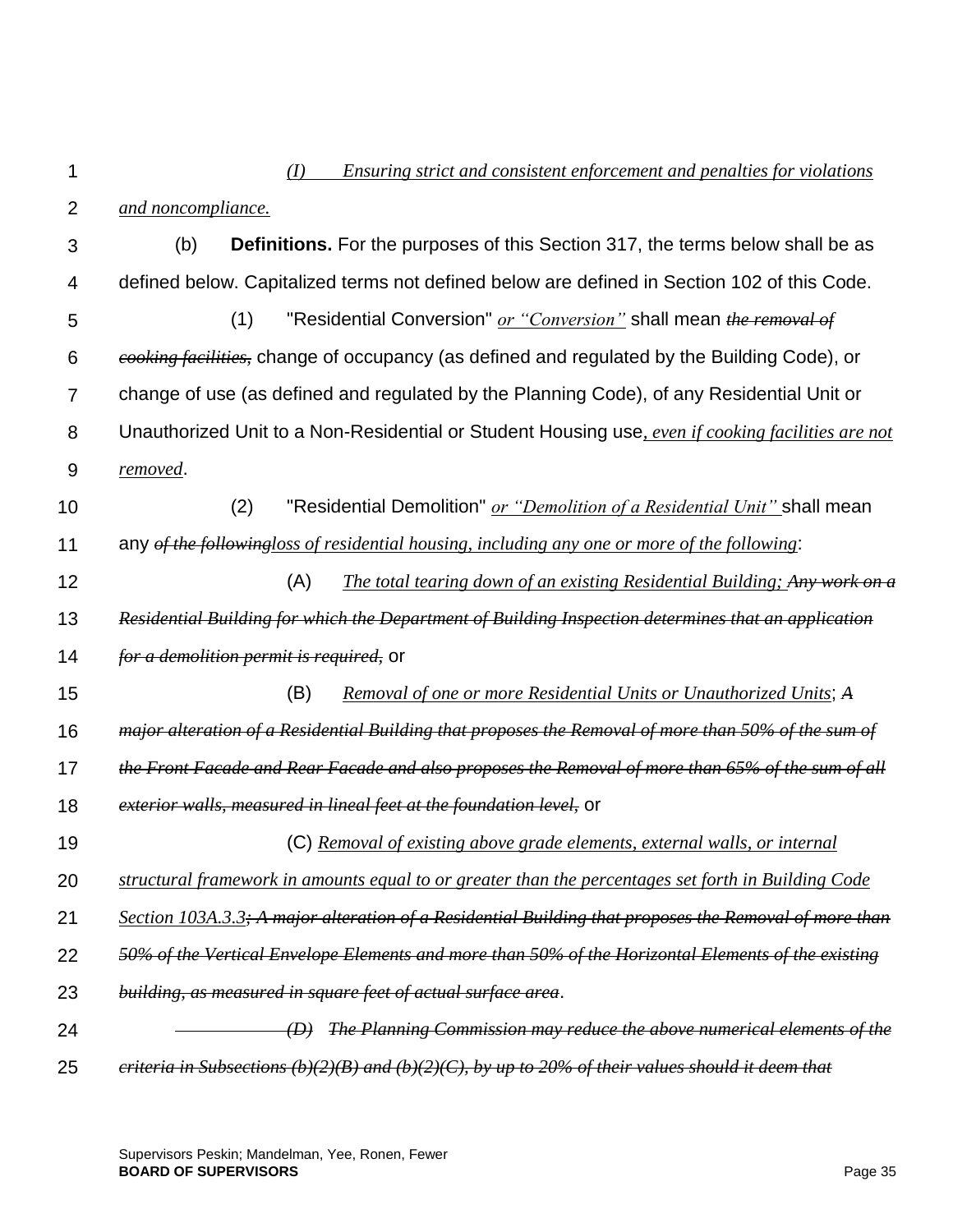| 1              | adjustment is necessary to implement the intent of this Section 317, to conserve existing sound housing          |
|----------------|------------------------------------------------------------------------------------------------------------------|
| $\overline{2}$ | and preserve affordable housing                                                                                  |
| 3              | <u>To determine whether a project proposes Residential Demolition, calculation of the percentages</u>            |
| 4              | of Removal under this subsection $(b)(2)$ shall include all work included in permits approved for the            |
| 5              | property within the prior five years.                                                                            |
| 6              | $(3)$ "Façade" is defined in Section 102 of this Code.                                                           |
| 7              | "Front Façade" is defined in Section 102 of this Code.<br>(4)                                                    |
| 8              | (5) "Horizontal Elements" shall mean all roof areas and all floor plates, except floor                           |
| 9              | plates at or below grade.                                                                                        |
| 10             | "Mandatory Discretionary Review" is defined in Section 102 of this Code.<br>(6)                                  |
| 11             | "Residential Merger" or "Merger" shall mean one or more of the following:<br>(37)                                |
| 12             | the combining of two or more <i>existing</i> Residential or Unauthorized<br>(A)                                  |
| 13             | Units within a Residential Building containing two or more such Units, resulting in a decrease in                |
| 14             | the number of Residential Units and Unauthorized Units within a building, or                                     |
| 15             | the enlargement of one or more existing units $by$ more than $10\%$ of<br>(B)                                    |
| 16             | its original floor area while substantially reducing the size of othersone or more other existing units          |
| 17             | by more than $25\frac{40\%}{6}$ of their original floor area, even if the number of units is not reduced, or     |
| 18             | the Removal of a Residential Flat.<br>(C)                                                                        |
| 19             | The Planning Commission may reduce the numerical element of this criterion by up to 20% of                       |
| 20             | its value should it deem that adjustment is necessary to implement the intent of this Section 317, to            |
| 21             | conserve existing housing and preserve affordable housing.                                                       |
| 22             | "Rear Façade" is defined in Section 102 of this Code.<br>(8)                                                     |
| 23             | "Removal" shall mean, with reference to a the external wall, roof or floor,<br>(49)                              |
| 24             | internal wall, partition, floor or ceiling, or the internal structural framework, interior bearing element       |
| 25             | or floor plate of a structure, its <i>temporary or permanent</i> dismantling, its relocation, or its alteration, |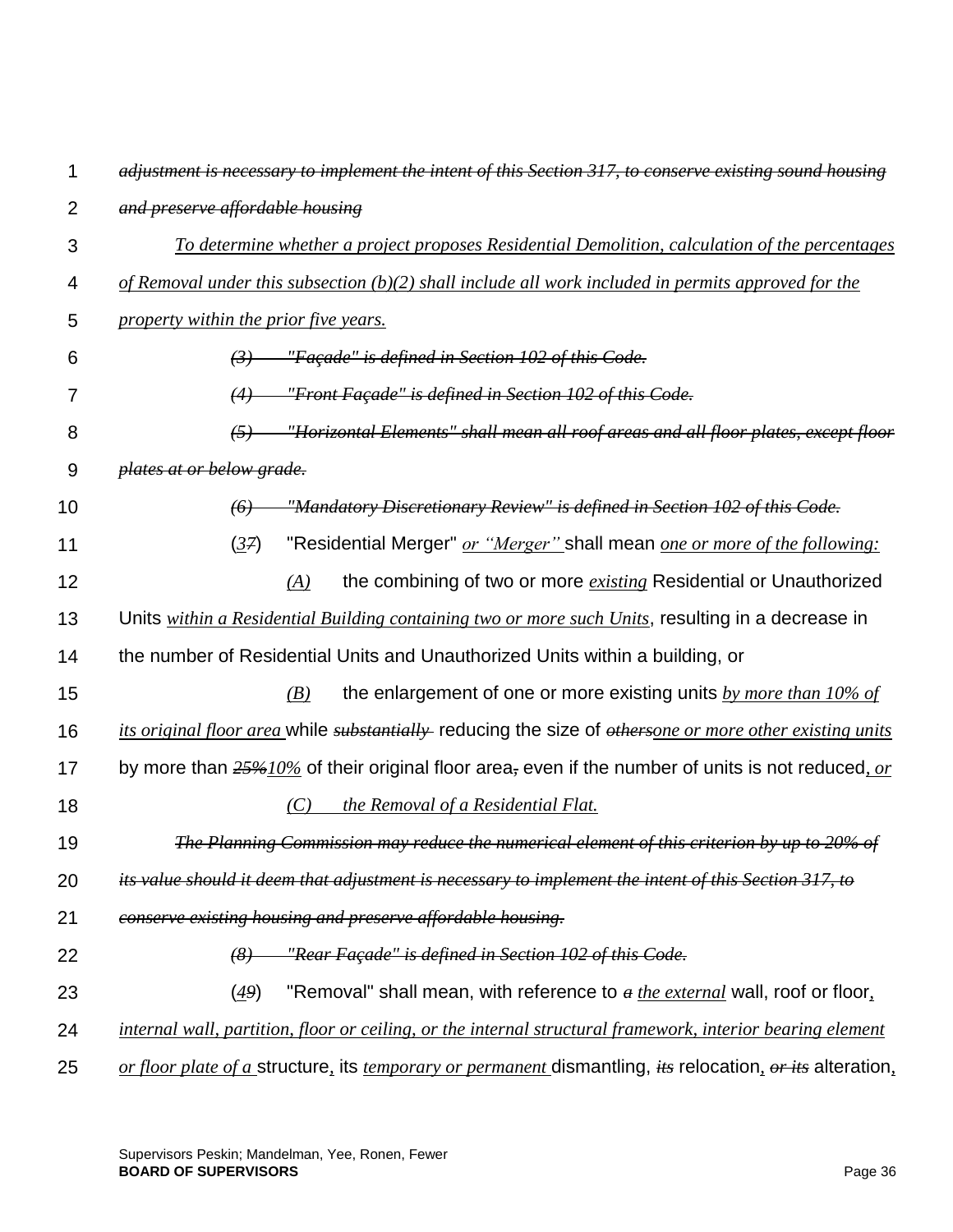| 1              | and/or replacement of the exterior function by construction of a new building elementexterior to it.        |
|----------------|-------------------------------------------------------------------------------------------------------------|
| $\overline{2}$ | Where a portion of an exterior or <i>interior</i> wall is removed, any remaining wall with a height         |
| 3              | less than the Building Code requirement for legal head room shall be considered                             |
| 4              | demolished Removal for the purposes of this Section 317. Where Ordinary maintenance and repair, the         |
| 5              | sole purpose and effect of which is to correct deterioration, decay, or damage of existing materials,       |
| 6              | <i>where</i> exterior <i>finishing and deteriorated</i> elements of a building are removed and replaced for |
| 7              | repair or maintenance, in kind with like materials, with no increase in the extent of the element           |
| 8              | or volume of the building, such replacement shall not be considered Removal for the purposes                |
| 9              | of this Section 317, provided that any deterioration, decay, or damage of existing materials is verified    |
| 10             | in advance of Removal under this Section 317 and Building Code Section 103A.3.1. The foregoing does         |
| 11             | not supersede any requirements for or restrictions on noncomplying structures and their reconstruction      |
| 12             | as governed by Article 1.7 of this Code.                                                                    |
| 13             | "Removal" shall mean, with reference to a Residential or Unauthorized<br>(5H <sub>0</sub> )                 |
| 14             | Unit, <i>its elimination of the Residential or Unauthorized Unit by</i> Conversion, Demolition, or Merger   |
| 15             | with another Residential or Unauthorized Unit as defined in this Section 317.                               |
| 16             | "Residential Building" is defined in Section 102 of this Code.<br>(11)                                      |
| 17             | "Residential Flats" shall mean a housing typology consisting of two or more<br>(6)                          |
| 18             | Dwelling Units in a single building that have exposure onto open areas at the front and rear of the         |
| 19             | <i>property.</i>                                                                                            |
| 20             | "Residential Unit" shall mean a legal conforming or legal nonconforming<br>(712)                            |
| 21             | Dwelling Unit, a legal nonconforming Live/Work Unit, $\theta r$ -Group Housing, or an Accessory             |
| 22             | <b>Dwelling Unit.</b> It shall not include a Residential Unit that is regulated by Chapter 41 of the        |
| 23             | Administrative Code (the Residential Hotel Unit Conversion and Demolition Ordinance).                       |
| 24             | "Unauthorized Unit" shall mean one or more rooms within a building that<br>(8H)                             |
| 25             | have been used, without the benefit of a building permit, as a separate and distinct living or              |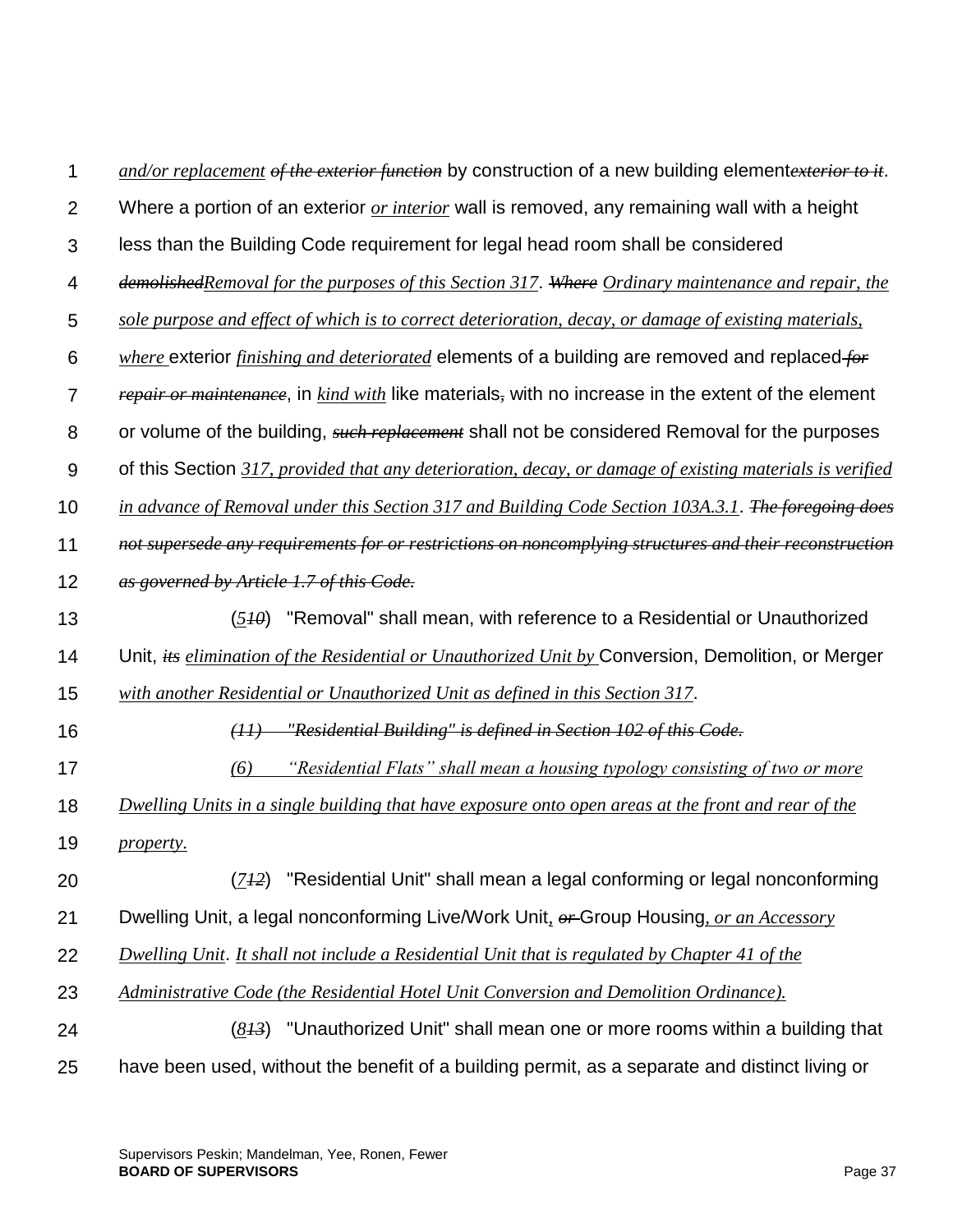1 2 3 4 sleeping space independent from Residential Units on the same property. "Independent" shall mean that (*Ai*) the space has independent access that does not require entering a Residential Unit on the property and (*Bii*) there is no open, visual connection to a Residential Unit on the property.

| 5              | $(14)$ "Vertical Envelope Elements" shall mean all exterior walls that provide weather                                                  |
|----------------|-----------------------------------------------------------------------------------------------------------------------------------------|
| 6              | and thermal barriers between the interior and exterior of the building, or that provide structural                                      |
| $\overline{7}$ | support to other elements of the building envelope.                                                                                     |
| 8              | <b>Conditional Use Authorization Required; Applicability, Exemptions, and</b><br>(c)                                                    |
| 9              | <b>Conditions of Approval.</b>                                                                                                          |
| 10             | (1)<br><b>Applicability.</b> Conditional Use authorization pursuant to the requirements of this                                         |
| 11             | Section 317 is required prior to:                                                                                                       |
| 12             | the approval of Aany application for a permit that would result in:<br>(A)                                                              |
| 13             | the Removal by Demolition, Merger, or Conversion of one or<br>(i)                                                                       |
| 14             | more Residential Units or Unauthorized Units; is required to obtain Conditional Use authorization,                                      |
| 15             | $\mathbf{r}$                                                                                                                            |
| 16             | the Demolition of a Residential Building;<br>(ii)                                                                                       |
| 17             | the approval of an application for a replacement structure in the case of<br>(B)                                                        |
| 18             | a Residential Demolition, or                                                                                                            |
| 19             | the approval of an alteration permit in the case of a Conversion.<br>(C)                                                                |
| 20             | For Unauthorized Units, this Conditional Use authorization will not be required for                                                     |
| 21             | Removal if the Zoning Administrator has determined in writing that the unit cannot be                                                   |
| 22             | legalized under any applicable provision of this Code. <i>The application for a replacement building</i>                                |
| 23             | or alteration permit shall also be subject to Conditional Use Requirements.                                                             |
| 24             | $\left(2\right)$ The Conditional Use requirement of Subsection $\left(\frac{c}{l}\right)$ shall apply to $\left(\frac{A}{l}\right)$ any |
| 25             | building or site permit issued for Removal of an Unauthorized Unit on or after March 1, 2016, and (B)                                   |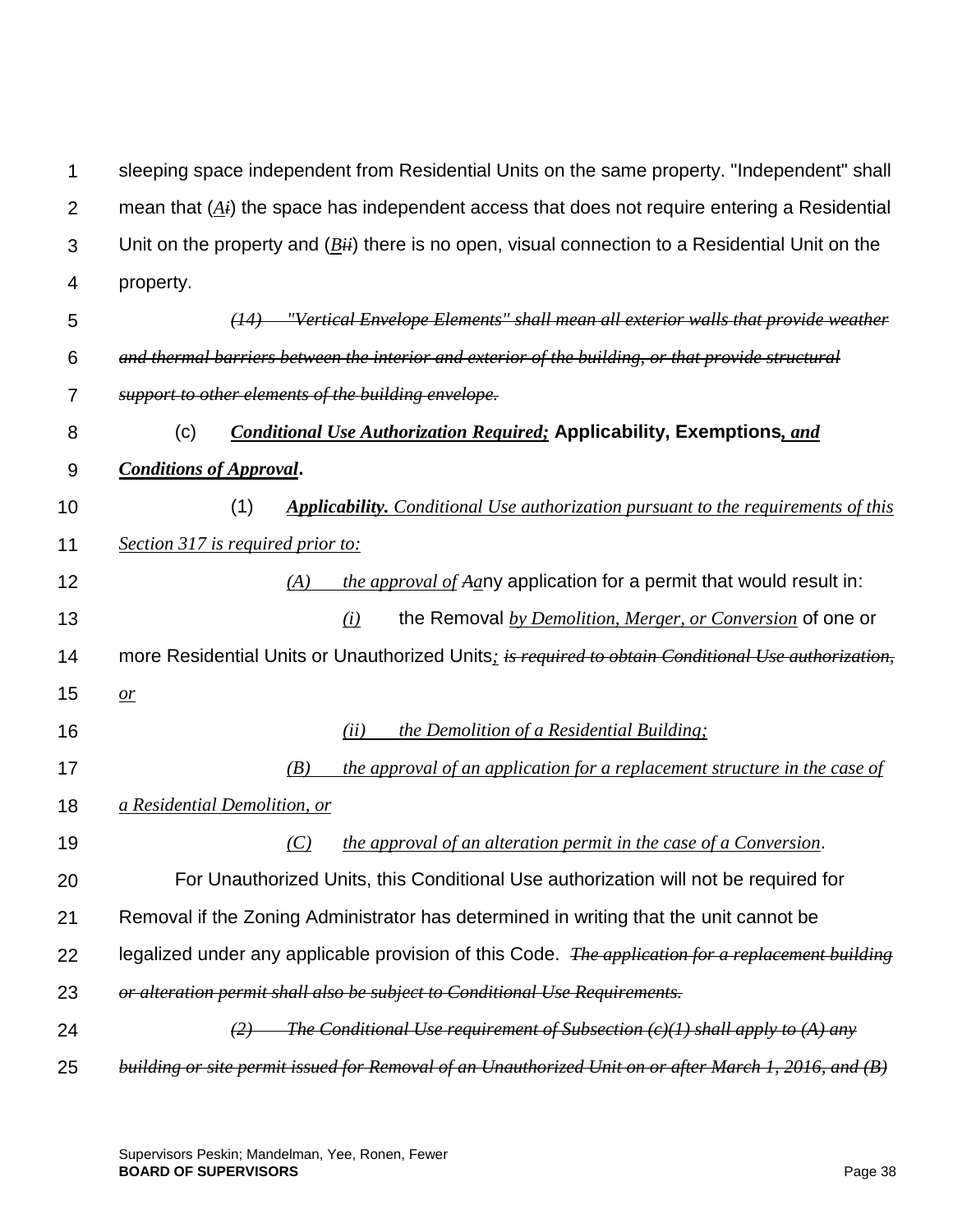| 1              | any permit issued for Removal of an Unauthorized Unit prior to March 1, 2016 that has been                     |
|----------------|----------------------------------------------------------------------------------------------------------------|
| $\overline{2}$ | suspended by the City or in which the applicant's rights have not vested.                                      |
| 3              | <b>Exemptions.</b><br>(23)                                                                                     |
| 4              | The <i>Demolition, Merger, or Conversion Removal</i> of a Residential Unit<br>(A)                              |
| 5              | or the Demolition of a Residential Building that has received final approval from the Planning                 |
| 6              | Department through administrative approval or the Planning Commission through a                                |
| 7              | Discretionary Review or Conditional Use authorization prior to the effective date of the                       |
| 8              | Conditional Use requirement of $Subsection (c)(1)$ the ordinance in Board file No. 181216 is does not          |
| 9              | required to apply for an additional approval under $Subsection (c)(1)$ this Section 317 unless the             |
| 10             | construction activity exceeds the Conditions of Approval or scope of work under a building permit, in          |
| 11             | which case the provisions of subsection $(h)$ shall apply.                                                     |
| 12             | (B)<br><i>This Section 317 shall not apply to property:</i>                                                    |
| 13             | owned by the United States or any of its agencies, with the<br>(i)                                             |
| 14             | exception of such property not used exclusively for a governmental purpose;                                    |
| 15             | owned by the State of California or any of its agencies, with the<br>(ii)                                      |
| 16             | exception of such property not used exclusively for a governmental purpose;                                    |
| 17             | under the jurisdiction of the Port of San Francisco or the Office of<br>(iii)                                  |
| 18             | Community Investment and Infrastructure, also known as the Successor Agency to the Redevelopment               |
| 19             | <u>Agency of the City and County, where the application of this Section 317 is prohibited by State law; or</u> |
| 20             | where demolition of the building or Removal of a Residential Unit<br>(iv)                                      |
| 21             | or Unauthorized Unit is necessary to comply with a court order that directs the owner to demolish the          |
| 22             | building or remove the unit due to conditions that present an imminent threat to life safety, or where the     |
| 23             | Director of the Department of Building Inspection or the Chief of the Bureau of Fire Prevention and            |
| 24             | Public Safety has issued a written determination that an imminent safety hazard exists, and that the           |
| 25             | proposed demolition or alteration of the structure, feature, or part thereof, is the only feasible means to    |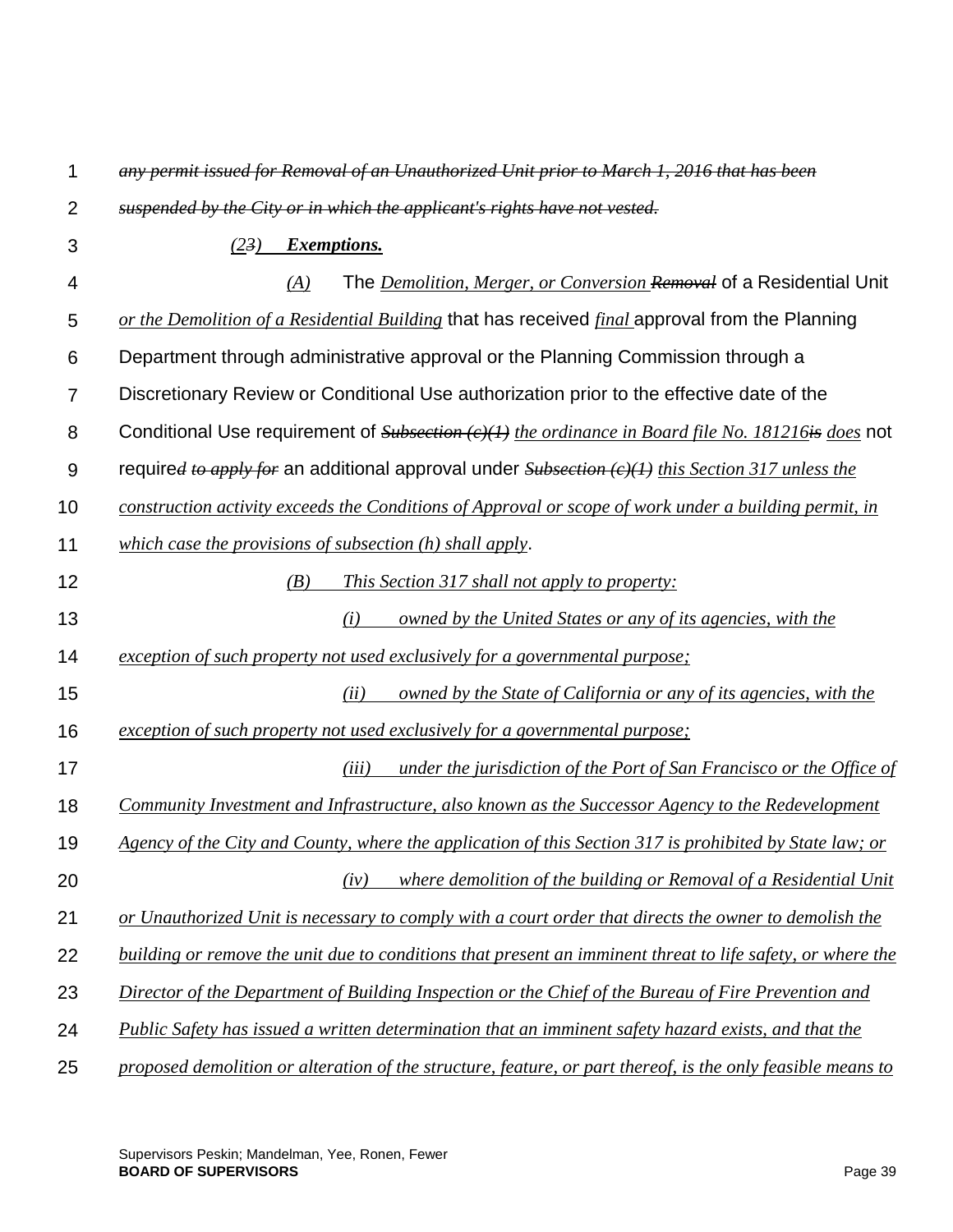| 1               | correct the condition and secure the public safety; provided, however, that only such work as is         |
|-----------------|----------------------------------------------------------------------------------------------------------|
| $\overline{2}$  | necessary to correct the unsafe or dangerous condition may be performed.                                 |
| 3               | <b>Conditions of Approval.</b> The Planning Commission, or the Board of Supervisors<br>(3)               |
| 4               | on appeal, may prescribe such additional conditions as may be necessary to secure the objectives of      |
| 5               | this Section 317 and the General Plan to protect existing housing as the greatest stock of rental and    |
| $6\phantom{1}6$ | financially accessible housing.                                                                          |
| 7               | (4) The Removal of an Unauthorized Unit does not require a Conditional Use                               |
| 8               | $a$ uthorization pursuant to Subsection $(e)(1)$ if the Department of Building Inspection has determined |
| 9               | that there is no path for legalization under Section 106A.3.1.3 of the Building Code.                    |
| 10              | $(5)$ The Demolition of a Single-Family Residential Building that meets the                              |
| 11              | requirements of subsection $(d)(3)$ below may be approved by the Department without requiring a          |
| 12              | Conditional Use authorization.                                                                           |
| 13              | (d)<br><b>Building Inspection Review of Specified Projects.</b> For all projects subject to the          |
| 14              | Conditional Use authorization requirement of this Section 317 that would require structural retrofit or  |
| 15              | foundation upgrade, Planning Department staff may require the project sponsor to submit plans for the    |
| 16              | structural work prepared by a California licensed structural engineer who shall attest, under penalty of |
| 17              | perjury, to their accuracy and completeness. Planning Department staff may request the Department of     |
| 18              | Building Inspection to review these plans and provide further structural or engineering review or        |
| 19              | review of proposed construction means and methods to be included in the Planning Department staff        |
| 20              | report for the Conditional Use authorization hearing before the Planning Commission.                     |
| 21              | <b>Issuance of Residential Demolition Permit; Approval of Replacement Structure</b><br>(e)               |
| 22              | Required.                                                                                                |
| 23              | (1)<br>No permit for a Residential Demolition of to Demolish a an existing                               |
| 24              | Residential <b>Building Unit or an Unauthorized Unit</b> in any zoning district shall be issued until a  |
| 25              | Conditional Use authorization for the Demolition and the replacement structure have been finally         |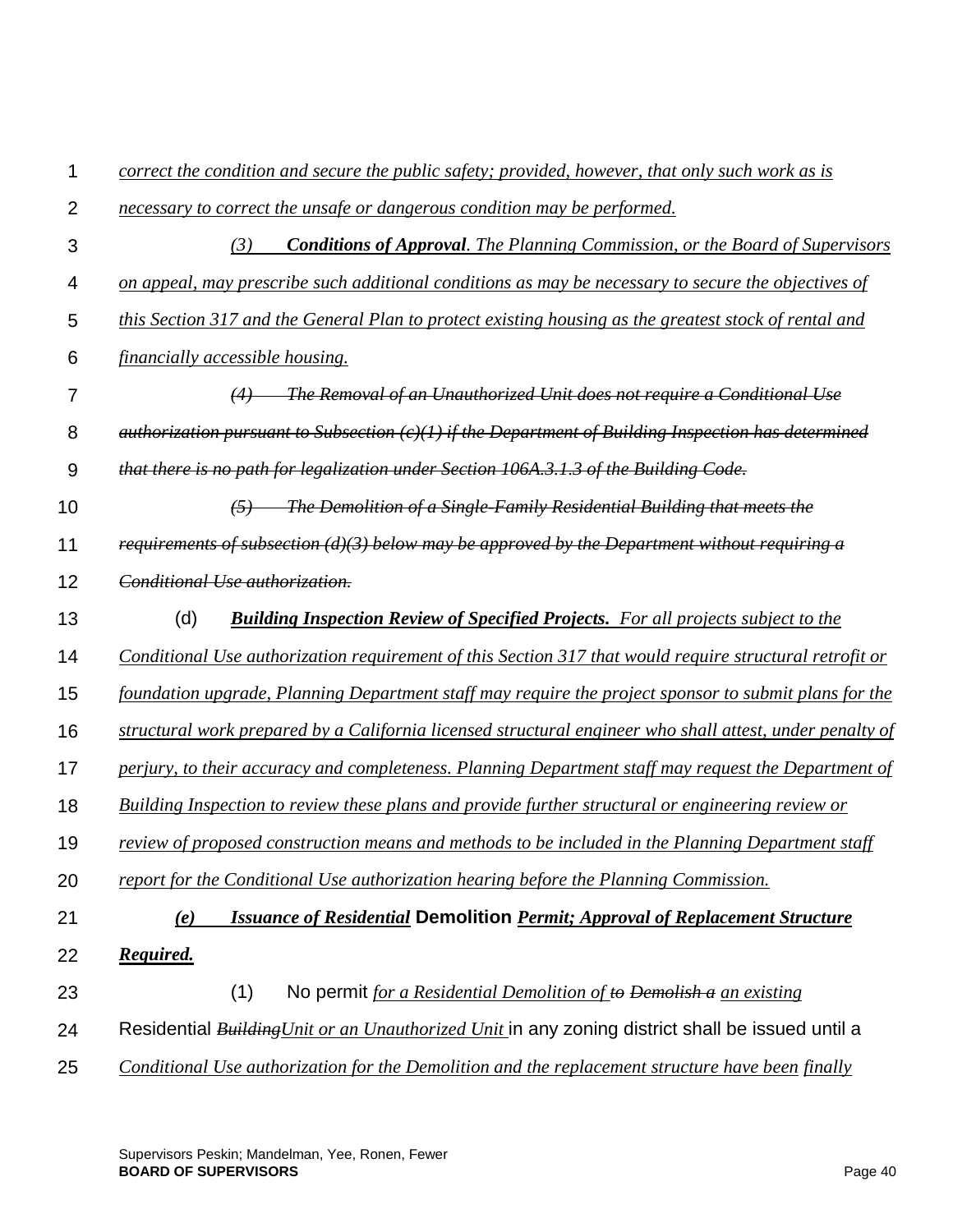| 1              | approved pursuant to the criteria set forth in this Section 317, and a building or site permit for the              |
|----------------|---------------------------------------------------------------------------------------------------------------------|
| $\overline{2}$ | replacement structure <i>consistent with the Conditional Use authorization has been issued.</i> is finally          |
| 3              | approved, unless the building is determined to pose a serious and imminent hazard as defined in the                 |
| 4              | <b>Building Code.</b> A building permit Conditional Use authorization is finally approved if the Board of           |
| 5              | Appeals Supervisors has taken final action for approval on an appeal of the issuance or denial of                   |
| 6              | <i>the permitConditional Use authorization</i> , or if the <i>permit has been issued and the</i> time for filing an |
| 7              | appeal with the Board of Appeals Supervisors has lapsed with no appeal filed.                                       |
| 8              | (2)<br>Conditional Use authorization is required for approval of the permit for                                     |
| 9              | Residential Demolition, and tThe Commission shall consider the replacement structure as part                        |
| 10             | of its decision on the Conditional Use application for the Residential Demolition pursuant to the                   |
| 11             | criteria set forth in subsection $317(g)(6)$ , below. If Conditional Use authorization is required for the          |
| 12             | replacement structure by other sections of this Code, the Commission shall consider the                             |
| 13             | Residential dDemolition as part of its decision on that the Conditional Use application <i>provided</i>             |
| 14             | that the criteria for the Demolition set forth in subsection $317(g)(6)(A)$ shall apply.                            |
| 15             | $(3)$ An application to demolish a Single-Family Residential Building on a site in a RH-                            |
| 16             | $1$ or RH- $I(D)$ District that is demonstrably not affordable or financially accessible housing is exempt          |
| 17             | from the Conditional Use authorization requirement of Subsection $(e)(1)$ . Specific numerical criteria             |
| 18             | for such analyses shall be adopted by the Planning Commission in the Code Implementation Document,                  |
| 19             | in accordance with this Section 317, and shall be adjusted periodically by the Zoning Administrator                 |
| 20             | based on established economic real estate and construction indicators.                                              |
| 21             | <b>The Planning Commission shall determine a level of affordability or</b><br>(A)                                   |
| 22             | financial accessibility, such that Single-Family Residential Buildings on sites in RH-1 and RH-1(D)                 |
| 23             | Districts that are demonstrably not affordable or financially accessible, that is, housing that has a               |
| 24             | value greater than at least 80% of the combined land and structure values of single-family homes in                 |
| 25             | San Francisco as determined by a credible appraisal, made within six months of the application to                   |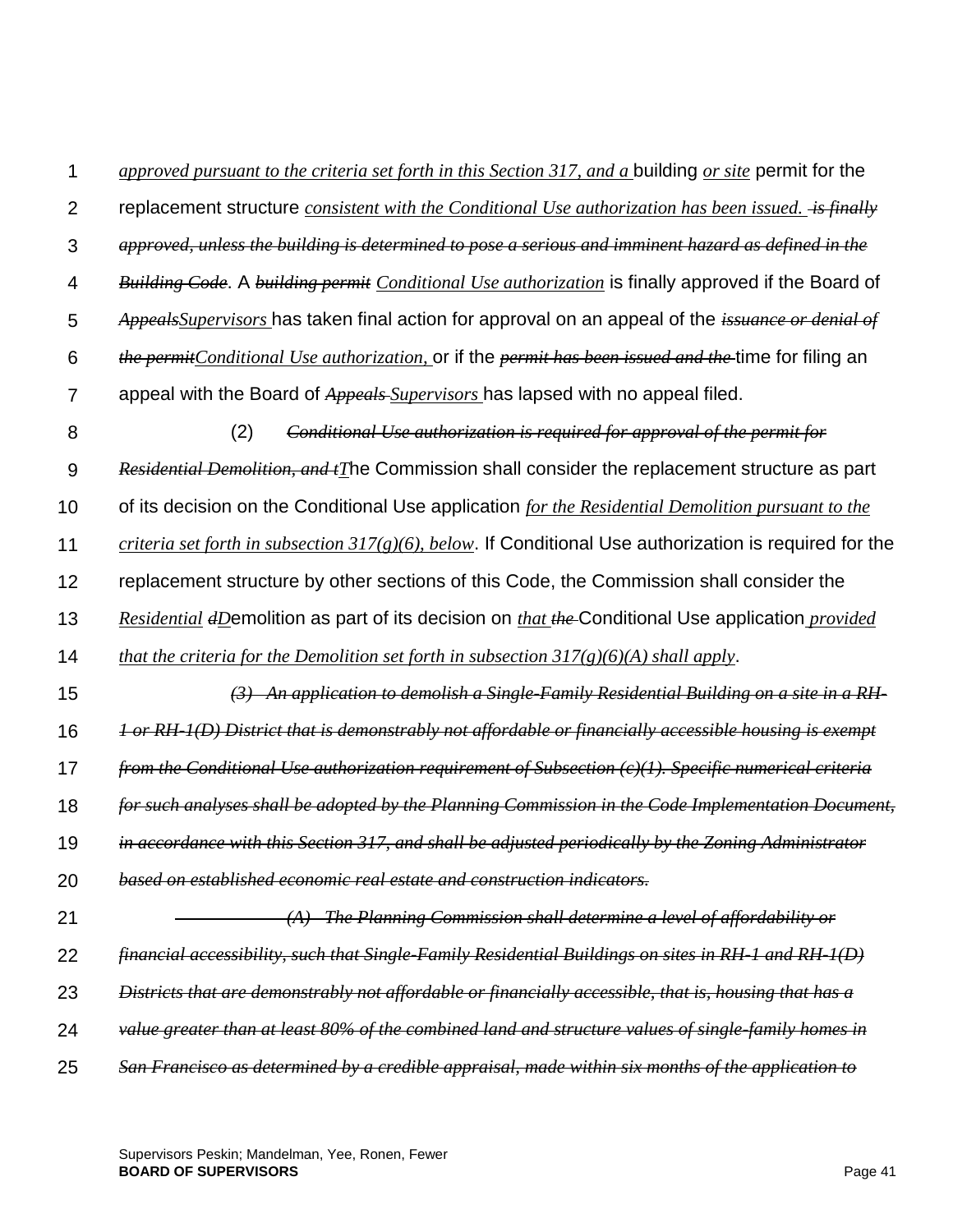| 1              | demolish, are not subject to a Conditional Use hearing. The demolition and replacement building                |
|----------------|----------------------------------------------------------------------------------------------------------------|
| $\overline{2}$ | applications shall undergo notification as required by other sections of this Code. The Planning               |
| 3              | Commission, in the Code Implementation Document, may increase the numerical criterion in this                  |
| 4              | Subsection by up to 10% of its value should it deem that adjustment is necessary to implement the intent       |
| 5              | of this Section 317, to conserve existing housing and preserve affordable housing.                             |
| 6              | (B) The Planning Commission, in the Code Implementation Document, shall                                        |
| 7              | adopt criteria and procedures for determining the soundness of a structure proposed for demolition,            |
| 8              | where "soundness" is an economic measure of the feasibility of upgrading a residence that is deficient         |
| 9              | with respect to habitability and Housing Code requirements, due to its original construction. The              |
| 10             | "soundness factor" for a structure shall be the ratio of a construction upgrade cost (i.e., an estimate of     |
| 11             | the cost to repair specific habitability deficiencies) to the replacement cost (i.e., an estimate of the       |
| 12             | eurrent cost of building a structure the same size as the existing building proposed for demolition),          |
| 13             | expressed as a percent. A building is unsound if its soundness factor exceeds 50%. A Residential               |
| 14             | Building that is unsound may be approved for demolition.                                                       |
| 15             | (34)<br>Nothing in this Section $317$ is intended to permit $a$ Residential Demolition                         |
| 16             | in those areas of the City where other sections of this Code prohibit such $d$ Demolition or $\underline{a}$   |
| 17             | replacement structure.                                                                                         |
| 18             | (45)<br>Nothing in this Section $317$ is intended to exempt buildings or sites where $a$                       |
| 19             | proposed demolition Demolition is proposed from undergoing additional review with respect under                |
| 20             | any other provision of this Code that regulates Demolition or replacement structures, including without        |
| 21             | <i>limitation buildings or sites subject</i> to Articles 10 and 11 of <i>this the Planning</i> Code, where the |
| 22             | requirements of those articles <i>also</i> apply. Notwithstanding the definition of "Residential               |
| 23             | Demolition" in this section and as further described in the Code Implementation Document with regard           |
| 24             | to Residential Demolition, the criteria of Section 1005 shall apply to projects subject to review under        |
| 25             | the requirements of Article 10 with regard to the structure itself.                                            |

Supervisors Peskin; Mandelman, Yee, Ronen, Fewer **BOARD OF SUPERVISORS** Page 42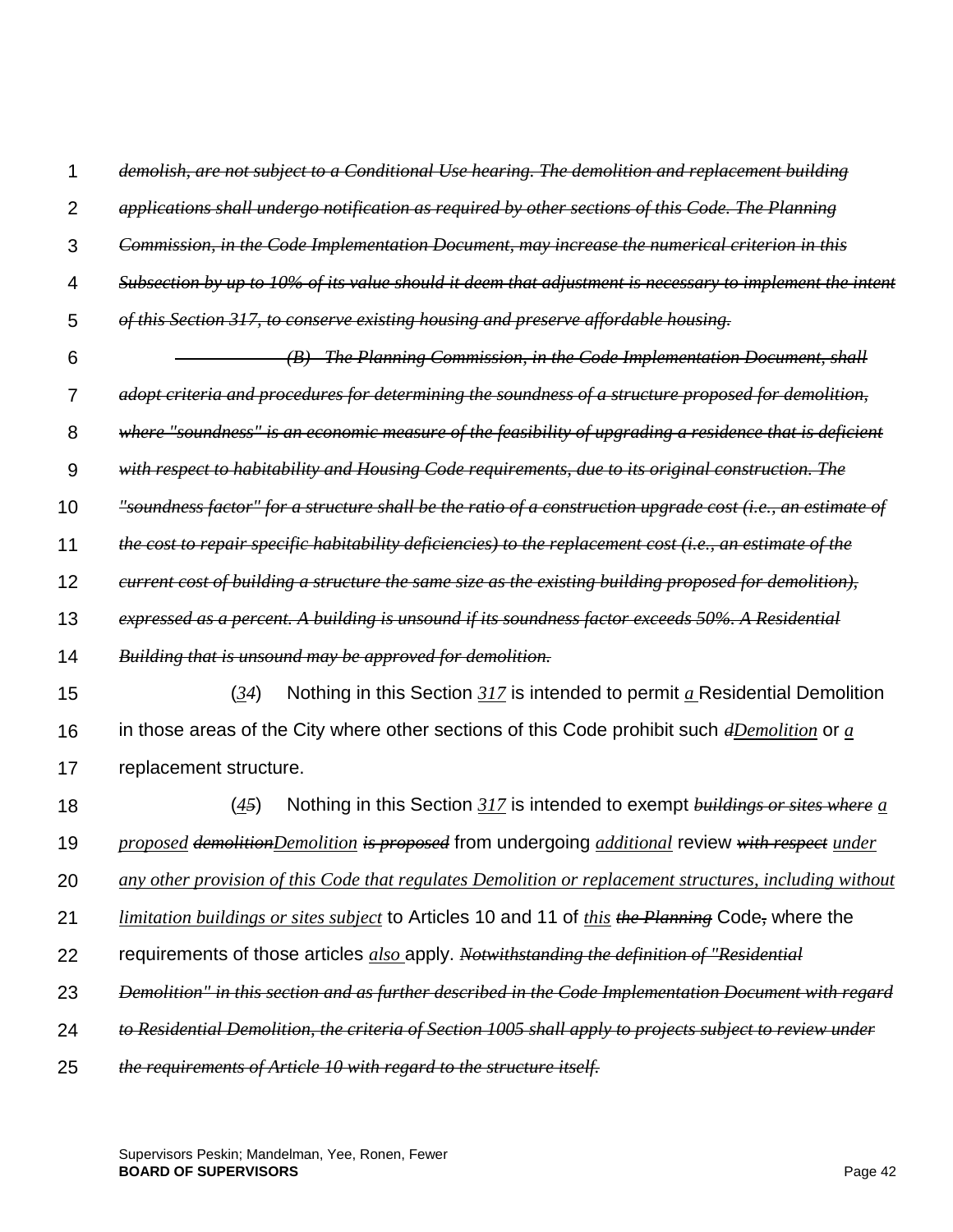1  $\mathcal{P}$ 3 4 5 (*fe*) **Conversion to Student Housing.** The *cC*onversion of Residential Units to Student Housing is prohibited. For the purposes of this subsection *(f)*, Residential Units that have been defined as such by the time a First Certificate of Occupancy has been issued by the Department of Building Inspection for new construction shall not be converted to Student Housing.

6

*(f) Residential Merger. The Merger of Residential Units, not otherwise subject to Conditional Use authorization by this Code, shall be prohibited.*

8

7

(g) **Conditional Use Criteria.**

9

(1) *General.*

10 11 12 *(A) The Conditional Use criteria set forth in this Section 317 shall be in addition to the criteria set forth in Section 303 of this Code, provided that in the event of a conflict, the criteria set forth in this Section 317 shall apply.*

13 14 *(B) Prior to granting any Conditional Use authorization under this Section 317, the Planning Commission shall find that the following criteria are met: (i) the proposed project* 

15 *will not result in the loss or Removal of any affordable housing unit, as defined in Section 401 of this* 

16 *Code, or any unit(s) subject to the Residential Rent Stabilization and Arbitration Ordinance; and (ii)* 

17 *the proposed project will not result in the loss or Removal of any housing unit(s) that is/are currently* 

18 *occupied by a tenant or tenants or was occupied by a tenant or tenants at any time within seven years* 

19 *prior to the filing of the Conditional Use Application*, *provided that this criterion shall not apply to any* 

- 20 *building where all Residential Units have been withdrawn from residential rental pursuant to*
- 21 *Administrative Code Section 37.9(a)(13).*
- 22 *(2)* **C-3 Districts.** When considering whether to grant Conditional Use
- 23 authorization for the loss or Removal of Residential or Unauthorized Unit(s) in the C-3
- 24 districts, *in lieu of the criteria set forth in Planning Code Section 303, consideration shall be given to*
- 25 the *Planning Commission shall find that, in addition to the criteria set forth in subsection (g)(1), the*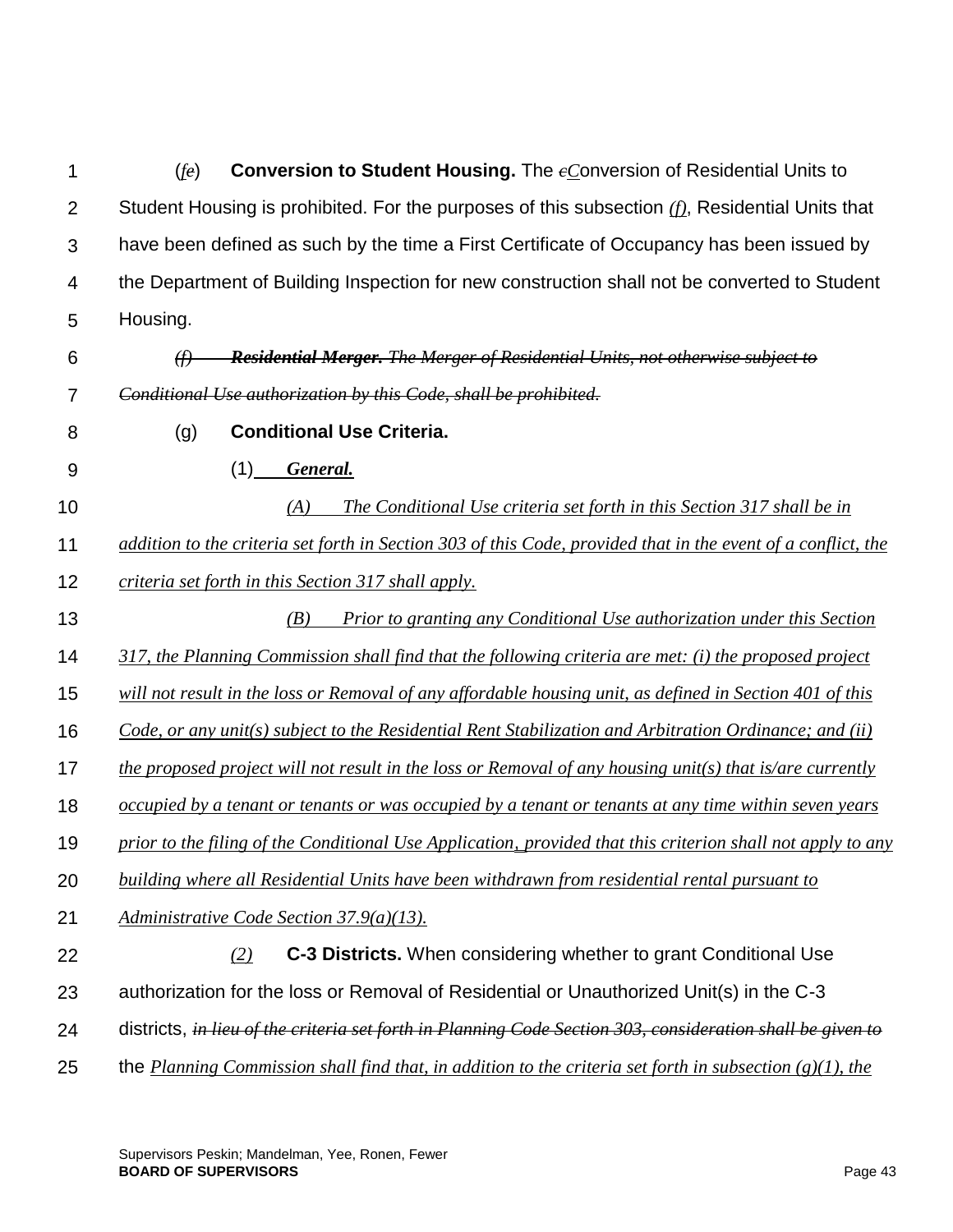| 1              | loss or Removal of the Residential or Unauthorized Unit(s) will have no adverse impact on the                               |
|----------------|-----------------------------------------------------------------------------------------------------------------------------|
| $\overline{2}$ | public health, safety, and general welfare $\frac{\partial f}{\partial u}$ the loss of housing stock in the district-and    |
| 3              | to any unreasonable hardship to the applicant if the permit is denied.                                                      |
| 4              | (32)<br><b>Residential Merger.</b> In addition to the criteria set forth in subsection $(g)(1)$ ,                           |
| 5              | <i>F</i> <sub>t</sub> he Planning Commission shall <i>find that the following criteria are met before a Conditional Use</i> |
| 6              | <i>authorization for the consider the following criteria in the review of applications to merge Merger of</i>               |
| $\overline{7}$ | Residential Units or Unauthorized Units can be approved:                                                                    |
| 8              | (A)<br><u>Merger of the units would not result in any single Residential Unit larger</u>                                    |
| 9              | than 1,200 square feet or the average size of the existing Residential Units within 300 feet of the subject                 |
| 10             | property, whichever is less; <del>whether removal of the unit(s) would eliminate only owner-occupied</del>                  |
| 11             | housing, and if so, for how long the unit(s) proposed to be removed have been owner occupied; and                           |
| 12             | (B)<br>Merger would not result in the elimination of one or more Residential                                                |
| 13             | Flats or adversely impact the existing exposure of any Residential Flat or Residential Unit onto open                       |
| 14             | areaswhether removal of the unit(s) and the merger with another is intended for owner occupancy.                            |
| 15             | $\langle C \rangle$ whether removal of the unit(s) will remove an affordable housing unit as                                |
| 16             | defined in Section 401 of this Code or housing subject to the Residential Rent Stabilization and                            |
| 17             | Arbitration Ordinance; and                                                                                                  |
| 18             |                                                                                                                             |
| 19             | if removal of the unit(s) removes an affordable housing unit as defined in<br>$\langle D \rangle$                           |
| 20             | Section 401 of this Code or units subject to the Residential Rent Stabilization and Arbitration                             |
| 21             | Ordinance, whether replacement housing will be provided which is equal or greater in size, number of                        |
| 22             | bedrooms, affordability, and suitability to households with children to the units being removed;                            |
| 23             | how recently the unit being removed was occupied by a tenant or tenants;<br>(E)                                             |
| 24             | whether the number of bedrooms provided in the merged unit will be<br>$\leftrightarrow$                                     |
| 25             | equal to or greater than the number of bedrooms in the separate units;                                                      |

Supervisors Peskin; Mandelman, Yee, Ronen, Fewer **BOARD OF SUPERVISORS** Page 44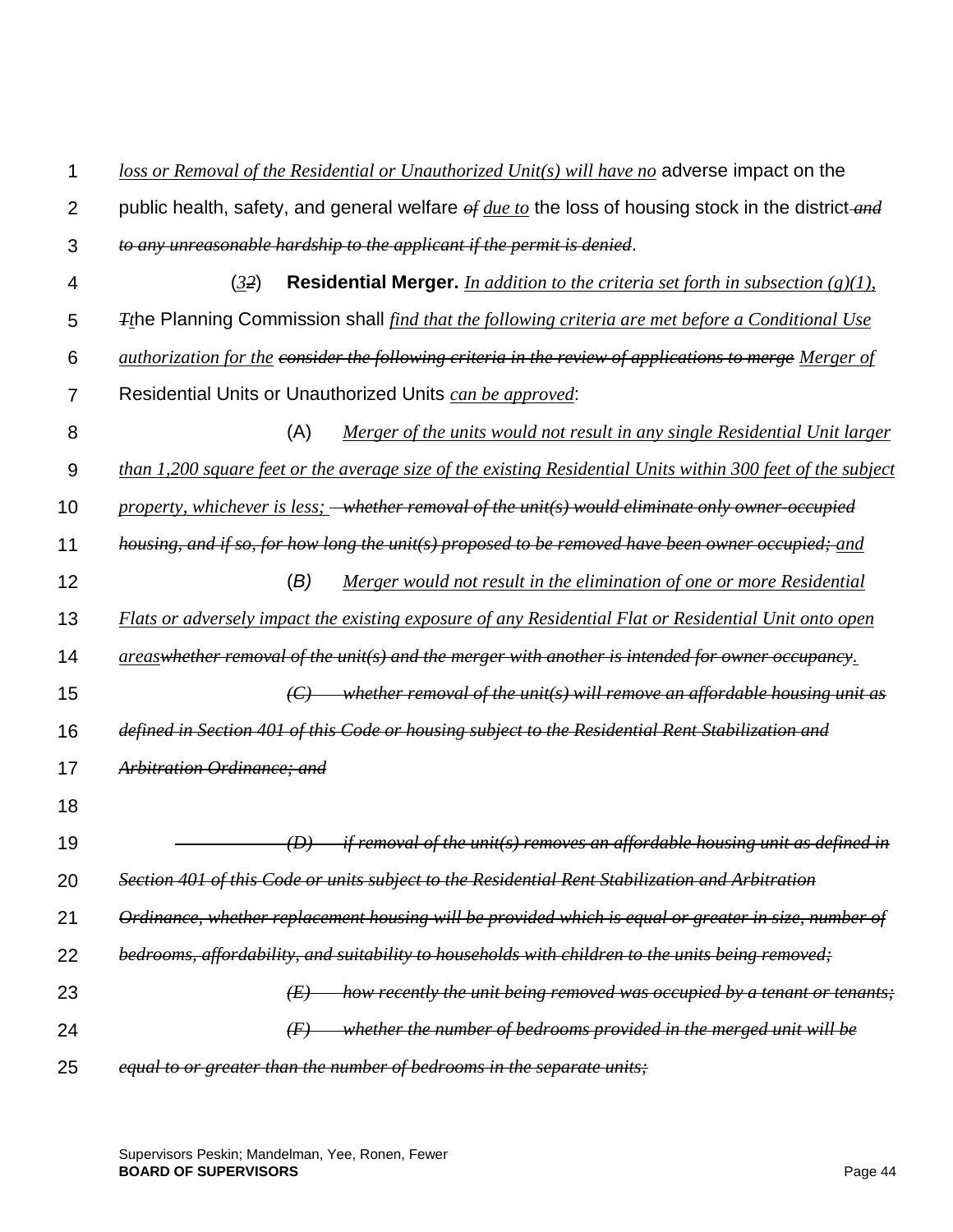| 1              | $(G)$ whether removal of the unit(s) is necessary to correct design or                                                  |
|----------------|-------------------------------------------------------------------------------------------------------------------------|
| $\overline{2}$ | functional deficiencies that cannot be corrected through interior alterations;                                          |
| 3              | the appraised value of the least expensive Residential Unit proposed for<br>(H)                                         |
| 4              | merger only when the merger does not involve an Unauthorized Unit.                                                      |
| 5              | The Planning Commission shall not approve an application for Residential Merger if any tenant                           |
| 6              | has been evicted pursuant to Administrative Code Sections $37.9(a)(9)$ through $37.9(a)(14)$ where the                  |
| 7              | tenant was served with a notice of eviction after December 10, 2013 if the notice was served within 10                  |
| 8              | years prior to filing the application for merger. Additionally, the Planning Commission shall not                       |
| 9              | <del>approve an application for Residential Merger if any tenant has been evicted pursuant to</del>                     |
| 10             | Administrative Code Section 37.9(a)(8) where the tenant was served with a notice of eviction after                      |
| 11             | December 10, 2013 if the notice was served within five (5) years prior to filing the application for                    |
| 12             | merger. This Subsection (g)(2)(H) shall not apply if the tenant was evicted under Section 37.9(a)(11) or                |
| 13             | $37.9(a)(14)$ and the applicant(s) either (A) have certified that the original tenant reoccupied the unit               |
| 14             | after the temporary eviction or (B) have submitted to the Planning Commission a declaration from the                    |
| 15             | property owner or the tenant certifying that the property owner or the Rent Board notified the tenant of                |
| 16             | the tenant's right to reoccupy the unit after the temporary eviction and that the tenant chose not to                   |
| 17             | <del>reoccupy it.</del>                                                                                                 |
| 18             | (43)<br>Residential Conversion. In addition to the criteria set forth in subsection                                     |
| 19             | (g)(1), <sub>Tt</sub> he Planning Commission shall <i>consider the following criteria in the review of applications</i> |
| 20             | for Residential Conversion-find, by substantial evidence, that the following criteria are met before a                  |
| 21             | Conditional Use authorization for a Residential Conversion can be approved:                                             |
| 22             | whether conversion of the unit(s) would eliminate only owner-occupied                                                   |
| 23             | housing, and if so, for how long the unit(s) proposed to be removed were owner occupied;                                |
| 24             | $/\!/ \!/$                                                                                                              |
| 25             | $/\!/ \!/$                                                                                                              |

Supervisors Peskin; Mandelman, Yee, Ronen, Fewer **BOARD OF SUPERVISORS** Page 45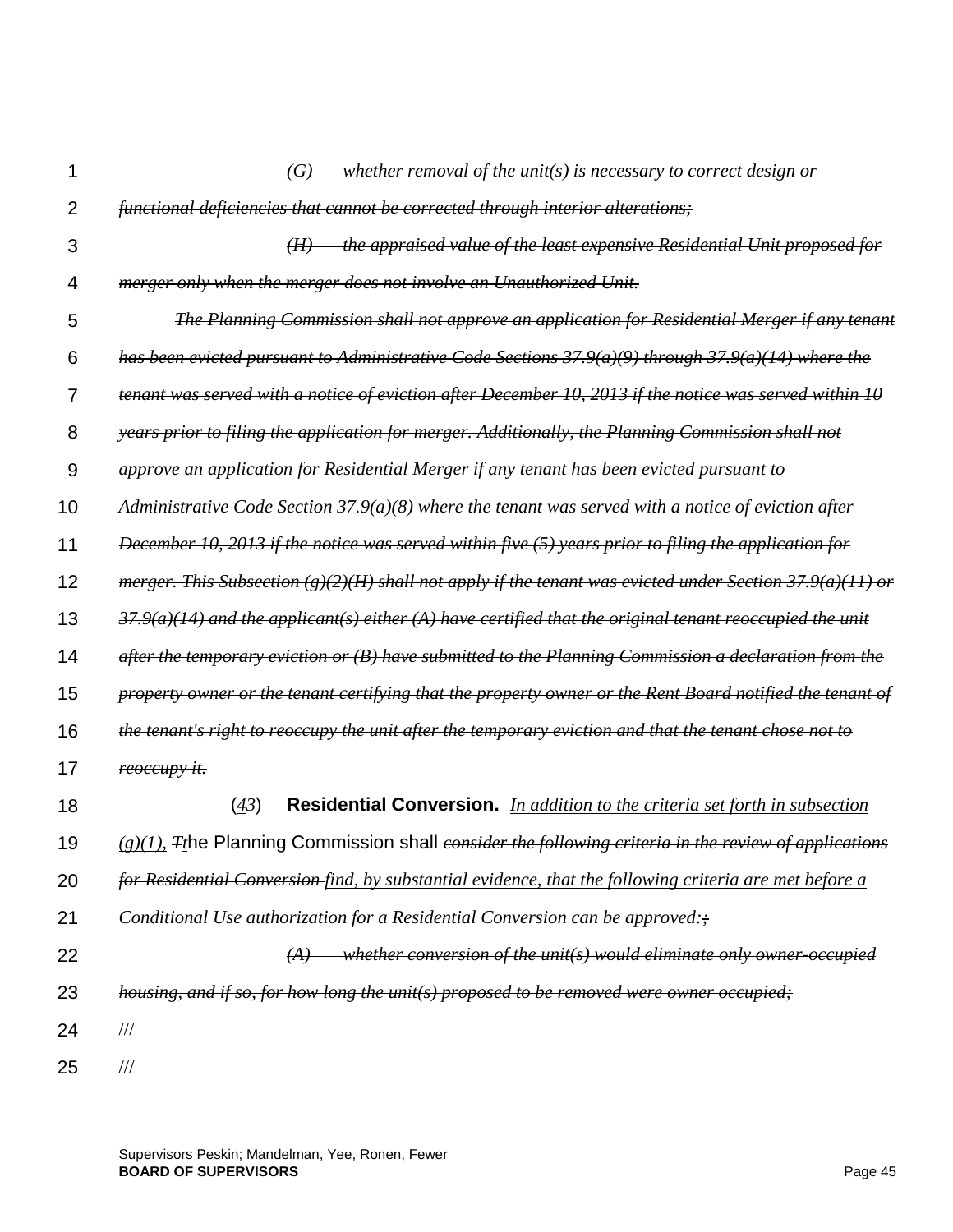| 1              | whetherthe ResidentialConversion would will provide desirable new<br>(AB)                                  |
|----------------|------------------------------------------------------------------------------------------------------------|
| $\overline{2}$ | Non-Residential Use(s) appropriate for the neighborhood and that is principally permitted within           |
| 3              | <i>the zoning adjoining</i> district( $s$ ) in which it is located; and                                    |
| 4              | <i>iIn</i> districts where Residential Uses are not permitted, whether the<br>(BE)                         |
| 5              | Residential Conversion will bring the building closer into conformance with the Uses permitted             |
| 6              | in the zoning district; and                                                                                |
| 7              | (D)<br>whether conversion of the unit(s) will be detrimental to the City's housing                         |
| 8              | stock;                                                                                                     |
| 9              | <i>whether eConversion of the unit(s) is necessary to eliminate design,</i><br>(CE)                        |
| 10             | functional, or habitability deficiencies that cannot otherwise be corrected.                               |
| 11             | $(F)$ whether the Residential Conversion will remove Affordable Housing, or                                |
| 12             | units subject to the Residential Rent Stabilization and Arbitration Ordinance.                             |
| 13             | $(3)$ Planning Commission approval shall not be required for the change of use or                          |
| 14             | occupancy of a dwelling unit, group housing, or SRO to Student Housing if the dwelling unit, group         |
| 15             | housing, or SRO will be Student Housing owned, operated or otherwise controlled by a not for profit        |
| 16             | post-secondary Educational Institution and                                                                 |
| 17             | <i>it was built by the post-secondary Educational Institution;</i><br>(A)                                  |
| 18             | it is in a convent, monastery, or similar religious order facility;<br>(B)                                 |
| 19             | <i>it is on an adjoining lot (i.e., sharing the same lot line) to the post-</i><br>$\left(\epsilon\right)$ |
| 20             | secondary Educational Institution, so long as the lot has been owned by the post-secondary                 |
| 21             | Educational Institution for at least ten years as of the effective date of Ordinance 188-12; or            |
| 22             | as of August 10, 2010, it was owned, operated or otherwise controlled by                                   |
| 23             | a post-secondary Educational Institution that had an Institutional Master Plan on file with the            |
| 24             | Planning Commission, and where the occupancy by those other than students at that date was less than       |
| 25             | 20% of the total occupants. For purposes of determining occupancy, the post-secondary Educational          |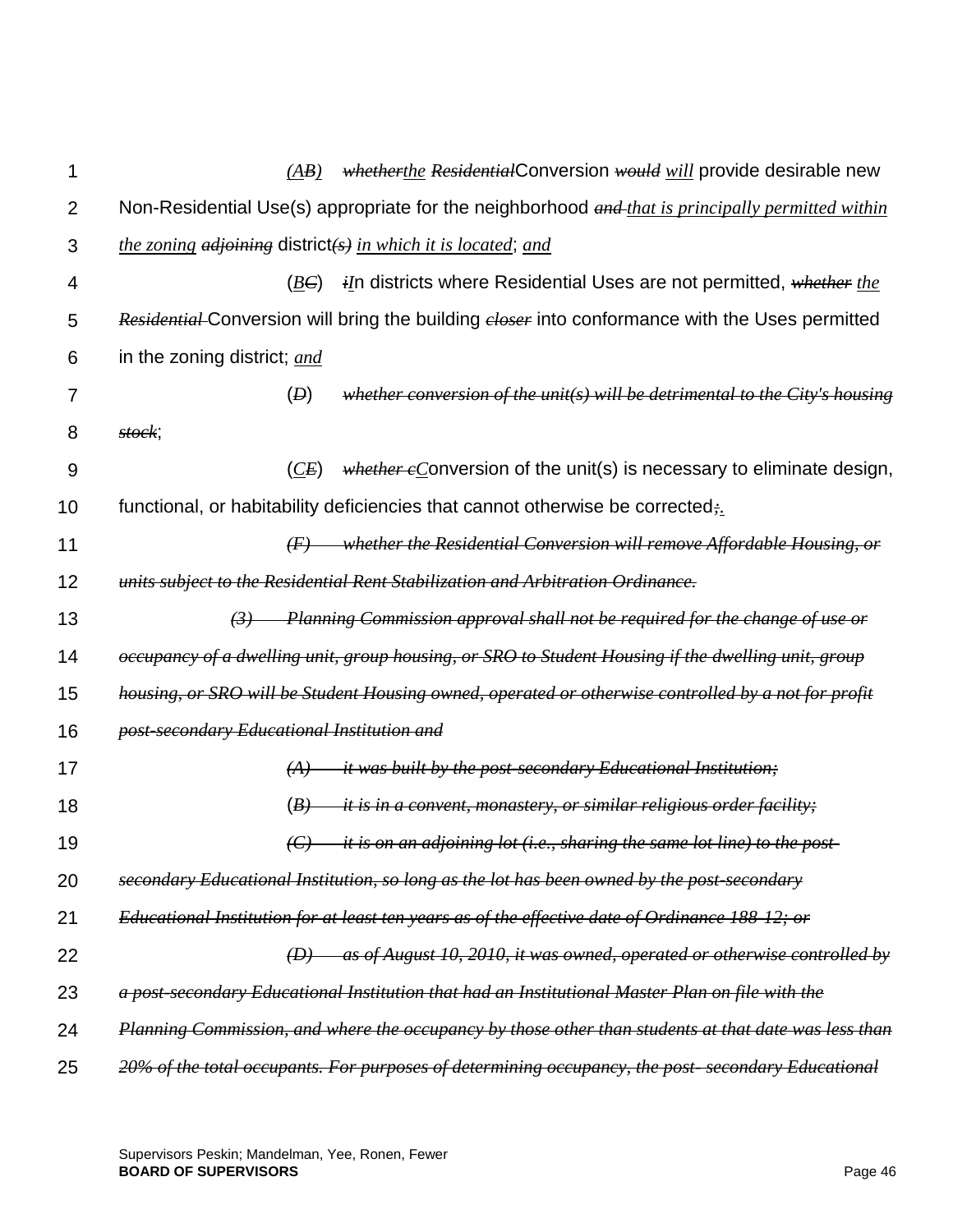| 1              | Institution shall present to the Planning Department verified information regarding its rental or lease    |
|----------------|------------------------------------------------------------------------------------------------------------|
| $\overline{2}$ | of units as of that date.                                                                                  |
| 3              | Change of use or occupancy of a dwelling unit, group housing, or SRO to<br>(5)                             |
| 4              | <b>Student Housing.</b> Planning Commission approval shall not be required for the change of use or        |
| 5              | occupancy of a dwelling unit, group housing, or SRO to Student Housing if the dwelling unit, group         |
| 6              | housing, or SRO will be Student Housing owned, operated or otherwise controlled by a not for profit        |
| 7              | post-secondary Educational Institution, and:                                                               |
| 8              | it was built by the post-secondary Educational Institution;<br>(A)                                         |
| 9              | (B)<br><i>it is in a convent, monastery, or similar religious order facility;</i>                          |
| 10             | (C)<br>it is on an adjoining lot (i.e., sharing the same lot line) to the post-                            |
| 11             | secondary Educational Institution, so long as the lot has been owned by the post-secondary                 |
| 12             | Educational Institution for at least ten years as of the effective date of Ordinance 188-12; or            |
| 13             | (D)<br>as of August 10, 2010, it was owned, operated or otherwise controlled by                            |
| 14             | a post-secondary Educational Institution that had an Institutional Master Plan on file with the            |
| 15             | Planning Commission, and where the occupancy by non-students at that date was less than 20% of the         |
| 16             | total occupants. For purposes of determining occupancy, the post-secondary Educational Institution         |
| 17             | shall present to the Planning Department verified information regarding its rental or lease of units as    |
| 18             | of that date.                                                                                              |
| 19             | Planning Commission approval shall not be required for a Residential                                       |
| 20             | Conversion if the Residential Unit was subject to the Residential Hotel Unit Conversion and                |
| 21             | Demolition Ordinance, San Francisco Administrative Code Chapter 41, and obtained a permit to               |
| 22             | convert in compliance with the requirements set forth therein.                                             |
| 23             | Residential Demolition: Replacement Structure. The Planning Commission<br>(56)                             |
| 24             | shall consider the following additional criteria in the review of applications for Residential Demolition: |
| 25             | As a condition precedent to granting a Conditional Use authorization for a Residential Demolition          |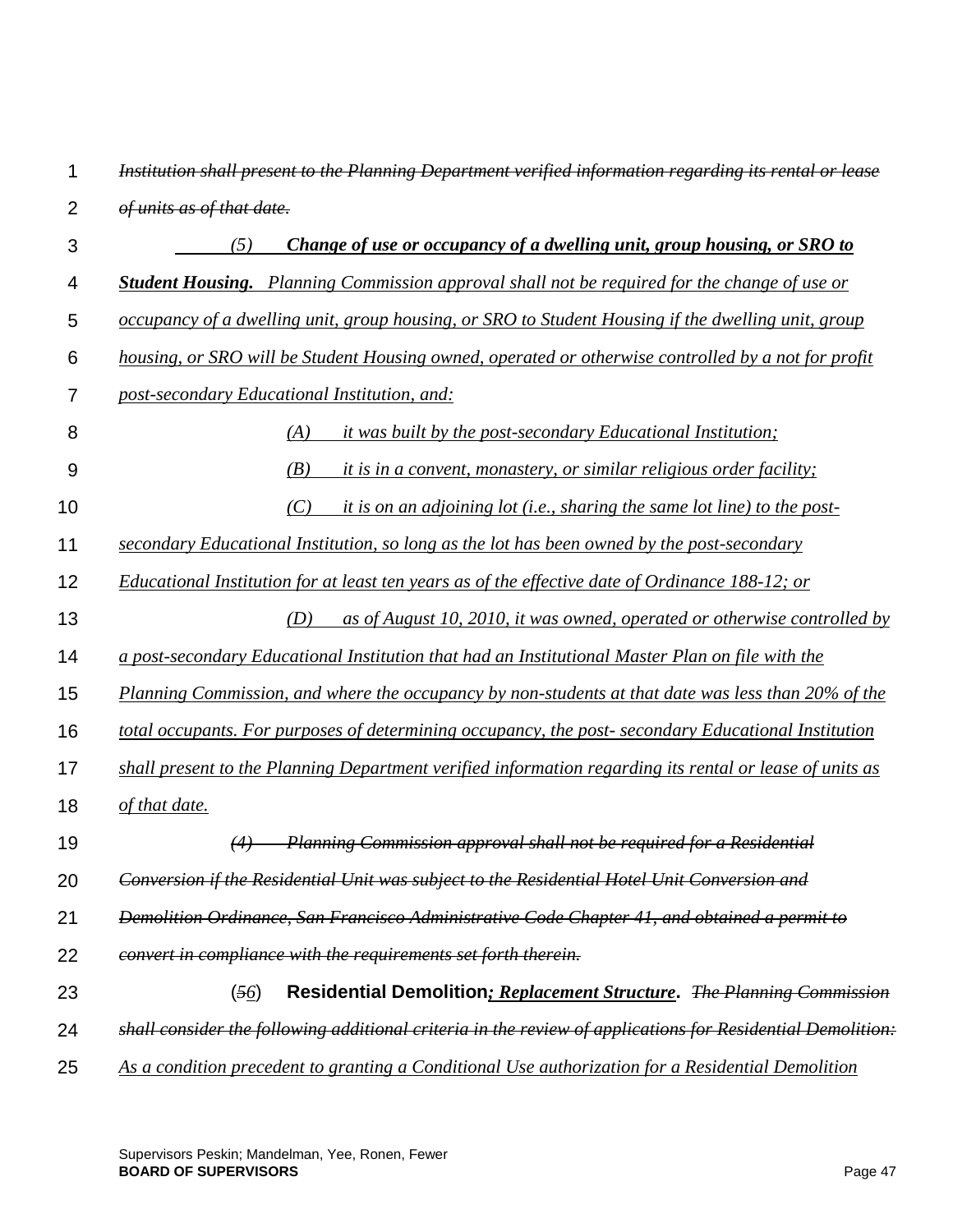| 1              | pursuant to the criteria set forth in subsection (A), below, the Planning Commission shall have           |
|----------------|-----------------------------------------------------------------------------------------------------------|
| $\overline{2}$ | approved the structure to replace the demolished structure (hereinafter referred to as the                |
| 3              | "Replacement Structure") pursuant to the criteria set forth in subsection (B), below.                     |
| 4              | (A)<br><b>Residential Demolition:</b> In addition to the criteria set forth in subsection                 |
| 5              | $(g)(1)$ , above, and subsection $(g)(6)(B)$ , below, the Planning Commission shall find that each of the |
| 6              | following criteria are met before a Conditional Use authorization for a Residential Demolition can be     |
| 7              | <i><u>approved:</u></i>                                                                                   |
| 8              | whether the property is free of a history of serious, continuing                                          |
| 9              | Code violations:                                                                                          |
| 10             | (iB)<br><i>whether</i> the <i>project sponsor has housing has been</i> maintained                         |
| 11             | the property in a decent, safe, and sanitary condition and there are no curable outstanding               |
| 12             | Planning or Building Code violations at the time of submission of the project application; and            |
| 13             | (ii)<br>the existing Residential Building does not conform to the height,                                 |
| 14             | scale, or architectural details of the buildings on the block on which it is located; and                 |
| 15             | $(iiiC)$ whether the existing Residential Building property is not an                                     |
| 16             | historic resource and is not located within an existing or potential national, state, or local historic   |
| 17             | district, as identified in any local, state, or national survey "historical resource" under CEQA; and     |
| 18             | <i>whether</i> -the removal of the <i>existing Residential Building</i><br>(ivD)                          |
| 19             | resource could not will have a substantial adverse impact under CEQA.                                     |
| 20             | (E)<br>whether the project converts rental housing to other forms of tenure or                            |
| 21             | өссирапсу;                                                                                                |
| 22             | whether the project removes rental units subject to the Residential Rent<br>$\langle F \rangle$           |
| 23             | Stabilization and Arbitration Ordinance or affordable housing;                                            |
| 24             | $(G)$ whether the project conserves existing housing to preserve cultural and                             |
| 25             | economic neighborhood diversity;                                                                          |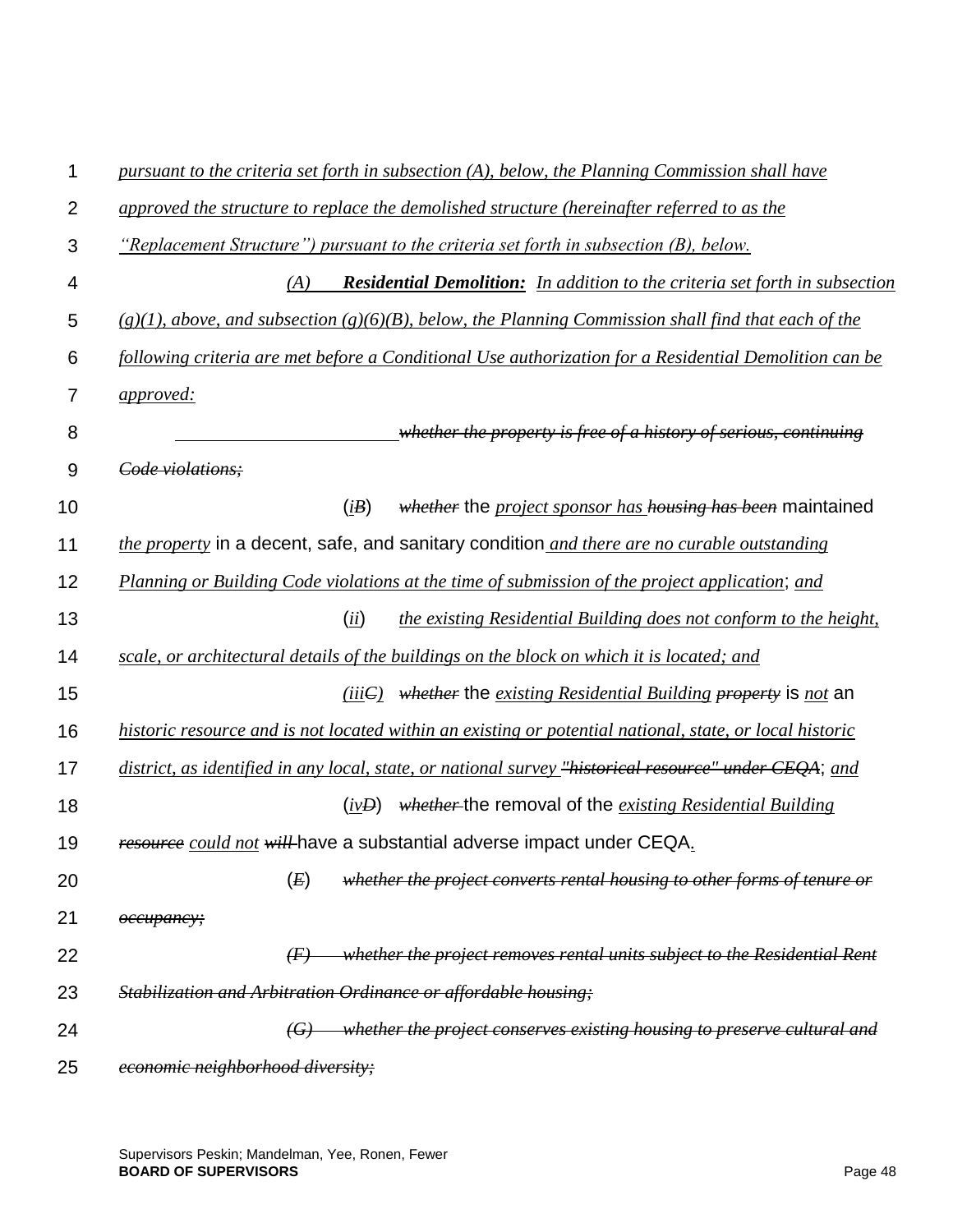|    |                                               | (H)                        | whether the project conserves neighborhood character to preserve                                   |
|----|-----------------------------------------------|----------------------------|----------------------------------------------------------------------------------------------------|
| 2  | neighborhood cultural and economic diversity; |                            |                                                                                                    |
| 3  |                                               | $\theta$                   | whether the project protects the relative affordability of existing housing;                       |
| 4  |                                               | $\left(\frac{1}{2}\right)$ | whether the project increases the number of permanently affordable units                           |
| 5  | as governed by Section 415;                   |                            |                                                                                                    |
| 6  |                                               | (K)                        | whether the project locates in-fill housing on appropriate sites in                                |
| 7  | established neighborhoods;                    |                            |                                                                                                    |
| 8  |                                               | $\left(\frac{L}{L}\right)$ | - whether the project increases the number of family-sized units on-site;                          |
| 9  |                                               | (M)                        | <i>whether the project creates new supportive housing;</i>                                         |
| 10 |                                               | (W)                        | whether the project is of superb architectural and urban design, meeting                           |
| 11 |                                               |                            | all relevant design guidelines, to enhance existing neighborhood character;                        |
| 12 |                                               | $\theta$                   | whether the project increases the number of on-site Dwelling Units;                                |
| 13 |                                               | $\left( P\right)$          | whether the project increases the number of on-site bedrooms;                                      |
| 14 |                                               | $\left(\mathcal{Q}\right)$ | whether or not the replacement project would maximize density on the                               |
| 15 | subject lot; and                              |                            |                                                                                                    |
| 16 |                                               | (R)                        | <del>if replacing a building not subject to the Residential Rent Stabilization</del>               |
| 17 |                                               |                            | and Arbitration Ordinance, whether the new project replaces all of the existing units with new     |
| 18 |                                               |                            | Dwelling Units of a similar size and with the same number of bedrooms.                             |
| 19 |                                               | (B)                        | <b>Replacement Structure:</b> The Planning Commission shall find that each                         |
| 20 |                                               |                            | of the following criteria are met as to the Replacement Structure:                                 |
| 21 |                                               |                            | the architectural design of the replacement structure meets all<br>(i)                             |
| 22 |                                               |                            | applicable design guidelines, including the Residential Design Guidelines in effect on the date of |
| 23 |                                               |                            | project approval, and conforms to the height, scale, form, materials, architectural details, and   |
| 24 |                                               |                            | character of the surrounding neighborhood; and                                                     |
| 25 | $/\!/ \!/$                                    |                            |                                                                                                    |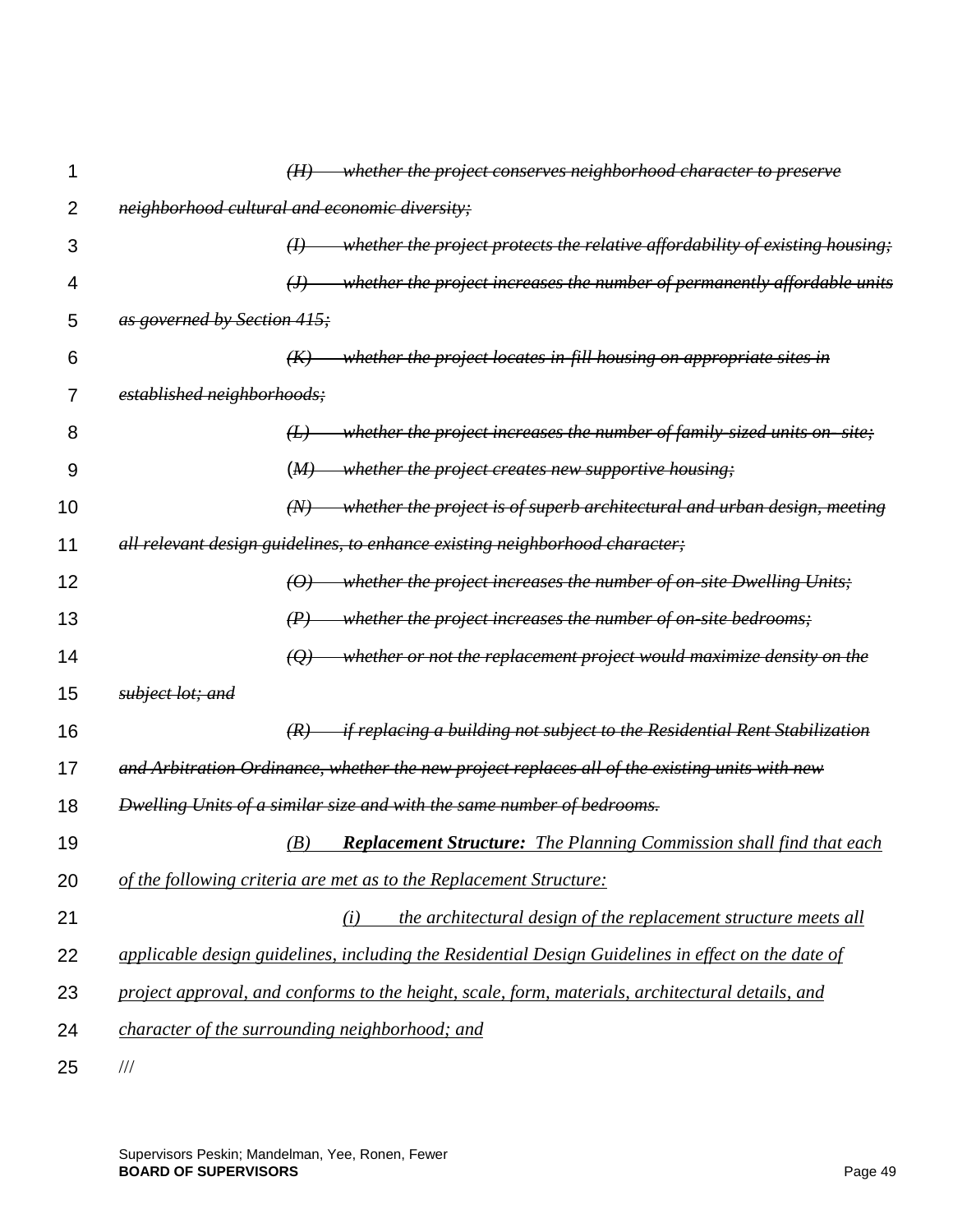| 1              | the Replacement Structure requires no variances from applicable<br>(ii)                                                           |
|----------------|-----------------------------------------------------------------------------------------------------------------------------------|
| $\overline{2}$ | provisions of the Planning Code and conforms to the zoning for the property on which the project is                               |
| 3              | located; and                                                                                                                      |
| 4              | if the Replacement Structure is located within an existing or<br>(iii)                                                            |
| 5              | potential historic district, the project has been reviewed for compliance with the Secretary of Interior's                        |
| 6              | Standards and with any more specific guidelines that may apply; and                                                               |
| 7              | the Replacement Structure will provide both added density and<br>(iv)                                                             |
| 8              | affordability equal to or greater than the Residential Unit(s) proposed for Demolition; and                                       |
| 9              | in a Replacement Structure of two or more units, all units are<br>(v)                                                             |
| 10             | comparably sized with substantially the same front and rear exposure, and the size of each unit shall                             |
| 11             | not exceed the lesser of the average size of existing Residential Units within 300 feet of the proposed                           |
| 12             | project site or 1,200 square feet; and                                                                                            |
| 13             | (vii)<br>the Replacement Structure would not include a garage.                                                                    |
| 14             |                                                                                                                                   |
| 15             | (62)<br>Removal of Unauthorized Units. In addition to each of the criteria set                                                    |
| 16             | forth in $S_{\text{S}}$ ubsections (g)(1) through (g)(46) above, the Planning Commission shall consider find                      |
| 17             | <i>that</i> the <i>following</i> criteria <i>below are met</i> before $\alpha$ Conditional Use authorization for in the review of |
| 18             | <i>applications</i> removal of Unauthorized Units can be approved:                                                                |
| 19             | (A)<br>The Unauthorized Unit or Units are not eligible for legalization under                                                     |
| 20             | Section 207.3 of this Code; or                                                                                                    |
| 21             | The Unauthorized Unit or Units are eligible for legalization under<br>(B)                                                         |
| 22             | Section 207.3 of this Code, but:                                                                                                  |
| 23             | $(i)$ whether the costs to legalize the Unauthorized Unit or Units                                                                |
| 24             | under the Planning, Building, and other applicable Codes is reasonable based on how such cost                                     |
| 25             | compares to greater than 15% above the average cost of legalization per unit derived from the                                     |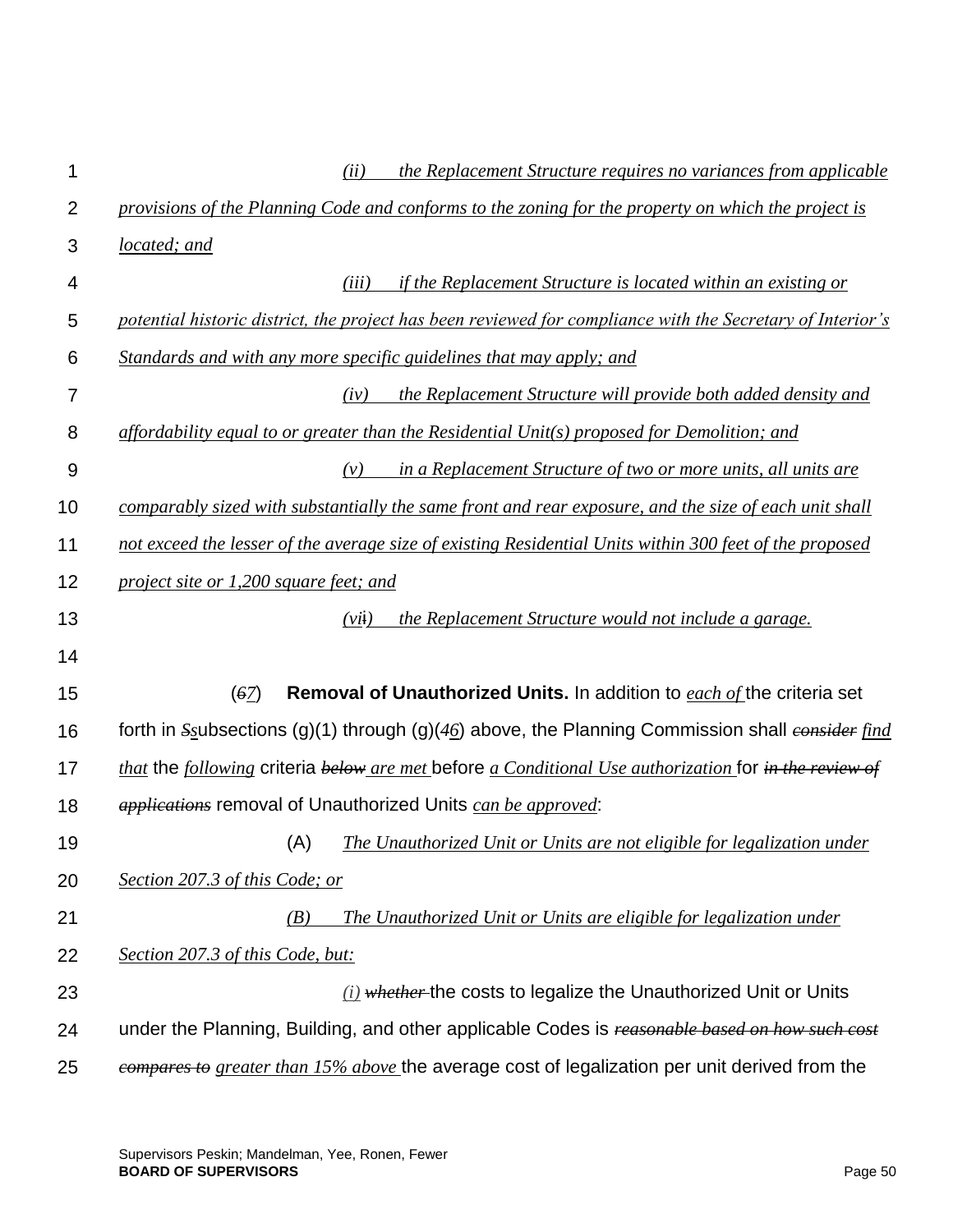1

cost of projects on the Planning Department's Master List of Additional Dwelling Units Approved required by Section 207.3(k) of this Code; *and*

3

 $\mathcal{P}$ 

*(B)(ii) whether* it is *not* financially feasible to legalize the

4 Unauthorized Unit or Units. Such determination will be based on the costs to legalize the

5 Unauthorized Unit(s) under the Planning, Building, and other applicable Codes in comparison

6 to the added value that legalizing said Units would provide to the subject property. The gain in

7 the value of the subject property shall be based on the current value of the property with the

8 Unauthorized Unit(s) compared to the value of the property if the Unauthorized Unit(s) is/are

9 legalized. The calculation of the gain in value shall be conducted and approved by a*n* 

10 *independent* California licensed property appraiser *who shall present the appraisal to the Planning* 

11 *Commission as a part of the consideration of the Conditional Use authorization*. Legalization would

12 13 be deemed financially feasible if gain in the value of the subject property is equal to or greater than the cost to legalize the Unauthorized Unit *pursuant to subsection (i), above*.

14 15 *(C) If no City funds are available to assist the property owner with the cost of legalization, whether the cost would constitute a financial hardship.*

16 17 18 19 20 (*7h*) **Denial of Application to Remove an Unauthorized Unit; Requirement to Legalize the Unit.** If the Planning Commission denies an application to Remove an Unauthorized Unit, the property owner shall file an application for a building permit to legalize the Unit. Failure to do so within a reasonable period of time, as determined by the Zoning Administrator, shall be deemed to be a violation of the Planning Code.

21 22 23 24 25 (*hi*) **Notice of Conditional Use Hearing.** For any hearing to consider a Conditional Use authorization required under *subsections (g)(2), (g)(3), (g)(4), or (g)(5)this Section 317*, the Zoning Administrator shall provide notice as required by Section 333 of this Code, including an explanation of the process for demolishing, merging, or converting Residential Units or Unauthorized Units, and including a description of subsequent permits that would be required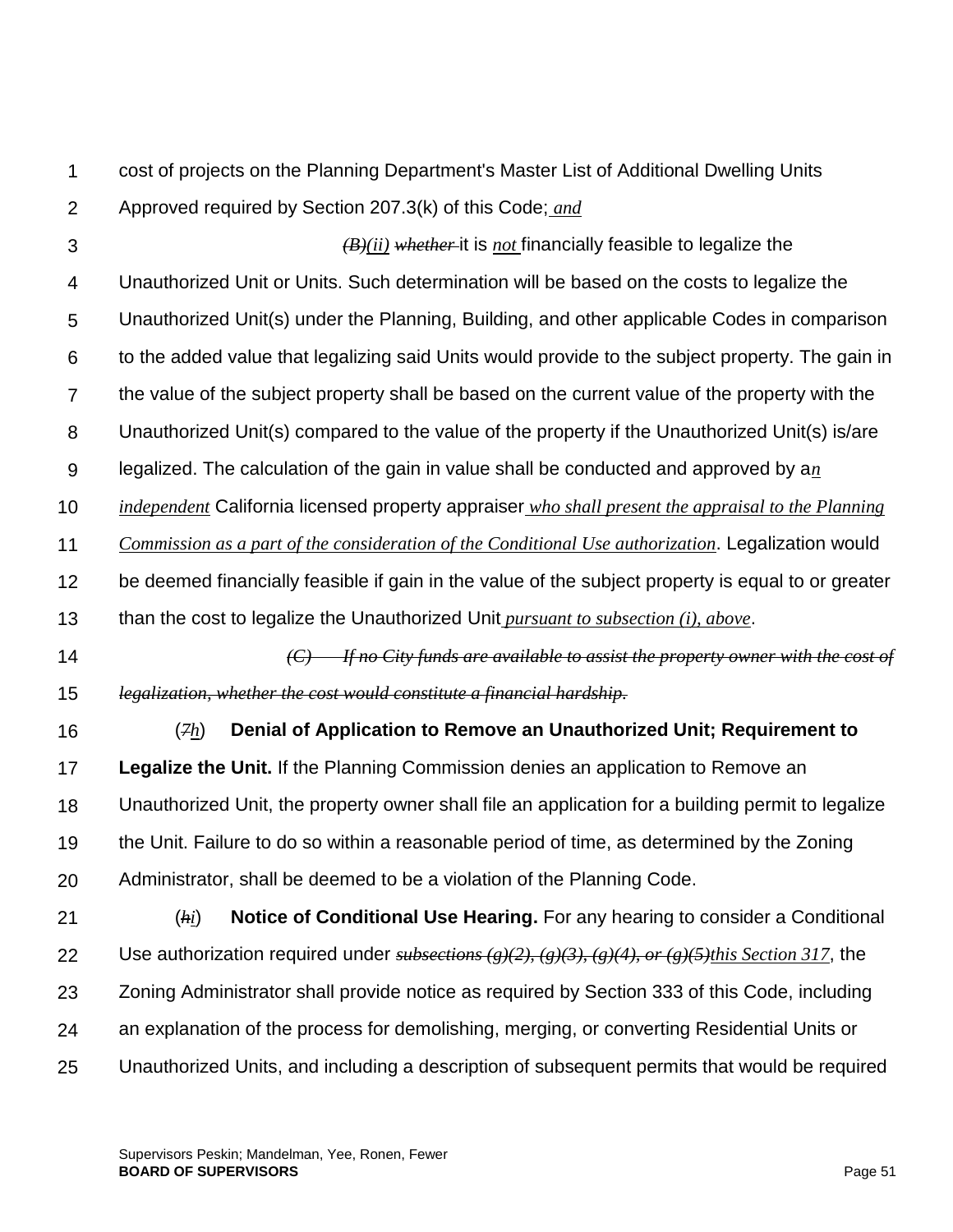| 1              | from the Planning Department and Department of Building Inspection and how they could be                 |
|----------------|----------------------------------------------------------------------------------------------------------|
| $\overline{2}$ | appealed, in addition to any other notice required under this Code, <i>including without limitation</i>  |
| 3              | notice required by Section 311.                                                                          |
| 4              | <b>Enforcement Against Violations.</b> The failure to obtain a Conditional Use authorization<br>(i)      |
| 5              | pursuant to the requirements of this Section 317 and/or any construction activity that exceeds the       |
| 6              | Conditions of Approval of the Conditional Use authorization shall be unlawful, shall constitute a        |
| 7              | violation of the Planning Code, and shall be subject to the enforcement provisions set forth in Section  |
| 8              | 176 of this Code.                                                                                        |
| $9\,$          | <b>Unlawful Demolition.</b> "Unlawful Demolition" or "Unlawfully Demolish" shall<br>$(\underline{I})$    |
| 10             | mean the Demolition, as defined in subsection $317(b)(2)$ above, of any building or structure containing |
| 11             | one or more Residential Units that takes place without a Conditional Use authorization as required by    |
| 12             | this Section 317, or any alteration of a Residential Building that takes place beyond the scope of or in |
| 13             | violation of an approved Conditional Use authorization or building permit such that a Demolition has     |
| 14             | taken place. The following restrictions and penalties shall apply to an Unlawful Demolition:             |
| 15             | The Zoning Administrator shall issue a Notice of Violation pursuant to<br>(A)                            |
| 16             | Section 176 of this Code and immediately request that the Building Inspection Department issue a stop    |
| 17             | work order for the entire project.                                                                       |
| 18             | The Planning Department shall not approve any permit that legalizes any<br>(B)                           |
| 19             | work performed without a Conditional Use authorization, or beyond the scope of or in violation of a      |
| 20             | Conditional Use authorization or building permit.                                                        |
| 21             | In addition to the penalties set forth in Section 176 of this Code, and in<br>(C)                        |
| 22             | order to provide a disincentive for a property owner to violate the Code by preventing the owner from    |
| 23             | receiving a windfall profit for the illegal activity, the City shall impose a penalty for the Unlawful   |
| 24             | Demolition equal to any increase in the value of the property resulting from the project sponsor's       |
| 25             | illegal or wrongful conduct as measured by the difference in fair-market value of the property prior to  |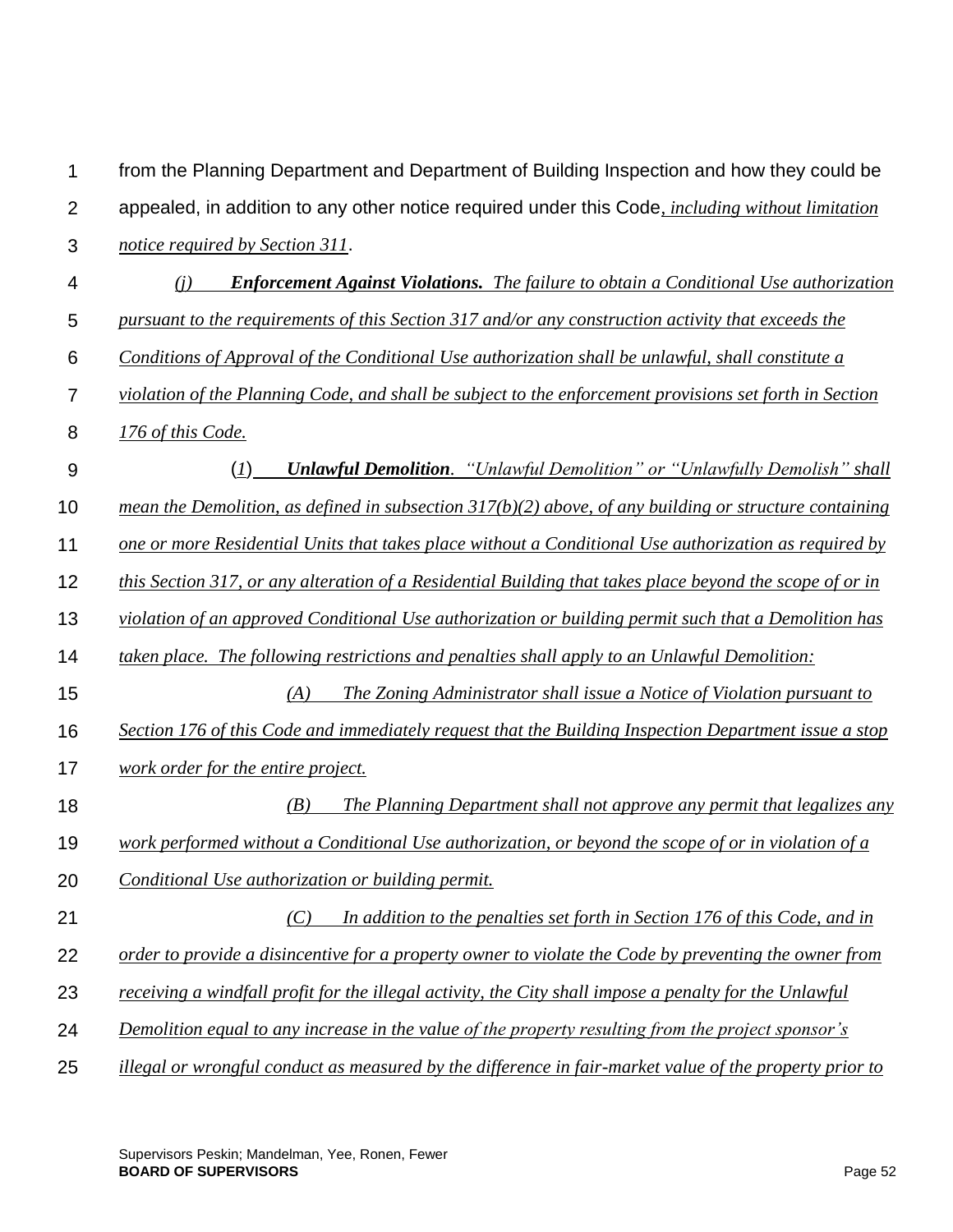| 1                | and after the illegal conduct. The Zoning Administrator shall engage a certified real property appraiser      |
|------------------|---------------------------------------------------------------------------------------------------------------|
| $\overline{2}$   | to determine the fair-market value of the property prior to and after the illegal conduct and such costs      |
| 3                | of procuring a certified real property appraiser shall be borne by the project sponsor.                       |
| 4                | The Department shall place a Block Book Notation on the property<br>(D)                                       |
| 5                | address and shall cause a Notice of Special Restrictions to be recorded against the property providing        |
| 6                | that for five years from the date of the Notice of Violation for the Unlawful Demolition, no permit           |
| $\overline{7}$   | <i>authorizing the construction or alteration of any building or structure for that site shall be issued,</i> |
| 8                | except for a permit for the construction of a building or structure with the same number of Residential       |
| $\boldsymbol{9}$ | Units, with the same proportion of Residential Units to nonresidential units at their original size(s),       |
| 10               | with the same or fewer square feet as the building or structure that was Unlawfully Demolished, with          |
| 11               | the same materials and design, and restoring original design features that were removed. All permit           |
| 12               | applications for construction of the building or structure pursuant to this provision shall be routed to      |
| 13               | the Planning Department for design review subject to the design review criteria for a Replacement             |
| 14               | Structure under subsection $317(g)(6)(B)$ and for compliance with these requirements. Permit                  |
| 15               | applications shall be subject to public notice under Sections 311, and any other public notice(s)             |
| 16               | required for a new project. The Planning Department shall approve no over-the-counter permits for the         |
| 17               | building or site until the project, pursuant to the approved Conditional Use authorization, has been          |
| 18               | completed and a notice of occupancy has been issued.                                                          |
| 19               | <b>Unlawful Merger.</b> "Unlawful Merger" shall mean a Residential Merger, as<br>(2)                          |
| 20               | defined in subsection $317(b)(3)$ , that takes place without a Conditional Use authorization as required      |
| 21               | by this Section 317. The following restrictions and administrative penalty shall apply to an Unlawful         |
| 22               | <b>Residential Merger:</b>                                                                                    |
| 23               | The Zoning Administrator shall issue a Notice of Violation pursuant to<br>(A)                                 |
| 24               | Section 176 of this Code, and shall request that the Building Inspection Department issue a stop work         |
| 25               | order for the entire project.                                                                                 |

Supervisors Peskin; Mandelman, Yee, Ronen, Fewer **BOARD OF SUPERVISORS** Page 53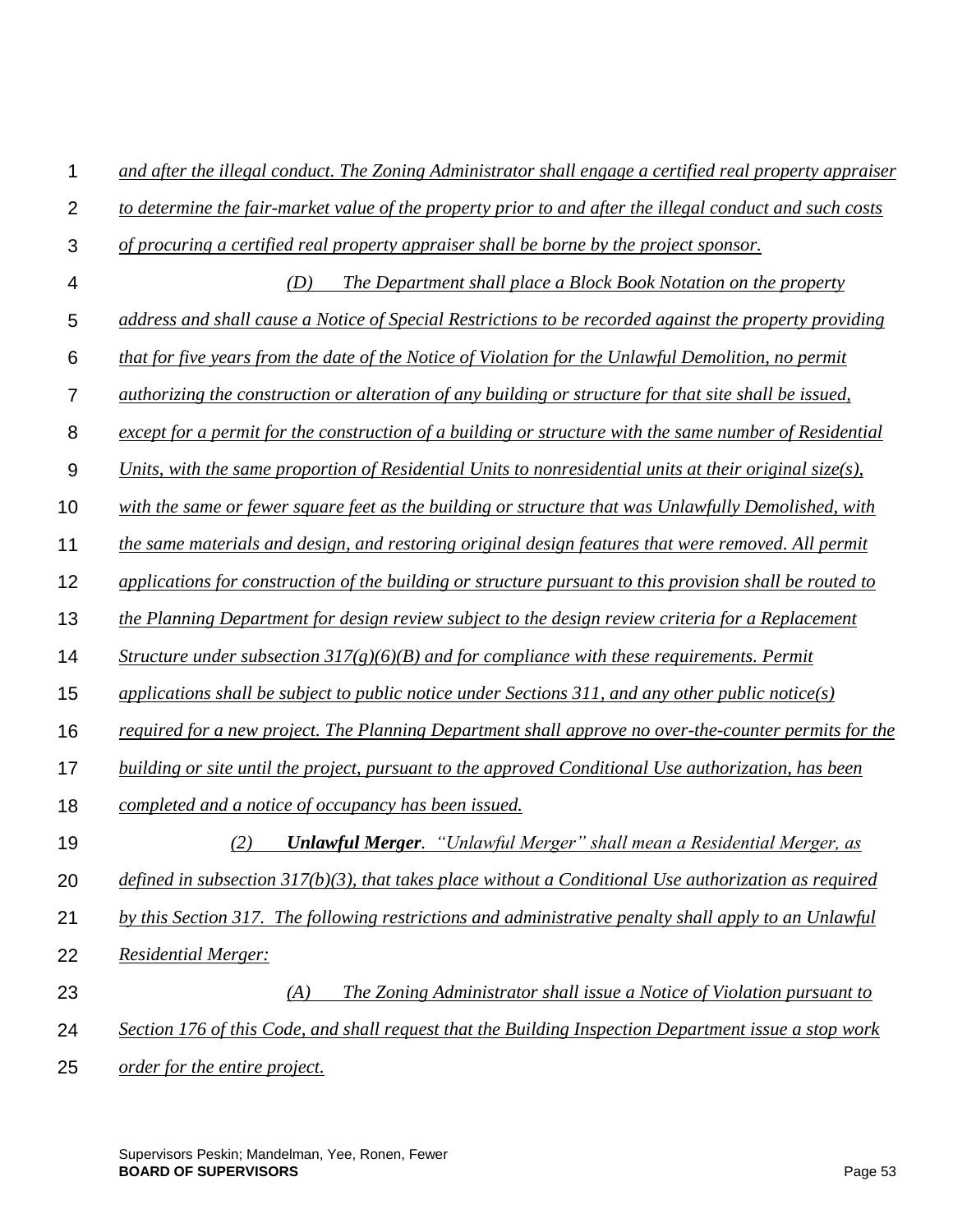| 1              | In addition to the administrative penalties set forth in Section 176 of this<br>(B)                       |
|----------------|-----------------------------------------------------------------------------------------------------------|
| $\overline{2}$ | Code, the Zoning Administrator shall impose an administrative penalty of up to \$50,000.                  |
| 3              | The responsible party shall be required to restore the original Residential<br>(C)                        |
| 4              | or Unauthorized Units to their original condition, with the original number of Residential Units at their |
| 5              | original square footage, floor area, and location within the Residential Building. Failure to do so shall |
| 6              | be deemed to be a violation of the Planning Code subject to the administrative penalties set forth in     |
| $\overline{7}$ | Section 176 of this Code, in addition to the penalties set forth in Section 317(j)(2)(B).                 |
| 8              | The Department shall place a Block Book Notation on the property and<br>(D)                               |
| 9              | shall cause a Notice of Special Restrictions to be recorded against the property requiring the            |
| 10             | restoration of the original residential occupancy and number of units or units.                           |
| 11             | <b>Unlawful Conversion.</b> "Unlawful Conversion" shall mean a Residential<br>(3)                         |
| 12             | Conversion, as defined in Section $317(b)(1)$ , that takes place without a Conditional Use authorization  |
| 13             | as required by this Section 317. The following restrictions and administrative penalty shall apply to an  |
| 14             | <b>Unlawful Conversion:</b>                                                                               |
| 15             | The Zoning Administrator shall issue a Notice of Violation pursuant to<br>(A)                             |
| 16             | Section 176 of this Code, and immediately request that the Building Inspection Department issue a stop    |
| 17             | work order for the entire project.                                                                        |
| 18             | In addition to the penalties set forth in Section 176 of this Code, the<br>(B)                            |
| 19             | Zoning Administrator shall impose an administrative penalty of up to \$50,000.                            |
| 20             | The responsible party shall be required to restore the original residential<br>(C)                        |
| 21             | occupancy and/or use of the unit or units that were unlawfully converted. Failure to do so shall be       |
| 22             | deemed a violation of the Planning Code subject to a fine of \$1,000 per day in addition to the           |
| 23             | administrative penalties set forth in Section 176 of this Code.                                           |
| 24             | $\frac{1}{1}$                                                                                             |
| 25             | $/\!/ \!/$                                                                                                |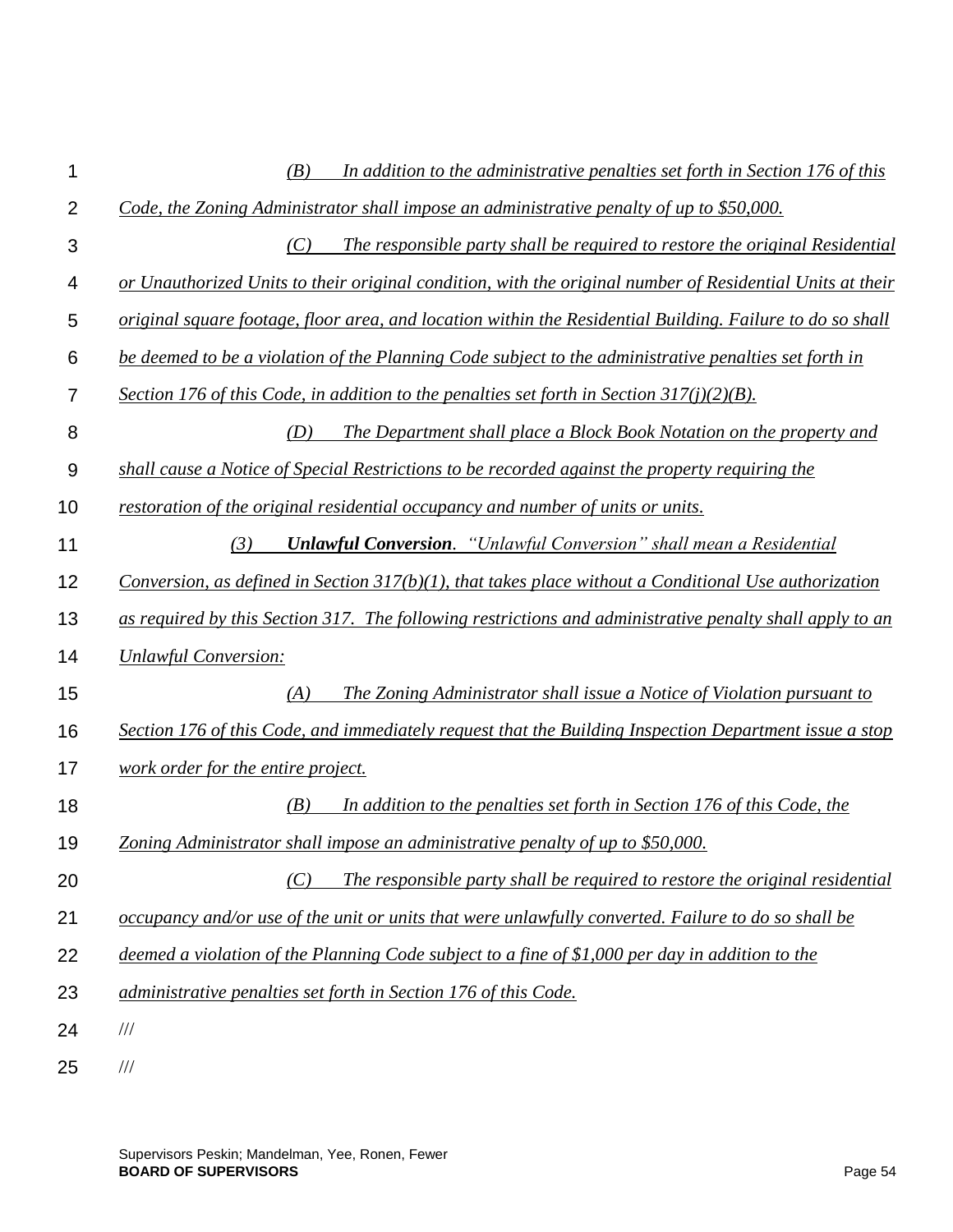| 1              | (D)<br>The Department shall place a Block Book Notation on the property                                         |
|----------------|-----------------------------------------------------------------------------------------------------------------|
| $\overline{2}$ | address and shall cause a Notice of Special Restrictions to be recorded against the property requiring          |
| 3              | the restoration of the original residential occupancy and/or use of unit or units.                              |
| 4              | <b>Unlawful Demolition or Alteration of Historic Building.</b> In addition to the<br>(4)                        |
| 5              | penalties set forth in Section 176 of this Code or in this subsection $317(i)$ , the Zoning Administrator       |
| 6              | shall impose an additional administrative penalty of up to \$500,000 for the Unlawful Demolition or             |
| $\overline{7}$ | Unlawful Alteration or Expansion of a building or structure that, prior to the demolition, or the               |
| 8              | removal or alteration of architectural features, was an historic or architecturally significant building,       |
| 9              | or was located within an existing or potential national or local historic district, as identified in any        |
| 10             | local, state, or national survey. In assessing the amount of the administrative penalty, the Zoning             |
| 11             | Administrator shall consider any one or more of the following factors: the nature and seriousness of            |
| 12             | the misconduct, the number of violations, the persistence of the misconduct, the length of time over            |
| 13             | which the misconduct occurred, the willfulness of the responsible party's misconduct, and the                   |
| 14             | responsibly party's assets, liabilities and net worth. In lieu of an administrative penalty, the Zoning         |
| 15             | Administrator may require the property owner to restore any building, structure, or architectural               |
| 16             | feature that is subject to this subsection $317(j)(4)$ to its original condition. All penalties collected under |
| 17             | this Section $317(j)(4)$ shall be deposited into San Francisco's Historic Preservation Fund administered        |
| 18             | by the Mayor's Office of Economic and Workforce Development to be disbursed in accordance with the              |
| 19             | recommendations of the Historic Preservation Fund Committee.                                                    |
| 20             | Except those penalties collected under Subsection $317(j)(4)$ , all administrative<br>(5)                       |
| 21             | penalties collected under this Section 317, less costs incurred by the Department for time and materials        |
| 22             | to enforce the provisions of this Section 317, shall be deposited into San Francisco's Small Sites              |
| 23             | Program administered by the Mayor's Office of Housing and Community Development for the                         |
| 24             | acquisition and rehabilitation of small multifamily residential buildings to protect and establish long-        |
| 25             | term affordable housing.                                                                                        |

Supervisors Peskin; Mandelman, Yee, Ronen, Fewer **BOARD OF SUPERVISORS** Page 55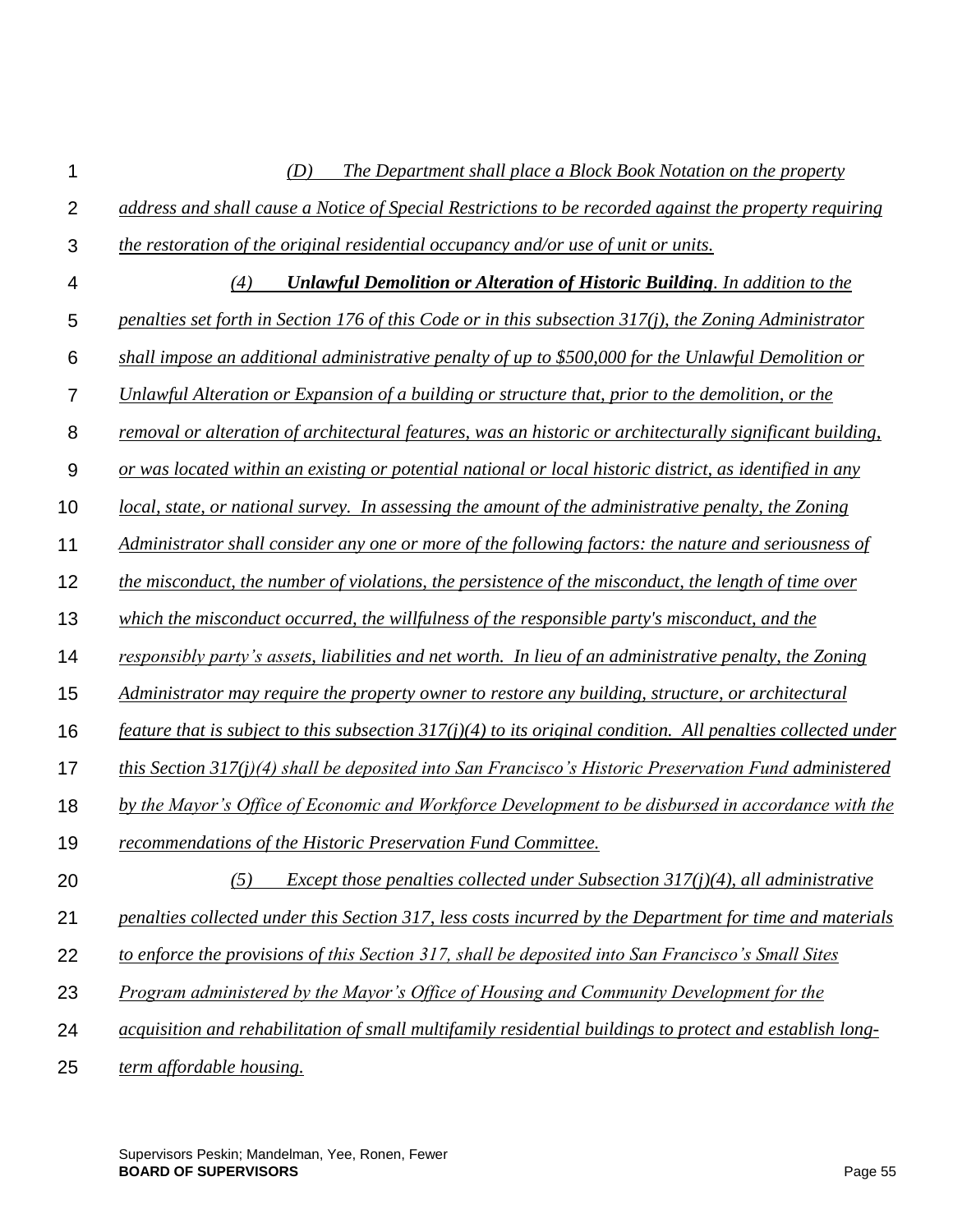### 1 *SEC. 319. MAJOR EXPANSION OF AN EXISTING RESIDENTIAL BUILDING IN THE RH-*

- $\mathcal{P}$ *1(D), RH-1, RH-2, AND RH-3 DISTRICTS.*
- 3 4 5 6 7 8 9 10 11 12 13 14 15 16 17 18 19 20 21 22 23 24 25 *(a) Findings. (1) Passed by San Francisco voters as an advisory document in 1986, and rendered a mandatory document by subsequent voter approval in 1995, the San Francisco General Plan mandates, among other things, that existing housing and neighborhood character be conserved and protected in order to preserve the cultural and economic diversity of San Francisco's neighborhoods. The General Plan also includes a general goal of providing housing representing good standards for all residents. (2) Since at least 2015, the City has confronted the rampant and often extraordinary expansion of single family homes with legislative remedies seeking to preserve existing housing, conserve neighborhood character, and protect the cultural and economic diversity of San Francisco neighborhoods. (3) The permissive development potential of existing lots has fueled a speculative real estate market that imperils residential tenants living in existing buildings and structures subject to major expansions. (4) The City, the broader Bay Area region and the State of California are experiencing a housing crisis which, if not exacerbated by the investment of private funds in the major expansion of existing housing, is not ameliorated by the expansion of existing Residential Units, particularly when the expansion of existing Residential Units is not accompanied by any increase in the number of Residential Units. (5) Even in zoning districts that permit higher density of Residential Units per lot and for Accessory Dwelling Units, demand for expanding single family homes without any accompanying increase in that residential density impairs the City's ability to build out its substantial housing capacity incrementally and citywide.*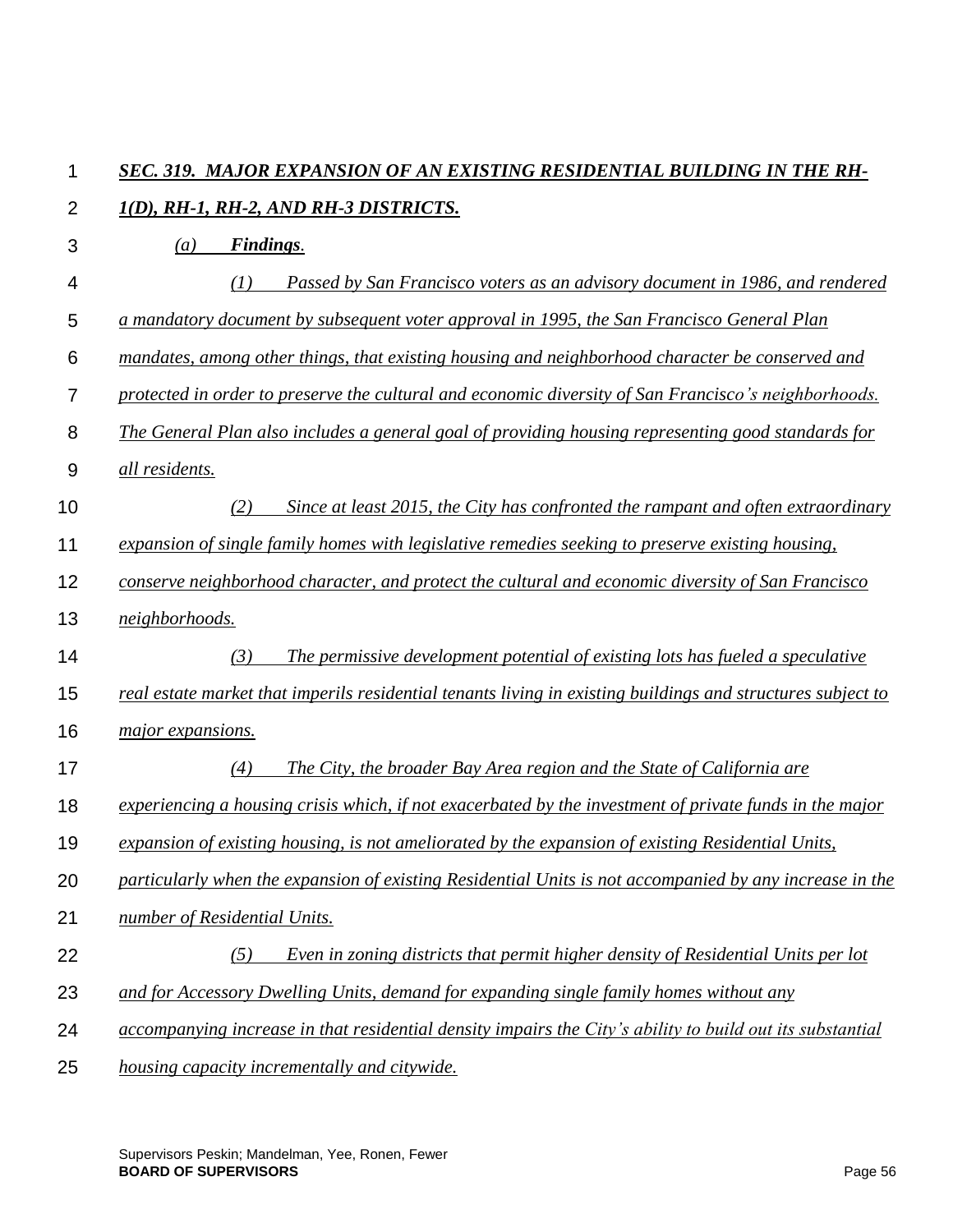| 1               | The price per square foot of existing housing increases dramatically with the<br>(6)                       |
|-----------------|------------------------------------------------------------------------------------------------------------|
| $\overline{2}$  | increased development capacity of the lots on which they exist, and responsible regulation should steer    |
| $\mathfrak{S}$  | that development capacity away from market constraints on the development of new housing and               |
| 4               | toward the construction of additional units of housing.                                                    |
| 5               | (7)<br>Neither existing nor prospective residents of the City benefit from the major                       |
| $6\phantom{1}6$ | expansion of residential housing without any accompanying increase in residential density. By              |
| $\overline{7}$  | imperiling residents in the City's existing housing, major expansions that fail to include added housing   |
| 8               | units are inconsistent with the San Francisco General Plan and its Housing Element.                        |
| $\overline{9}$  | <b>Purpose.</b> The purpose of this Section is to ensure that all large residential projects<br>(b)        |
| 10              | proposed in the RH- $I(D)$ , RH-1, RH-2, and RH-3 Districts are reviewed by the Planning Commission,       |
| 11              | in an effort to achieve the objectives and policies of the General Plan, the applicable Design             |
| 12              | Guidelines, and the purposes of this Code.                                                                 |
| 13              | <b>Definitions.</b> For the purposes of this Section 319, the terms below shall be as defined<br>(c)       |
| 14              | below. Capitalized terms not defined below are defined in Section 102 of this Code.                        |
| 15              | "Major Expansion of a Residential Building" or a "Major Expansion" shall<br>(1)                            |
| 16              | mean any work on a Residential Building that would increase the floor area ratio ("FAR") to exceed         |
| 17              | the FAR set forth in the table contained in Section $319(d)$ , or, for Residential Buildings already in    |
| 18              | excess of the FAR set forth in the table contained in Section $319(d)$ , an expansion greater than a Minor |
| 19              | <i>Expansion, as defined in subsection 319(f).</i>                                                         |
| 20              | "Residential Building" shall be defined as any structure containing one or more<br>(2)                     |
| 21              | Residential Units as a principal use regardless of any other uses present in the building and regardless   |
| 22              | of how the site is otherwise zoned.                                                                        |
| 23              | <b>Applicability.</b> This Section applies to the alteration or new construction of all<br>(d)             |
| 24              | Residential Buildings in the RH-1(D), RH-1, RH-2, and RH-3 Districts where such alteration or new          |
| 25              | construction will exceed the Floor Area Ratio (FAR) triggers stated in the table below, except that FAR    |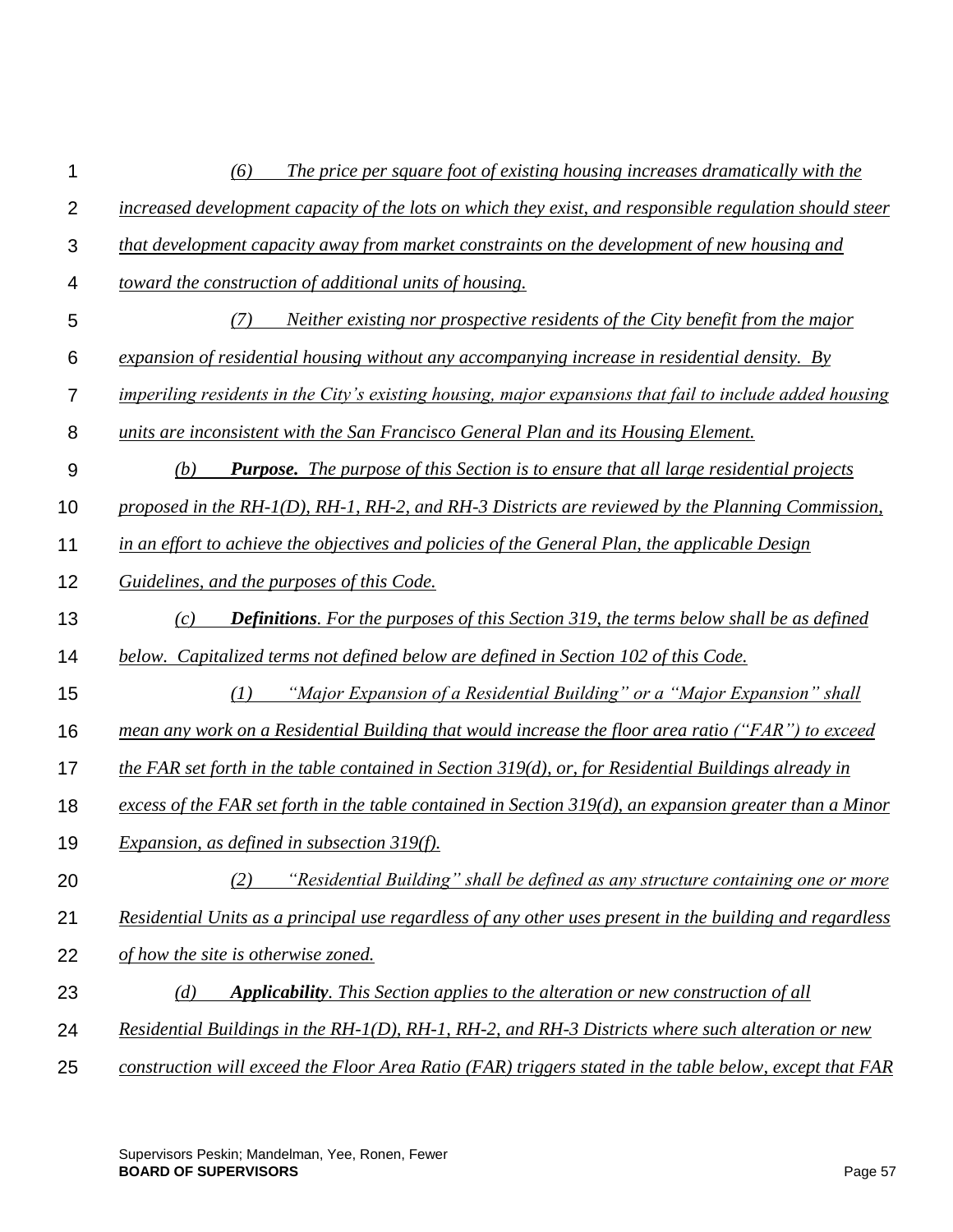$\mathcal{P}$ 3 4 5 6 7 8 9 10 11 12 13 14 15 16 17 18 19 20 21 22 23 24 25 *excluded from the FAR triggers set forth below. Zoning FAR Triggers RH-1(D) 0.5 RH-1 0.6 RH-2 0.6 1.2 (2 units) RH-3 0.6 (1 unit) 1.2 (2 units) 1.8 (3 units) (e) Unit Proportionality. For all Major Expansions, the square footage of the smallest unit must be equal to at least 3/4 of the square footage of the largest unit, exclusive of parking and common spaces shared by all tenants of the building. (f) Minor Expansions to Existing Residential Buildings. Residential Buildings that exceed the FAR limits set forth in Section 319(d) are exempt from this Section 319 if the proposed dwelling unit expansion is 10% or less of the Gross Floor Area of the existing Residential Building. Such expansions will be reviewed cumulatively, based on building permit applications filed within the previous ten years. (g) Accessory Dwelling Units. A project may include an Accessory Dwelling Unit in addition to the FAR in the table above without requiring review by the Planning Commission. (h) Conditional Use Authorization Required; Applicability, Exemptions, and Conditions of Approval. (1) Applicability. Conditional Use authorization pursuant to the requirements of this Section 319 is required prior to the approval of any application for a permit that would result in a Major Expansion of a Residential Building.* ///

*contained in any accessory structure permitted pursuant to Planning Code Section 136(c)(23) is* 

1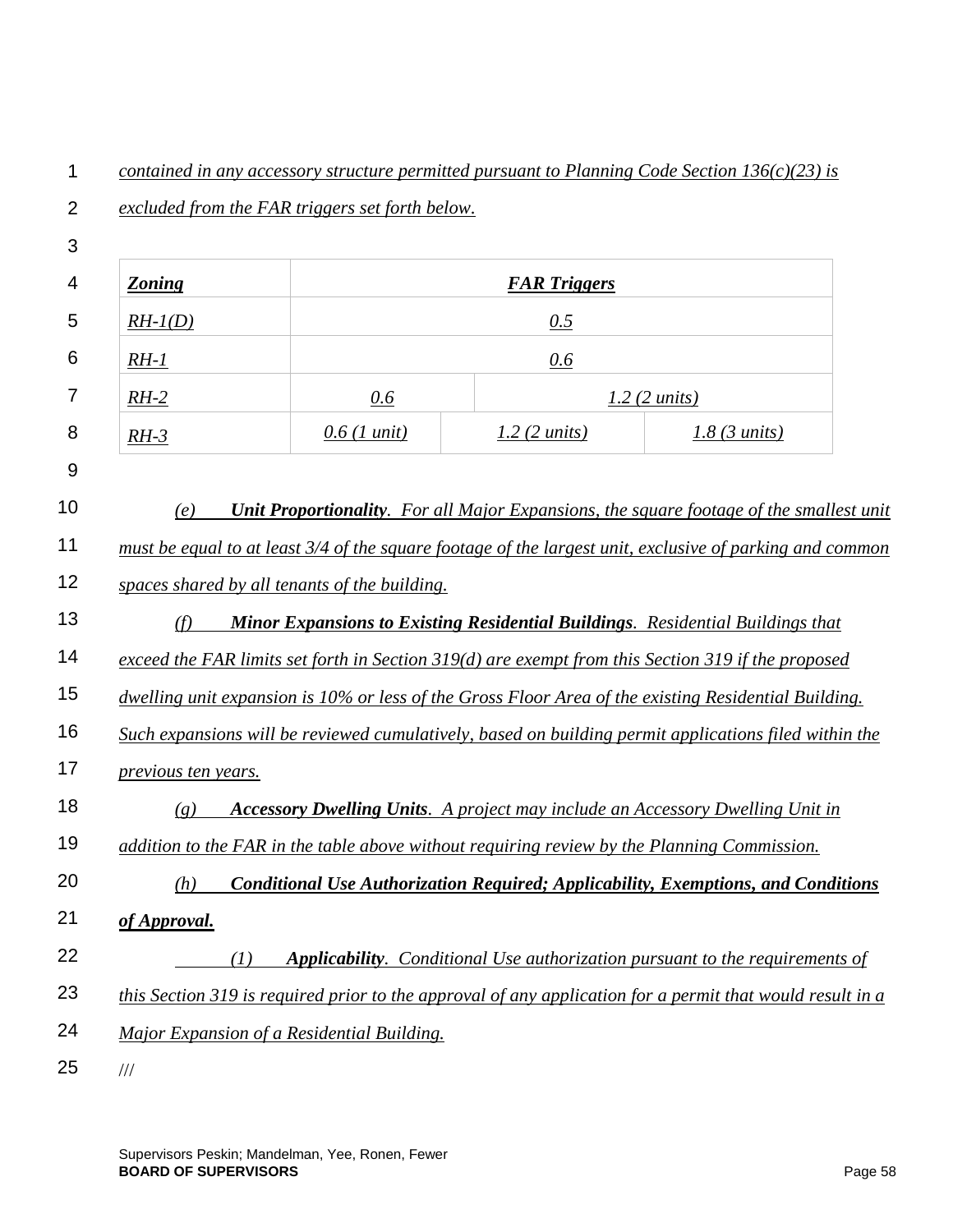| 1              | (2)<br><i>Exemptions.</i>                                                                                      |
|----------------|----------------------------------------------------------------------------------------------------------------|
| $\overline{2}$ | (A) The Major Expansion of a Residential Building that has received final                                      |
| 3              | approval from the Planning Department through administrative approval or the Planning Commission               |
| 4              | through a Discretionary Review or Conditional Use authorization prior to the effective date of the             |
| 5              | Conditional Use requirement of the ordinance in Board File No. 181216 does not require an additional           |
| 6              | approval under this Section 319 unless the construction activity exceeds the Conditions of Approval or         |
| $\overline{7}$ | scope of work under a building permit, in which case the provisions of this Section 319 shall apply.           |
| 8              | (B)<br><i>This Section 319 shall not apply to property:</i>                                                    |
| 9              | owned by the United States or any of its agencies, with the<br>(i)                                             |
| 10             | exception of such property not used exclusively for a government purpose;                                      |
| 11             | owned by the State of California or any of its agencies, with the<br>(ii)                                      |
| 12             | exception of such property not used exclusively for a government purpose; or                                   |
| 13             | under the jurisdiction of the Port of San Francisco or the Office of<br>(iii)                                  |
| 14             | Community Investment and Infrastructure, also known as the Successor Agency to the Redevelopment               |
| 15             | Agency of the City and County where the application of this Section is prohibited by State law.                |
| 16             | <b>Conditions of Approval.</b> The Planning Commission, or the Board of Supervisors<br>(3)                     |
| 17             | on appeal, may prescribe such additional conditions as may be necessary to secure the objectives of            |
| 18             | this Section 319 and the General Plan to protect existing housing as the greatest stock of rental and          |
| 19             | financially accessible housing.                                                                                |
| 20             | <b>Conditional Use Criteria.</b><br>(i)                                                                        |
| 21             | (I)<br>The Conditional Use criteria set forth in this Section 319 shall be in addition to                      |
| 22             | the criteria set forth in Section 303 of this Code, provided that in the event of a conflict, the criteria set |
| 23             | forth in this Section 319 shall apply.                                                                         |
| 24             | Prior to granting any Conditional Use authorization under this Section 319, the<br>(2)                         |
| 25             | Planning Commission shall find that the following criteria are met:                                            |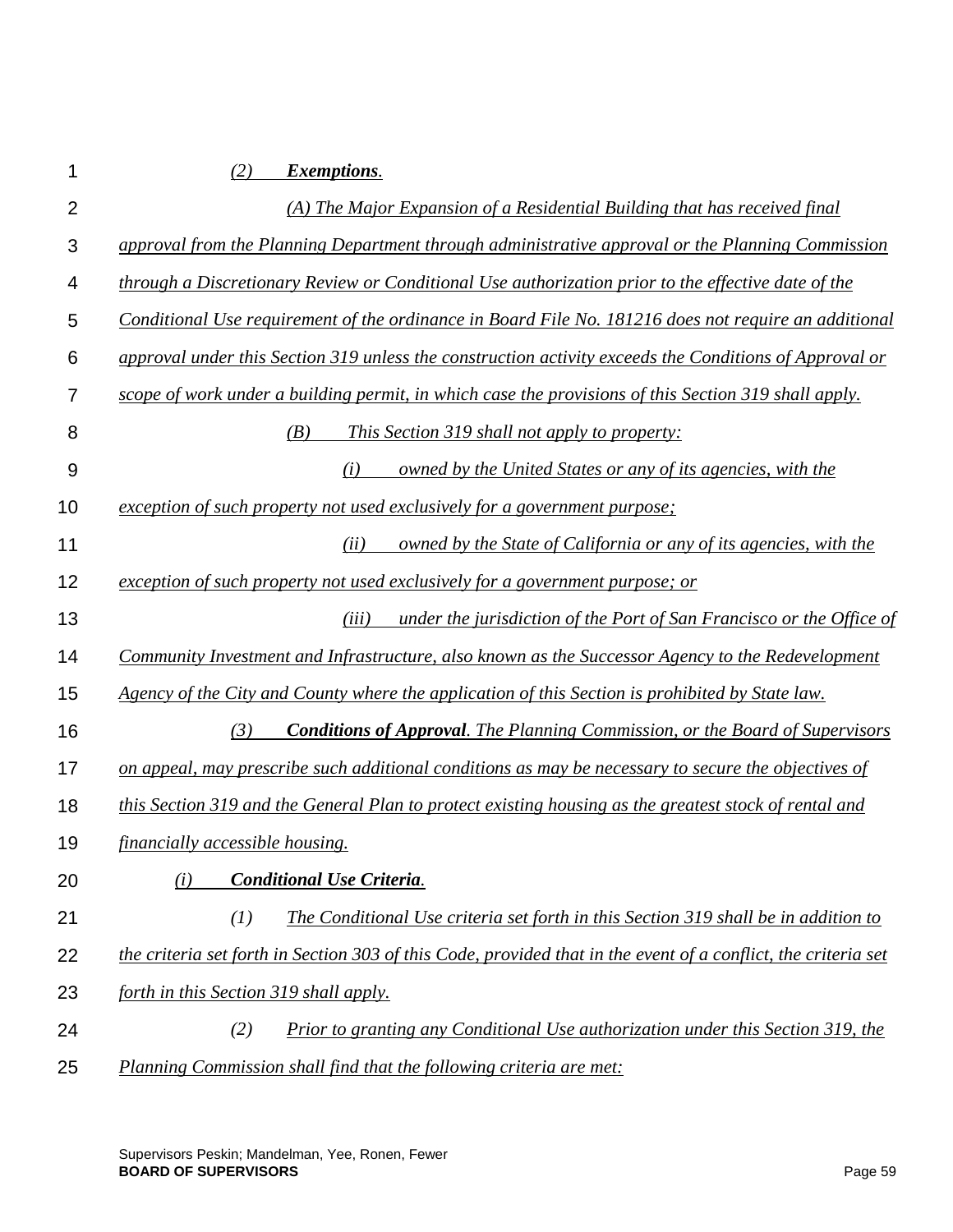| 1              | The proposed project would not require an amendment to the Planning<br>(A)                                      |
|----------------|-----------------------------------------------------------------------------------------------------------------|
| $\overline{2}$ | Code or General Plan; and                                                                                       |
| 3              | No new garage or additional parking will be added; and<br>(B)                                                   |
| 4              | (C)<br>Significant exterior architectural features that are integral to the overall                             |
| 5              | character of the building are not proposed for removal; and                                                     |
| 6              | The proposed project will provide both added density and affordability<br>(D)                                   |
| 7              | equal to or greater than the existing structure; and                                                            |
| 8              | If the existing building may be an eligible historic resource or is located<br>(E)                              |
| $9\,$          | within an existing or potential national, state, or local historic district, or identified in any local, state, |
| 10             | or national survey, the project shall comply with the Secretary of the Interior's Standards and with any        |
| 11             | more specific guidelines that may apply; and                                                                    |
| 12             | (F)<br>The proposed project will not result in (i) the loss or Removal of any                                   |
| 13             | affordable housing unit, as defined in Section 401 of this Code, or any unit(s) subject to the Residential      |
| 14             | Rent Stabilization and Arbitration Ordinance, and (ii) the proposed project will not result in the loss or      |
| 15             | Removal of any housing unit(s) that is/are currently occupied by a tenant or tenants or that was                |
| 16             | occupied by a tenant or tenants at any time within seven years prior to the filing of the building permit       |
| 17             | application, provided that this criteria shall not apply to any building where all Residential Units have       |
| 18             | been withdrawn from residential rental pursuant to Administrative Code Section $37.9(a)(13)$ ; and              |
| 19             | There has not been any no-fault eviction at the property in the last seven<br>(G)                               |
| 20             | years, provided that this criteria shall not apply to any building where all Residential Units have been        |
| 21             | withdrawn from residential rental pursuant to Administrative Code Section $37.9(a)(13)$ .                       |
| 22             | <b>Enforcement Against Violations.</b> In addition to the enforcement provisions and<br>(i)                     |
| 23             | penalties set forth in Section 176 of this Code, the Zoning Administrator shall enforce this Section 319        |
| 24             | against violations thereof in accordance with the following provisions:                                         |
| 25             | $/\!/ \!/$                                                                                                      |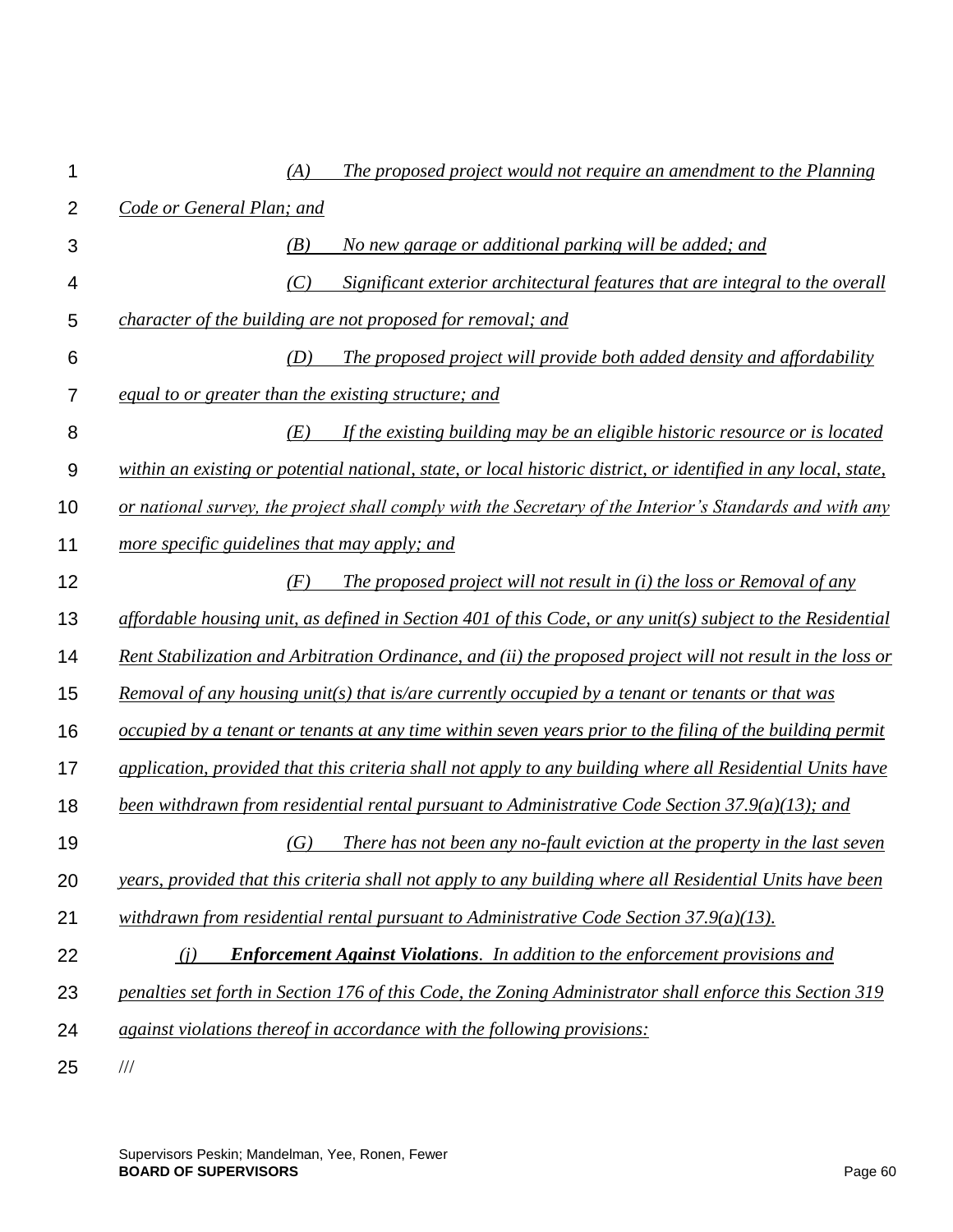| 1              | <b>Unlawful Expansion.</b> "Unlawful Expansion" shall mean any expansion or<br>(1)                         |
|----------------|------------------------------------------------------------------------------------------------------------|
| $\overline{2}$ | alteration of a building or structure meeting the definition of a Major Expansion that:                    |
| 3              | (A)<br>takes place without a Conditional Use authorization as required by this                             |
| 4              | Section 319; or                                                                                            |
| 5              | is beyond the scope of or in violation of an approved Conditional Use<br>(B)                               |
| 6              | <i>authorization for a Major Expansion or building permit issued pursuant thereto; or</i>                  |
| 7              | was determined by the Department to be exempt from Conditional Use<br>(C)                                  |
| 8              | <u>authorization pursuant to subsection 319(c)(2) but which, as a result of any alterations or changes</u> |
| 9              | prior to or during construction, with or without a building permit, meets the definition of a Major        |
| 10             | Expansion.                                                                                                 |
| 11             | <b>Penalties for Unlawful Expansion.</b> The following restrictions and penalties<br>(2)                   |
| 12             | shall apply to an Unlawful Expansion:                                                                      |
| 13             | The Zoning Administrator shall issue a Notice of Violation pursuant to<br>(A)                              |
| 14             | Section 176 of this Code and immediately request that the Building Inspection Department issue a stop      |
| 15             | work order for the entire project.                                                                         |
| 16             | The Planning Department shall not approve any permit that legalizes an<br>(B)                              |
| 17             | <b>Unlawful Expansion.</b>                                                                                 |
| 18             | In addition to the penalties set forth in Section 176 of this Code, the City<br>(C)                        |
| 19             | shall impose a penalty for the Unlawful Expansion equal to any increase in the value of the property as    |
| 20             | a result of the responsible party's illegal or wrongful conduct as measured by the difference in fair-     |
| 21             | market value of the property prior to and after the illegal conduct. The Zoning Administrator shall        |
| 22             | engage a certified property appraiser to determine the fair-market value of the property prior to and      |
| 23             | after the illegal conduct and such costs of procuring a certified property appraiser shall be borne by     |
| 24             | the responsible party.                                                                                     |
| 25             | $/\!/ \!/$                                                                                                 |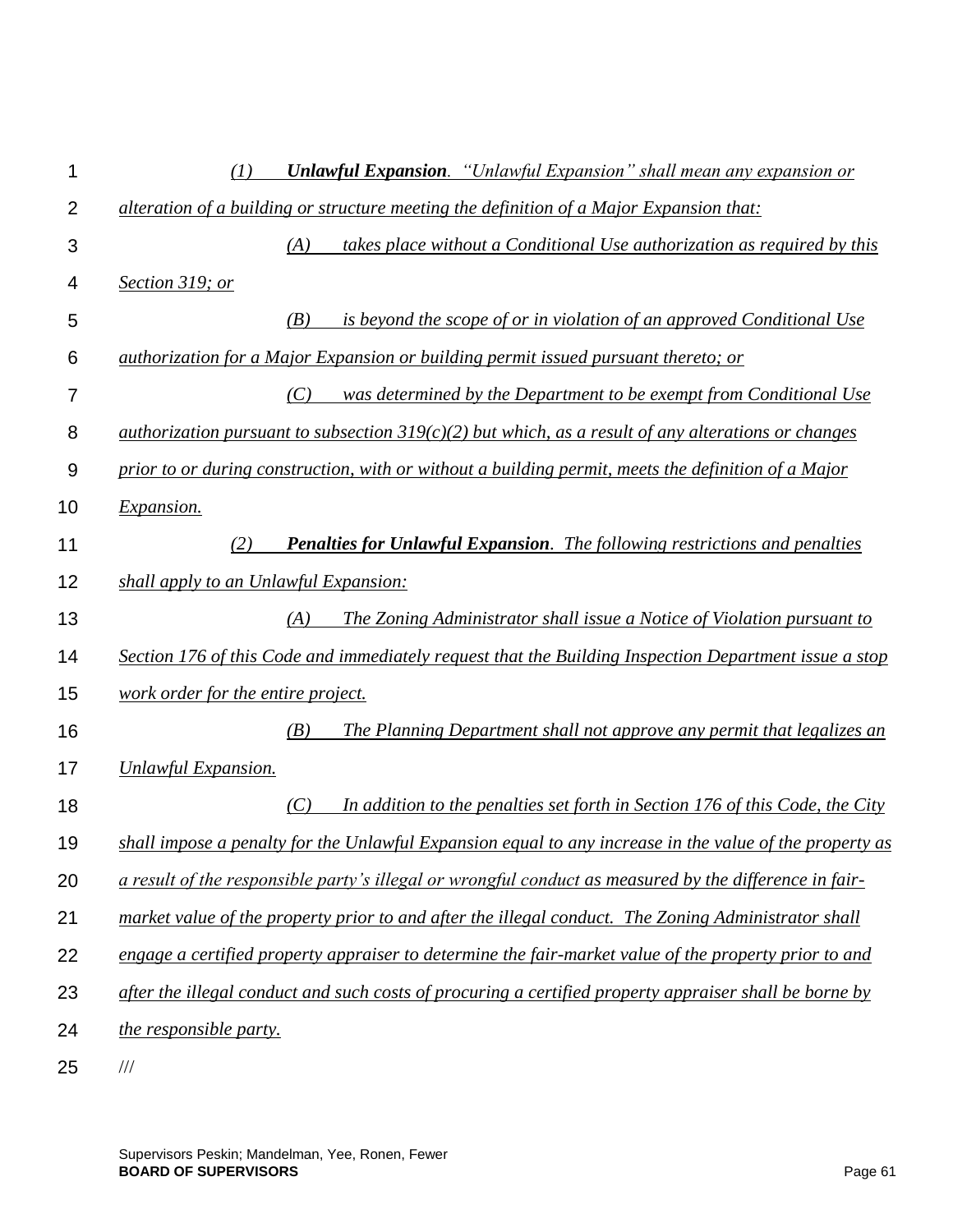| 1              | <b>Unlawful Alteration of Historic Building.</b> In addition to the penalties<br>(D)                              |
|----------------|-------------------------------------------------------------------------------------------------------------------|
| $\overline{2}$ | set forth in Section 176 of this Code or in this Section 319(j), the Zoning Administrator shall impose an         |
| 3              | additional administrative penalty of up to \$500,000 for the Unlawful Alteration or Expansion of a                |
| 4              | building or structure that, prior to the expansion, was an historic or architecturally significant                |
| 5              | building, or was located within an existing or potential national, state, or local historic district, as          |
| 6              | <i>identified in any local, state, or national survey. In assessing the amount of the administrative penalty,</i> |
| $\overline{7}$ | the Zoning Administrator shall consider any one or more of the following factors: the nature and                  |
| 8              | seriousness of the misconduct, the number of violations, the persistence of the misconduct, the length of         |
| 9              | time over which the misconduct occurred, the willfulness of the responsible party's misconduct, and the           |
| 10             | responsibly party's assets, liabilities and net worth. In lieu of an administrative penalty, the Zoning           |
| 11             | Administrator may require the property owner to restore any building, structure or architectural                  |
| 12             | feature that is subject to this subsection $317(j)(4)$ to its original condition. All penalties collected under   |
| 13             | this Section $319(j)(2)(D)$ shall be deposited into San Francisco's Historic Preservation Fund                    |
| 14             | administered by the Mayor's Office of Economic and Workforce Development to be disbursed in                       |
| 15             | accordance with the recommendations of the Historic Preservation Fund Committee.                                  |
| 16             | (E)<br>The department shall put a block book notation on the property address                                     |
| 17             | and shall cause a notice of special restrictions to be recorded against the property providing that for           |
| 18             | five years from the date of the notice of violation for the unlawful alteration or expansion, no permit           |
| 19             | authorizing the construction or alteration of any building or structure for that site shall be issued,            |
| 20             | except for a permit to restore or rebuild the building or structure to its original condition, with the           |
| 21             | same number of residential units at their original size(s), with the same proportion of residential to            |
| 22             | nonresidential units, with the same or fewer square feet as the building or structure that was unlawfully         |
| 23             | altered or expanded, with the same materials and design, and with restoration of original features that           |
| 24             | were removed. All permit applications for restoration or rebuilding of the building or structure shall            |
| 25             | be routed to the Planning Department for design review subject to design review criteria for this                 |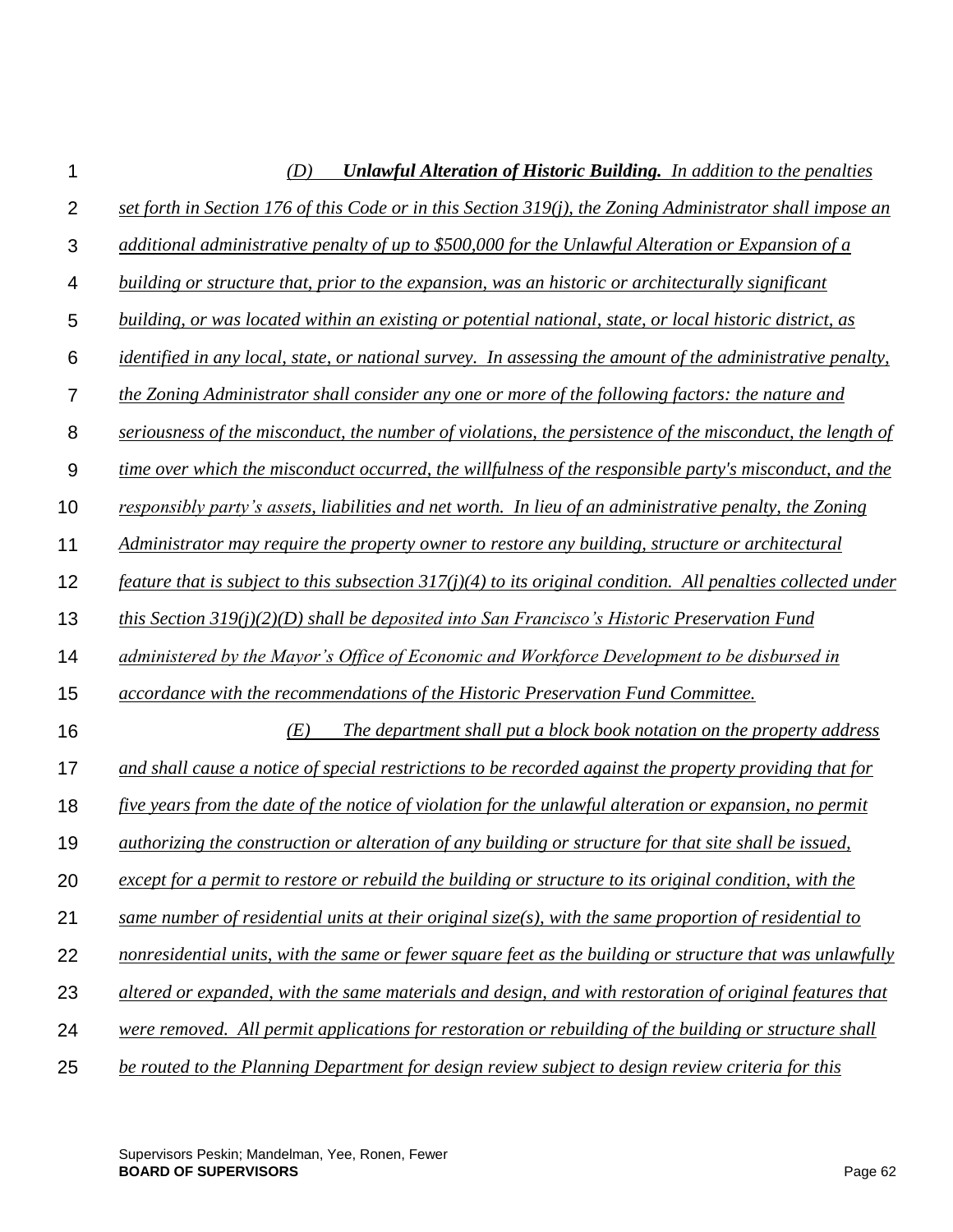| 1               | Section 319 and for compliance with these requirements. All permit applications shall be subject to        |
|-----------------|------------------------------------------------------------------------------------------------------------|
| $\overline{2}$  | public notice under Section 311, and any other public notice(s) required for a new project. No over-       |
| 3               | the-counter permits shall be issued for the building or site until the project, pursuant to the approved   |
| 4               | Conditional Use authorization, has been completed and a notice of occupancy has been issued.               |
| 5               | (F)<br>If the Planning Department or the responsible party believes that the                               |
| $6\phantom{1}6$ | Conditional Use criteria for an expansion can be met as in set forth in subsection $319(i)$ , the project  |
| 7               | sponsor may file an application for a Conditional Use authorization for the project, which the Planning    |
| 8               | Department shall review as a new project application for a Major Expansion, including, without             |
| $\overline{9}$  | limitation, design review pursuant to conditional use criteria for a Major Expansion under subsection      |
| 10              | $319(i)$ . The application shall be subject to public notice under Section 311, and any other public       |
| 11              | $notice(s)$ required for a new project. If the Department determines that the Conditional Use criteria for |
| 12              | a Major Expansion can be met, a Planning Commission hearing on the Conditional Use application             |
| 13              | will be scheduled. The Planning Commission may either approve or deny the application for a                |
| 14              | Conditional Use authorization pursuant to the requirements of subsection 319(i) as follows:                |
| 15              | if the Planning Commission finds that the Conditional Use<br>(i)                                           |
| 16              | criteria for a Major Expansion of a Residential Building are met, a Conditional Use authorization shall    |
| 17              | be approved and the responsible party shall be relieved of the penalty assessed pursuant to subsection     |
| 18              | $319(d)(2)(C)$ above; provided however, that the responsible party shall not be relieved of the penalties  |
| 19              | assessed pursuant to section 176 of this code for work done prior to the approval of the Conditional       |
| 20              | Use authorization or for any penalties for the demolition or alteration of the features of a historic      |
| 21              | building under Section $319(d)(2)(D)$ ; and provided further that the Department shall approve no over-    |
| 22              | the-counter permits for the building or site until the project, pursuant to the approved Conditional Use   |
| 23              | <i>authorization, has been completed and a notice of occupancy has been issued.</i>                        |
| 24              | if the Planning Commission determines that the Conditional Use<br>(ii)                                     |
| 25              | criteria for a Major Expansion of a residential building are not met, the Conditional Use application      |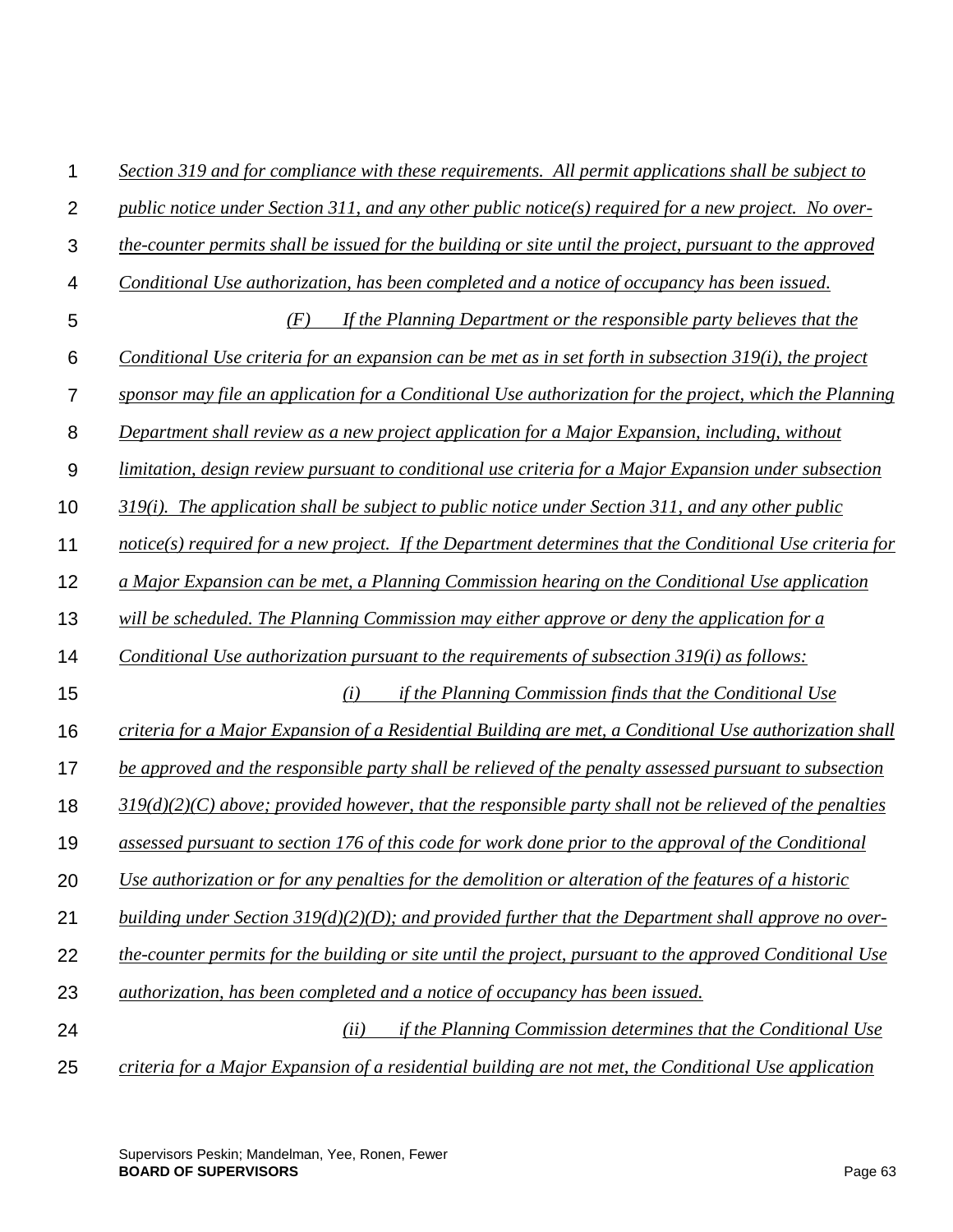| $\overline{2}$ | subsection $319(d)(2)$ shall apply.                                                                                |
|----------------|--------------------------------------------------------------------------------------------------------------------|
| 3              |                                                                                                                    |
| 4              | Section 5. The Building Code is hereby amended by revising Sections 103A.3 and                                     |
| 5              | 202, and adding Sections 106A.4.1.2 and 106A.4.14, to read as follows:                                             |
| $6\,$          | 103A.3 Restrictions of unlawful rResidential dDemolition replacement.                                              |
| $\overline{7}$ | 103A.3.1 Demolition permit required. A Residential Demolition, as defined below, shall require a                   |
| 8              | demolition permit. Prior to commencement of the project, a building inspector shall inspect the                    |
| $9\,$          | building and site to confirm the existing conditions. No demolition to remove dry rot shall occur                  |
| 10             | without prior inspection by a building inspector and a demolition permit for the proposed removal.                 |
| 11             | <b>103A.3.2 <i>I</i></b> Demolition without permit. Whenever the demolition of any building or structure           |
| 12             | containing one or more $r$ Residential $*U$ nits takes place without the issuance of a demolition                  |
| 13             | permit as required by <i>Section 103A.3.1-this code</i> , the site on which the unlawful demolition                |
| 14             | occurred shall be subject to the <i>following</i> restrictions and penalties set forth in Section 103A.3.4. $\div$ |
| 15             | For five years from the date of the unlawful demolition, no permit authorizing the construction                    |
| 16             | or alteration of any building or structure for that site shall be issued, except for a permit for the              |
| 17             | construction or alteration of a building or structure with the same number of residential units, with the          |
| 18             | same proportion of residential to nonresidential units, and with the same or fewer square feet as the              |
| 19             | building or structure that was unlawfully demolished.                                                              |
| 20             | <b>103A.3.32 Definitions.</b> For the purposes of this $s$ Section $103A.3$ , the following definitions shall      |
| 21             | apply:                                                                                                             |
| 22             | <b>RESIDENTIAL DEMOLITION</b> means the total tearing down or destruction of a                                     |
| 23             | building containing one or more residential units, or any alteration which destroys or removes, as                 |
| 24             | those terms are defined by the Building Official of the Department of Building Inspection, principal               |
| 25             | portions of an existing structure containing one or more residential units loss of residential housing,            |

*shall be denied, and the restrictions and penalties for an unlawful alteration or expansion set forth in* 

1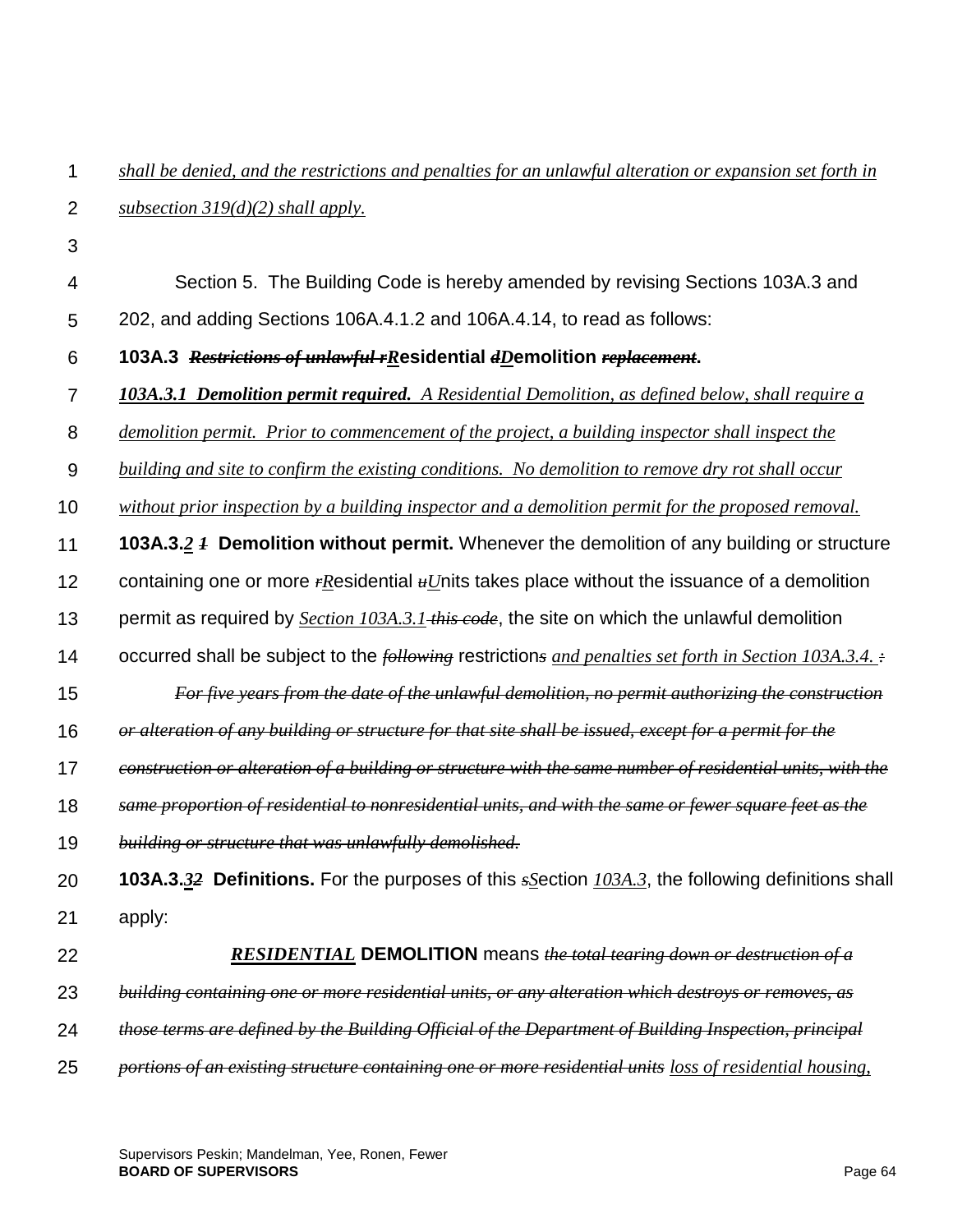### 1 *including any one or more of the following*:

| $\overline{2}$   | (A)                                          | <b>The total tearing down of an existing Residential Building; Or</b>                                     |
|------------------|----------------------------------------------|-----------------------------------------------------------------------------------------------------------|
| 3                | (B)                                          | Removal of one or more Residential Units or Unauthorized Units; or                                        |
| 4                | (C)                                          | <u>Removal of existing above grade elements, external walls, or internal</u>                              |
| 5                |                                              | structural framework in amounts equal to or greater than the following percentages:                       |
| 6                |                                              | (1)<br>Removal of more than 50% of the sum of all existing above-grade                                    |
| 7                |                                              | external elements from their function as all external elements; or                                        |
| 8                |                                              | (2)<br><u>Removal of more than 25% of the surface of all external walls</u>                               |
| $\boldsymbol{9}$ | <i>facing a public street or streets; or</i> |                                                                                                           |
| 10               |                                              | (3)<br>Removal of more than 75% of the building's existing internal                                       |
| 11               |                                              | structural framework, interior bearing elements and/or floor plates.                                      |
| 12               |                                              |                                                                                                           |
| 13               |                                              | <u>To determine whether a project proposes Residential Demolition, calculation of the percentages</u>     |
| 14               |                                              | of Removal under this subsection $(b)(2)$ shall include all work included in permits approved for the     |
| 15               | property within the prior five years.        |                                                                                                           |
| 16               |                                              | <b>PRINCIPAL PORTION</b> means that construction which determines the shape and size of the               |
| 17               |                                              | building envelope (such as the exterior walls, roof and interior bearing elements), or that construction  |
| 18               |                                              | which alters two-thirds or more of the interior elements (such as walls, partitions, floors or ceilings). |
| 19               |                                              | RESIDENTIAL UNIT means any dwelling unit, as defined in this code, or any guest                           |
| 20               |                                              | room, as defined in the San Francisco Housing Code, other than the following:                             |
| 21               |                                              | 1. Any guest room in a building classified as a residential hotel pursuant to the                         |
| 22               |                                              | Residential Hotel Unit Conversion and Demolition Ordinance; or                                            |
| 23               |                                              | 2. Any $r$ Residential $*U$ nit in a building where the demolition or alteration is required to           |
| 24               |                                              | comply with this code, the Housing Code or the <i>City</i> Planning Code.                                 |
| 25               | $\frac{1}{1}$                                |                                                                                                           |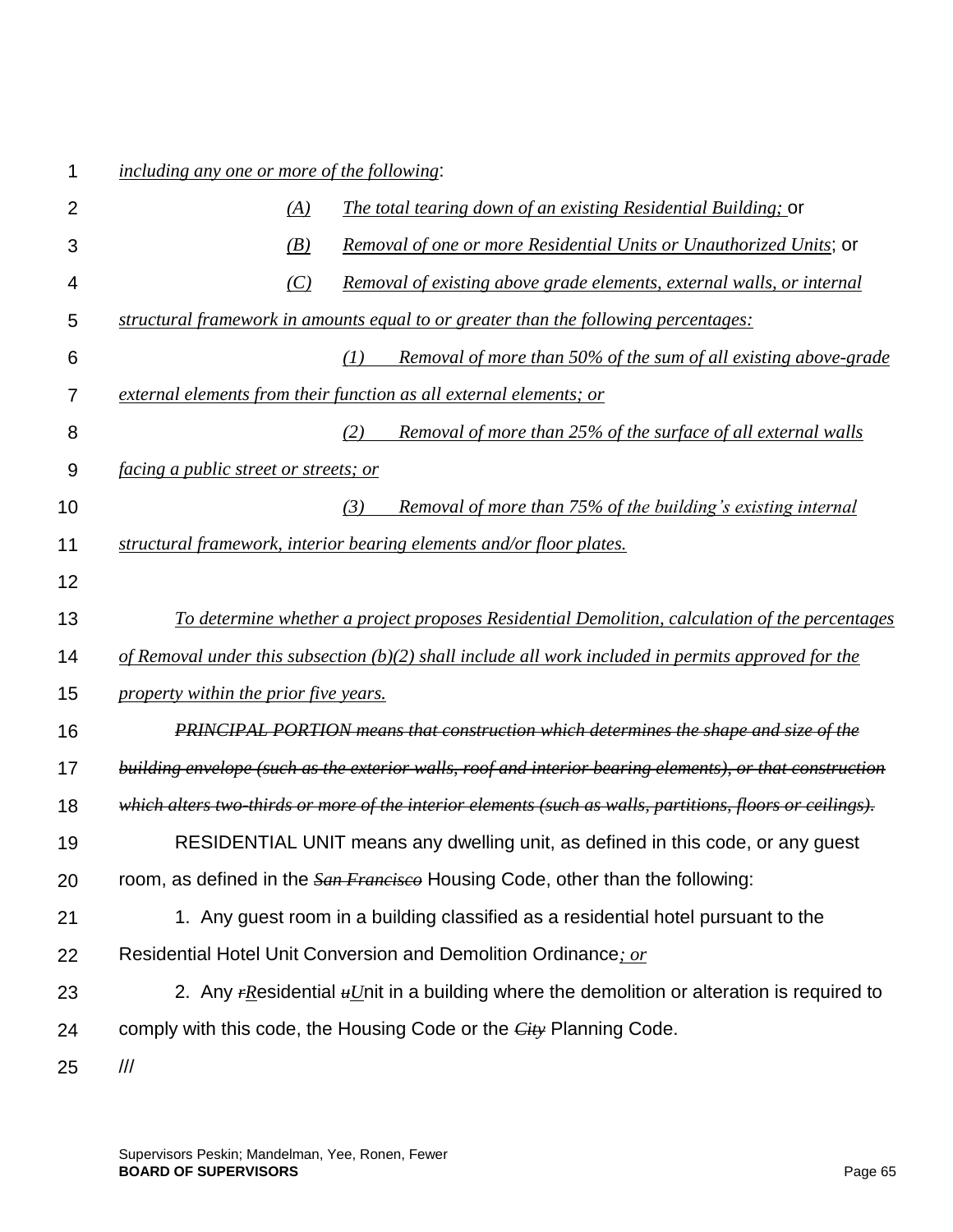1  $\mathcal{P}$ 3 4 5 6 7 8 9 10 11 12 13 14 15 16 17 18 19 20 21 22 23 24 **103A.3.***43* **Hearing.** The Building Official shall hold a hearing within a reasonable period of time after discovering that an unlawful demolition may have taken place. The Building Official shall cause notice to be given to the owners of the affected property, and to the owners and occupants of property on the same block as the affected property's site and across the street from the site for one block (that is, on lots which abut the same street as that which abuts the site to the nearest intersections on either side of the site), using the names and addresses of the owners as shown on the last assessment rolls of the City and County of San Francisco. For corner lots, notice shall be provided to the owners and occupants of property on the same block as the affected property's site and for one block along both streets which the lot abuts (that is, on lots which abut the two streets which the site abuts to the nearest intersection on either side of the site) and, in addition, to the other corner lots at the intersection where the site is located. Notice may be given either by personal service or any mail, not less than 30 days before the scheduled date of the hearing. Immediately after giving such notice, the Building Official shall cause a copy of the notice, printed on a card of not less than 8 inches by 10 inches (203.2 mm × 254 mm), to be posted in a conspicuous place on the affected property. The notice shall specify the date and nature of the hearing and that the following issues will be determined at the hearing: whether an unlawful demolition has taken place as described in Sections 103A.3.1 and 103A.3.2, and, if so, the number of *rR*esidential *uU*nits that existed on the site, the proportion of residential to nonresidential units that existed on the site and the total square feet of the building or structure that existed on the site. Upon determination that an unlawful demolition has taken place, the Building Official shall promptly record a notice in the official records of the Recorder of the City *and County of San Francisco*; the recorded notice shall state that the property is subject to the restriction*s* set forth in Section 103A.3.*5.*1 of this code.

25 ///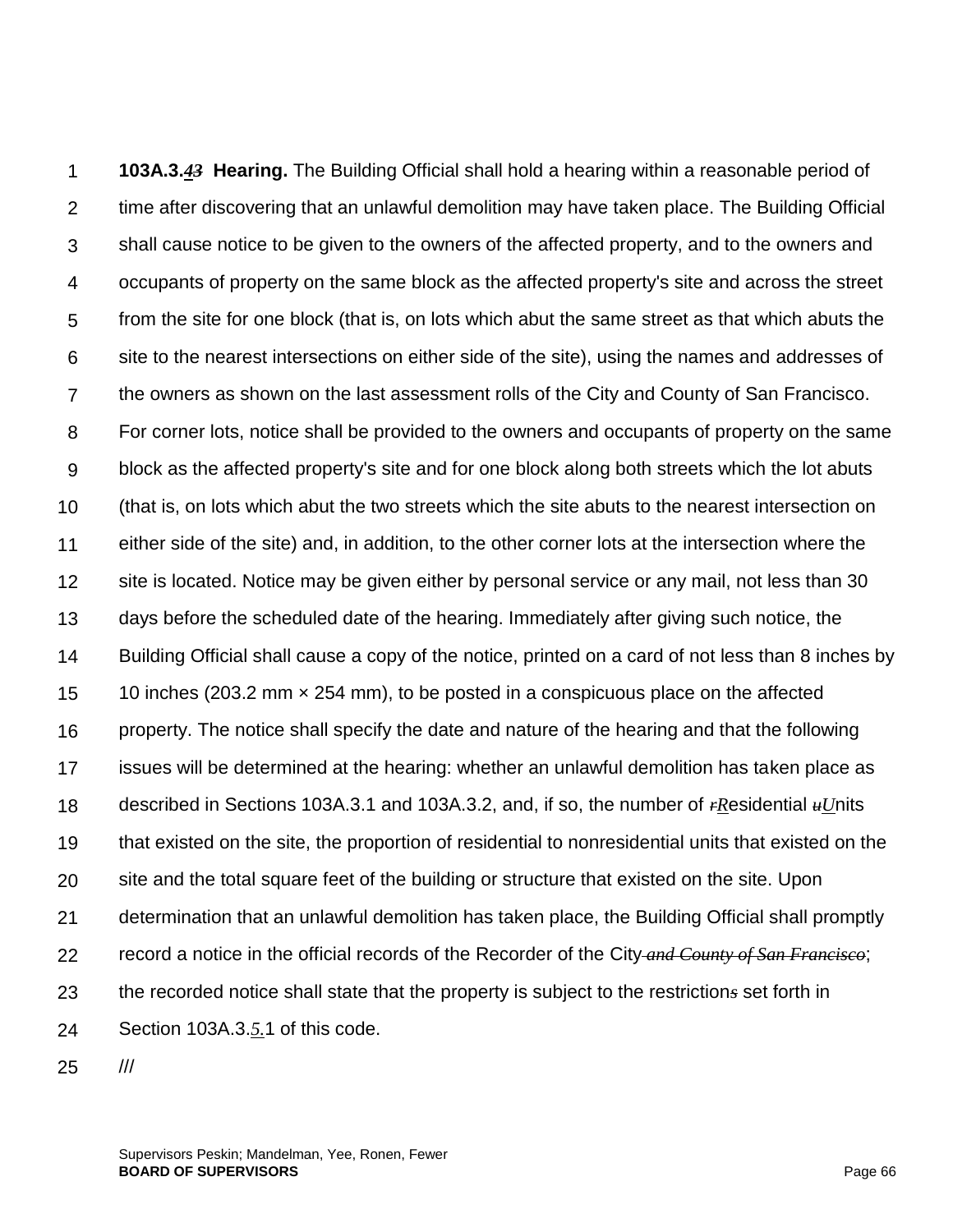1  $\mathcal{P}$ 3 4 5 6 7 8 9 10 11 12 Upon determination that an unlawful demolition has taken place, the Building Official shall *send a notice of payment due to the property owner at the address shown on the City's last assessment rolls* assess*ing* the owner all costs incurred by the City and County of San Francisco in detecting violations of this section and conducting the Building Official's hearing *by sending a notice of payment due to the property owner at the address shown on the City's last assessment rolls*. The notice shall list the costs incurred by the City in detecting violations of *the ordinance this Section 103A.3* and conducting the Building Official's hearing, advise the owner that he or she is liable for these costs*,* and advise the owner that payment to the City is due within 60 days of the mailing date of the notice. The notice shall also advise that, if payment of the costs is not received within 30 days of the due date, a lien may be imposed on the property pursuant to the report and confirmation procedure set forth in Sections 102A.18 and 102A.19 of this code.

13 **103A.3.***54 Restrictions and penalties for unlawful demolition.*

14 *103A.3.5.1. Restriction. For five years from the date of the unlawful demolition, no permit* 

15 *authorizing the construction or alteration of any building or structure for that site shall be issued,* 

16 *except for a permit for the construction or alteration of a building or structure with the same number of*

17 *Residential Units, with the same proportion of residential to nonresidential units, and with the same or* 

18 *fewer square feet as the building or structure that was unlawfully demolished.* 

19 20 21 22 23 24 25 *103A.3.5.2.* **Civil penalties.** Any agent, contractor or other person acting on behalf of the owner of a building or structure containing one or more *rR*esidential *uU*nits who causes or permits the demolition of the building or structure with the knowledge that a demolition permit has not been issued as required by this code shall be subject to a civil penalty of \$5,000. Any owner who causes or permits the demolition of *the owner's his or her* building or structure containing one or more *rResidential <sub>u</sub>Units* with the knowledge that no demolition permit has been issued as required by this code shall be subject to a civil penalty of \$1,000.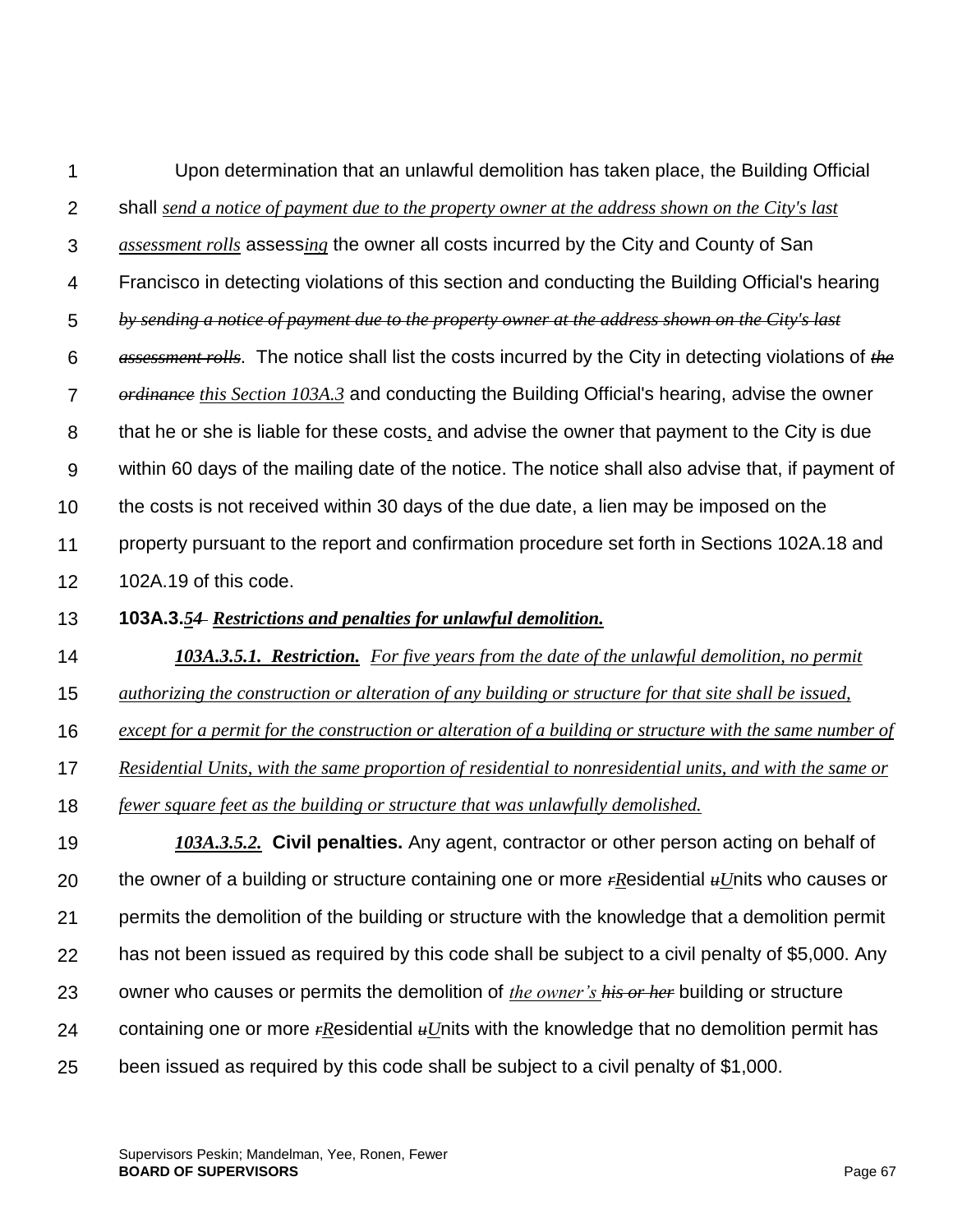| 1              | 103A.3.6 5 Penalties nonexclusive. The penalties set forth in this section are not                   |
|----------------|------------------------------------------------------------------------------------------------------|
| $\overline{2}$ | exclusive, but are in addition to any other penalties set forth in this code or other Municipal      |
| 3              | Codes.                                                                                               |
| 4              | <b>SECTION 106A - PERMITS</b>                                                                        |
| 5              | <b>106A.1 Permits required.</b> Except as specified in Section 106A.2, no building or                |
| 6              | structure regulated by this code shall be erected, constructed, enlarged, altered, repaired,         |
| $\overline{7}$ | moved, improved, removed, converted or demolished unless a separate permit for each                  |
| 8              | building or structure has first been obtained from the Building Official.                            |
| 9              |                                                                                                      |
| 10             |                                                                                                      |
| 11             | <b>106A.3.1 Application.</b> To obtain a permit, the applicant shall first file an application       |
| 12             | therefor in writing on a form furnished by the code enforcement agency for that purpose.             |
| 13             | Every such application shall:                                                                        |
| 14             |                                                                                                      |
| 15             | 11.<br>For any application for a building permit to construct, alter, or demolish a structure        |
| 16             | containing one or more Residential or Unauthorized Units, include a declaration attesting under oath |
| 17             | that:                                                                                                |
| 18             | submitted plans accurately reflect the existing structure and any proposed<br>$\left(a\right)$       |
| 19             | changes to the existing structure, including percentage removal of above-grade exterior elements,    |
| 20             | external walls facing a public street, and internal structural elements; and                         |
| 21             | the permit application accurately reflects whether and how many existing tenants<br>(b)              |
| 22             | reside in any Residential or Unauthorized Unit at the subject property; and                          |
| 23             | <i>if any existing residential tenants will be removed temporarily from any</i><br>(c)               |
| 24             | Residential or Unauthorized Unit at the subject property, that Applicant has informed all tenants of |
| 25             | applicable provisions of the San Francisco Rent Stabilization and Arbitration Ordinance and provided |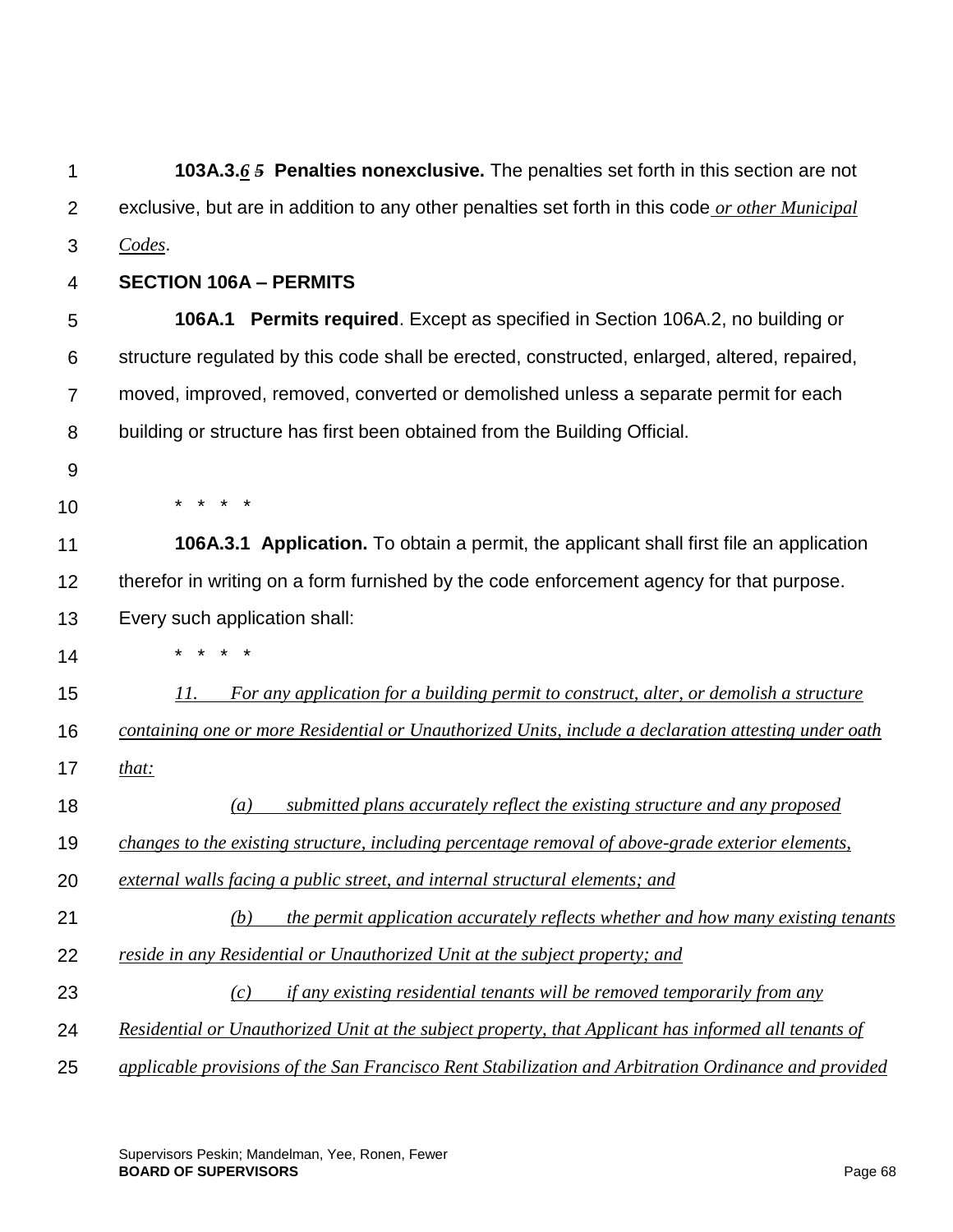| 1              | all tenants with contact information for the San Francisco Rent Board; and                                 |
|----------------|------------------------------------------------------------------------------------------------------------|
| $\overline{2}$ | the project will not result in a substantial decrease in housing services without a<br>(d)                 |
| 3              | corresponding, reasonable, and consensual, reduction in any affected tenant's base rent; and               |
| 4              | Include a declaration attesting under oath the construction means and methods that will<br>12.             |
| 5              | be employed to perform the project work, including any proposed temporary removal and replacement          |
| 6              | of elements in excess of the percentages set forth in Section 103A.3.3.                                    |
| 7              |                                                                                                            |
| 8              | 106A.3.1.1 Application processing. The application, plans, specifications and other                        |
| 9              | information submitted shall be referred for such review and approval as is required under                  |
| 10             | applicable ordinances and laws. Each such reviewing bureau, department or agency shall                     |
| 11             | indicate in a manner determined by the Building Official its approval, approval with conditions,           |
| 12             | or disapproval.                                                                                            |
| 13             |                                                                                                            |
| 14             | 106A.4 Permits issuance.                                                                                   |
| 15             |                                                                                                            |
| 16             | 106A.4.1.5 Permits to authorize work constructed without permit or beyond the scope of an issued           |
| 17             | <b>permit.</b> The Department shall not issue a permit after-the-fact to authorize work done without the   |
| 18             | benefit of a permit or beyond the scope of an issued permit even if such work would comply with the        |
| 19             | requirements of the Building Code or other Municipal Codes. Before a permit authorizing such work          |
| 20             | may be issued, the property owner or the owner's authorized agent shall file and obtain a permit to        |
| 21             | remove the illegal work and return the building and/or site to its pre-existing condition.                 |
| 22             |                                                                                                            |
| 23             | 106A.4.1.6 Pre-inspection required. Before a permit is issued for work on a building classified by this    |
| 24             | Code as a Residential Group R Occupancy to any person, property owner, contractor, or permit               |
| 25             | expeditor, or to a firm, corporation, or other legal entity, with a prior violation for doing work without |